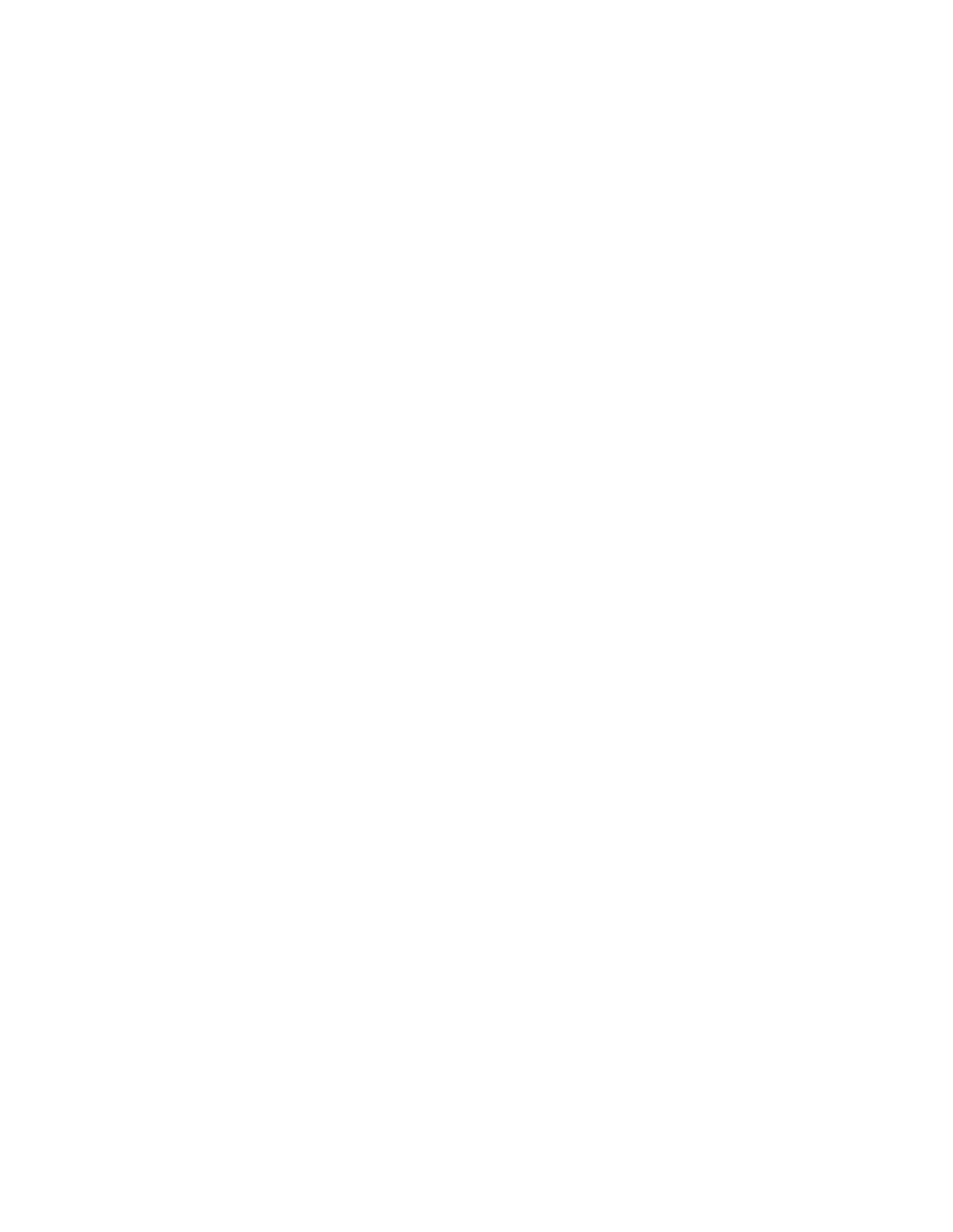

# Introduction

# **Contents**

| Introduction             |  |
|--------------------------|--|
| The financial dilemma    |  |
| Spending plan            |  |
| Earning                  |  |
| Giving                   |  |
| Saving                   |  |
| Debt                     |  |
| Spending                 |  |
| Balancing the plan       |  |
| Record keeping           |  |
| Commitment               |  |
| Annexures                |  |
| References               |  |
| <b>Course Evaluation</b> |  |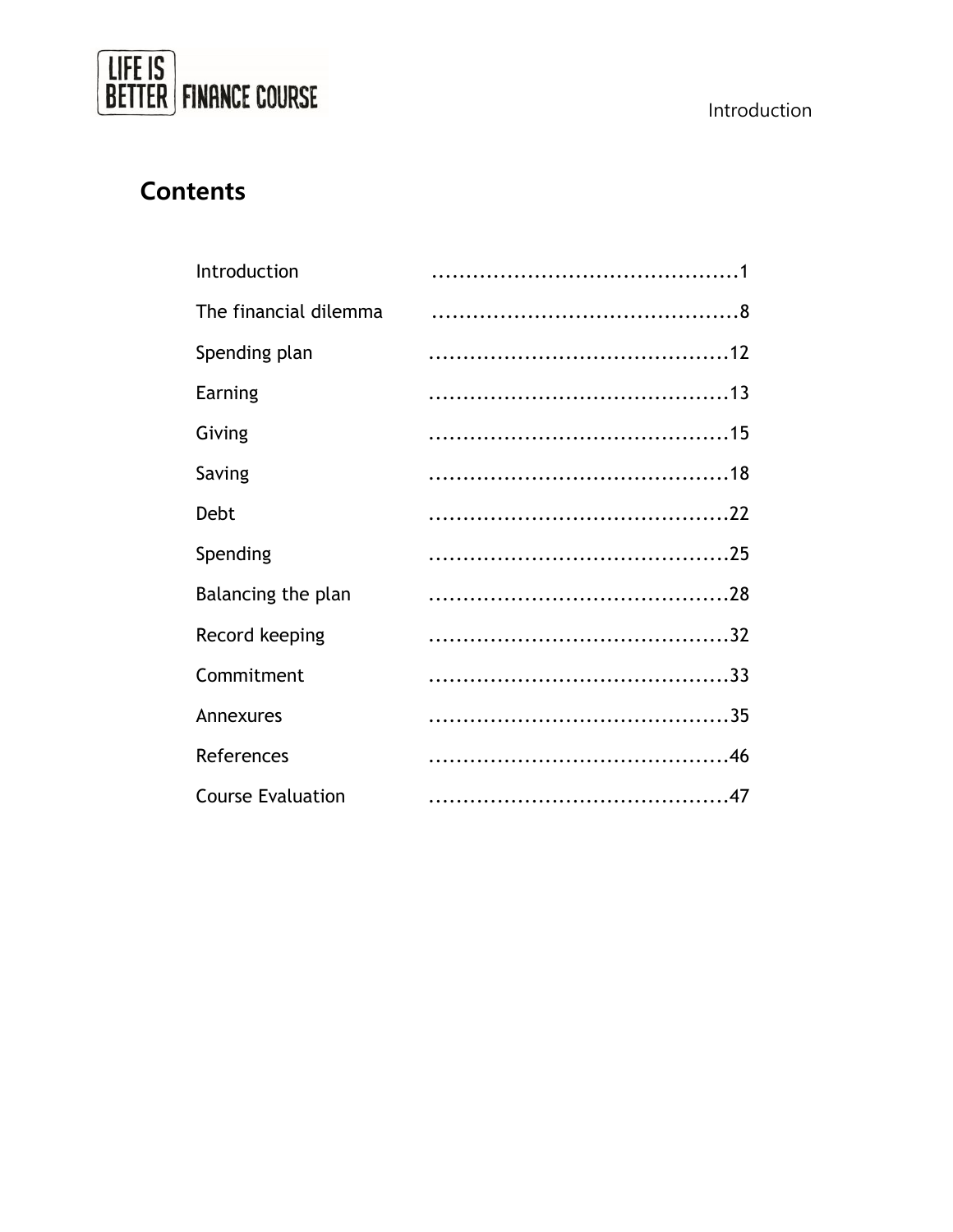# LIFE IS **BETTER | FINANCE COURSE**

# **Introduction**

At Edge Church we endeavour to equip you in your journey towards a Christcentred life. We believe that life is not to be lived in compartments, but that Christ touches and redeems every area of our lives as we journey with Him.

In this introductory section, we trust the exercises will assist you in identifying:

- what motivates your relationship with money,
- the influence of your family of origin on your relationship with money,
- your financial situation in a nutshell, and
- your goals for this course as well as your financial goals.

# **Course Objectives**

The course goal is to develop and commit to a biblically based spending plan by:

- Becoming aware of the myths of our culture that have influenced our thinking
- Understanding financial biblical principles that should guide us
- Developing a spending plan in the five different areas of earning, giving saving, debt and spending
- Selecting a record keeping system
- Committing to implementing the spending plan and record keeping system

# **Course Guidelines**

- Participation in discussion will assist in internalising the material and will aid in the learning process. Learn from each other.
- Give all in the group an opportunity to contribute. Don't dominate discussion.
- Participants are to share at their level of comfort. Specific details of your financial position are best kept personal.
- Confidentiality is very important. What members of the group share, is not to go outside the group under any circumstances.
- Unsolicited advice, faultfinding and criticising of self or other group members has no place in the group.
- Ask questions at appropriate opportunities. Don't assume that any question is a silly one.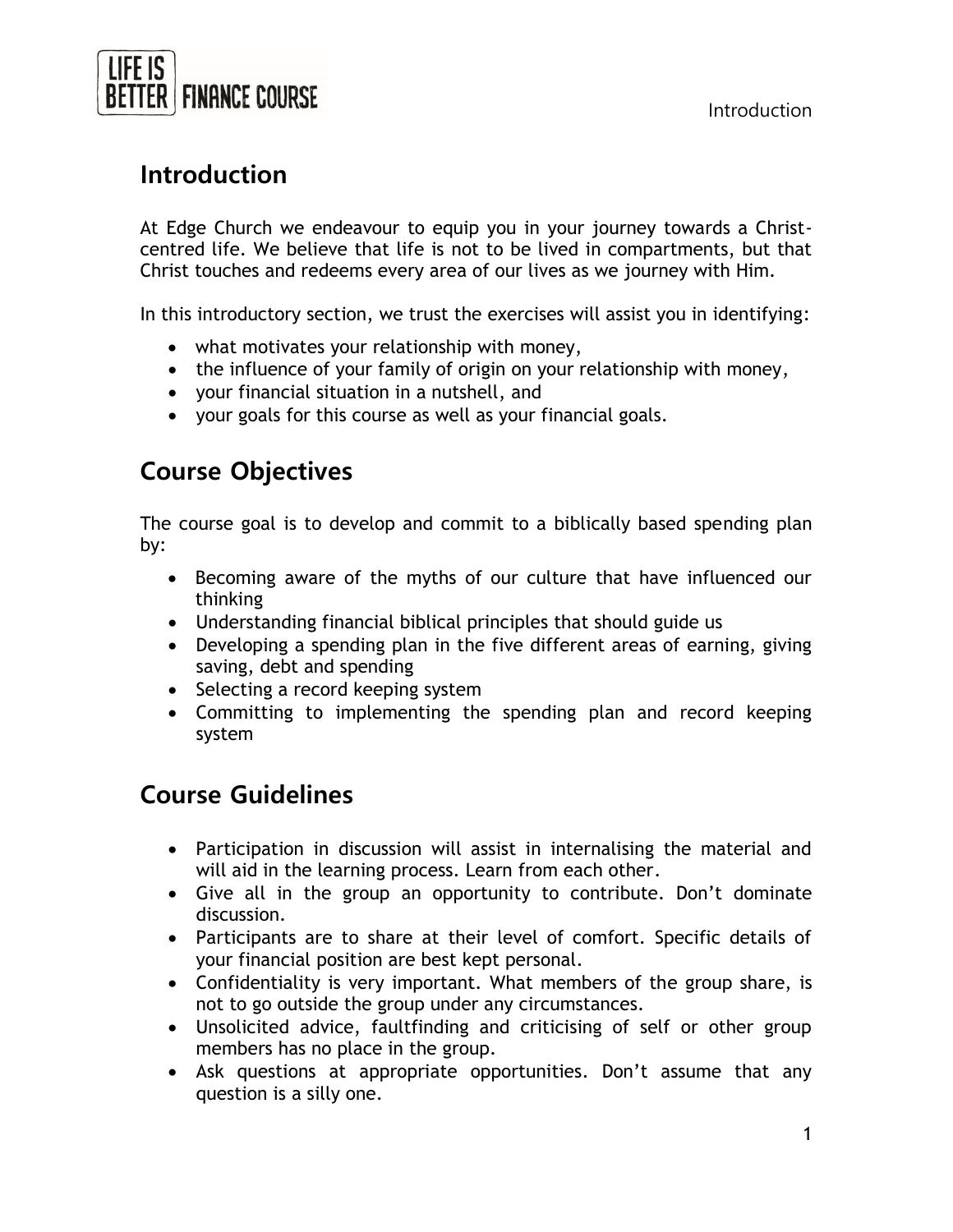R | FINANCE COURSE

# **Discover your personal money motivations:**

A look at these primary money drives will give you important clues to your behavior (and your spouse's, if you're married). What does money mean to each of you? What sparks that urge to make or spend it? Or to fight about it?

- 1. Money is important because it allows me to...
	- a. Do what I want to do.
	- b. Feel secure
	- c. Get ahead in life.
	- d. Buy things for others.

### 2. I feel that money …

- a. Frees up my time.
- b. Can solve my problems.
- c. Is a means to an end
- d. Helps make relationships smoother.
- 3. When it comes to saving money, I…
	- a. Don't have a plan and don't often save.
	- b. Have a plan and stick to it.
	- c. Don't have a plan but manage to save anyway.
	- d. Don't make enough money to save
- 4. If someone asks about my personal finances, I…
	- a. Feel defensive.
	- b. Realize I need more education and
	- information.
	- c. Feel comfortable and competent
	- d. Would rather talk about something else.
- 5. When I make a major purchase, I…
	- a. Go with what my intuition tells me.<br>b. Research a great deal before buving
	- b. Research a great deal before buying<br>c. Feel I'm in charge it's my/our mon
	- c. Feel I'm in charge it's my/our money.<br>d. Ask friends/family first.
	- Ask friends/family first.
- 6. If I have money left over at the end of the month, I…
	- a. Go out and have a good time
	- b. Put the money into savings
	- c. Look for a good investment.
	- d. Buy a gift for someone.
- 7. If I discover I paid more for something than a friend did I …
	- a. Couldn't care less
	- b. Feel it's okay because I also find bargains at times.
	- c. Assume they spent more time shopping, and time is money.
	- d. Feel upset and angry at myself.
- 8. When paying bills, I …
	- a. Put it off and sometimes forget.
	- b. Pay them when due, but no sooner.
	- c. Pay when I get to it, but don't want to be hassled.
	- d. Worry that my credit will suffer if I miss a payment.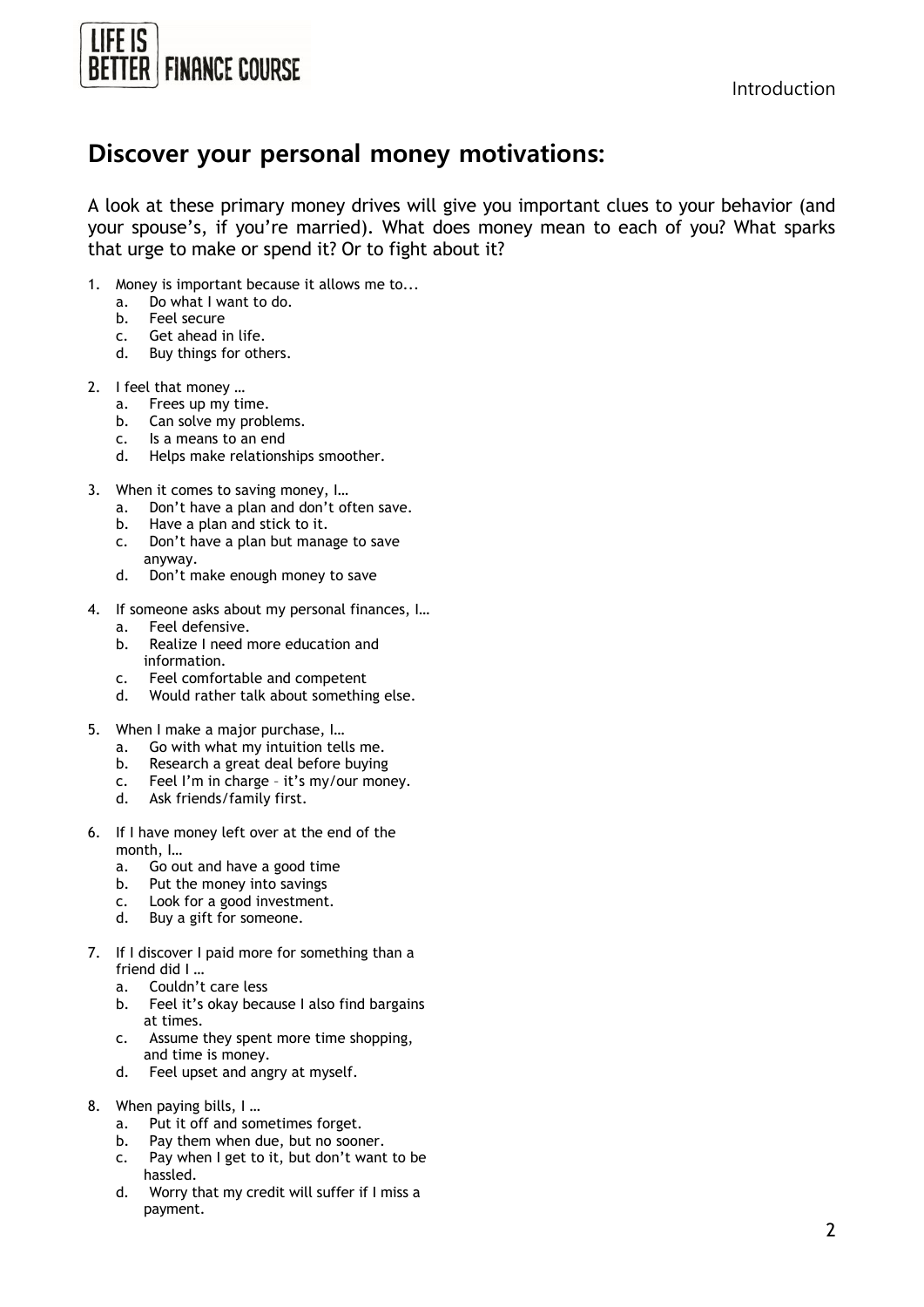

- 9. When it comes to borrowing money I ...
	- a. Simply won't don't like to feel indebted.
	- b. Only borrow as a last resort.
	- c. Tend to borrow from banks or other business sources.
	- d. Ask friends and family because they know I'll pay.
- 10. When eating out with friends I prefer to …
	- a. Divide the bill proportionately.
	- b. Ask for separate checks.
	- c. Charge the bill to my bankcard and have others pay me.
	- d. Pay the entire bill because I like to treat my friends.
- 11. When it comes to tipping I …
	- a. Sometimes do and sometimes don't.
	-
	- b. Just call me Scrooge.<br>c. Resent it, but always tip the right amount. c. Resent it, but always tip the right amount.
	- d. Tip generously because I like to be well thought of.
- 12. If I suddenly came into a lot of money, I ...
	- a. Wouldn't have to work.
	- b. Wouldn't have to worry about the future.
	- c. Could really build up my business.
	- d. Would spend a lot on family and friends and enjoy time with them more.
- 13. When indecisive about a purchase I often tell myself …
	- a. It's only money.<br>b. It's a bargain.
	-
	- b. It's a bargain.<br>c. It's a good inv It's a good investment.
	- d. He/she will love it.
- 14. In our family …
	- a. I do/will handle all the money and pay all the bills.
	- b. My partner does/will take care of the finances.
	- c. I do/will pay my bills and my partner will do the same.
	- d. We do/will sit down together to pay bills.

| letter of your answer: | Score: Tally your answers to questions 1-14 by the |
|------------------------|----------------------------------------------------|
| а.                     |                                                    |
| D.                     |                                                    |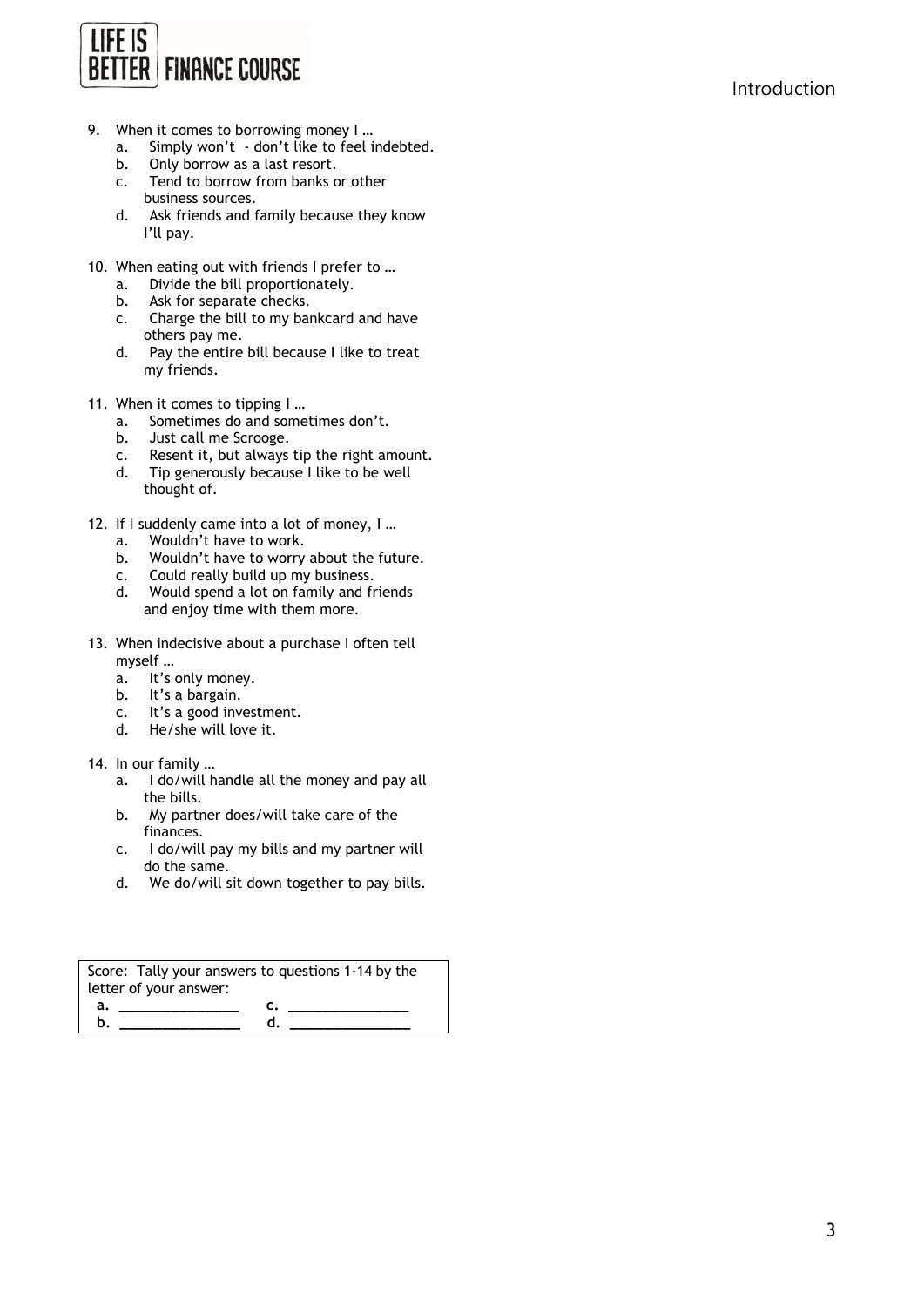

# **Money motivations explained:**

Money means different things to different people based upon a variety of factors such as temperament and life's experiences. Often the meaning of money and the way in which it motivates us is subtle and something of which we are not readily conscious.

The simple quiz you took gives an indication of the relative strength of the four main "money motivations" for you. The motivations are, Freedom, Security, Power and Love. None of the motivations are inherently good or bad, although in relationship to money each certainly has its dark side. And all of human experience has proven that money itself, while it often makes the promise, does not provide lasting Freedom, Security, Power or Love.

The key to your Money Motivation is reflected in the relative number of your a, b, c or d answers.

- **"a"** answers are indicative that money relates to **FREEDOM**. You tend to be a free lancer at heart and to you money means that you have the freedom to do what you would like.
- **"b"** answers are indicative that money relates to **SECURITY**. You need to feel safe and secure and you desire the stability and protection that money supposedly provides.
- **"c"** answers have to do with **POWER**. Personal success and control are important to you, and you appreciate the power that money sometimes provides.
- **"d"** answers indicate that for you money relates to **LOVE**. You like to use money to express love and build relationships. Relationships are a top priority.

One of the keys to managing our money wisely is to understand our relationship to it. Hopefully this exercise gave you some additional insights which you will find helpful. You may wish to share your scores with your spouse or a friend and discuss whether their perceptions of "your money motivation" are consistent with your scores.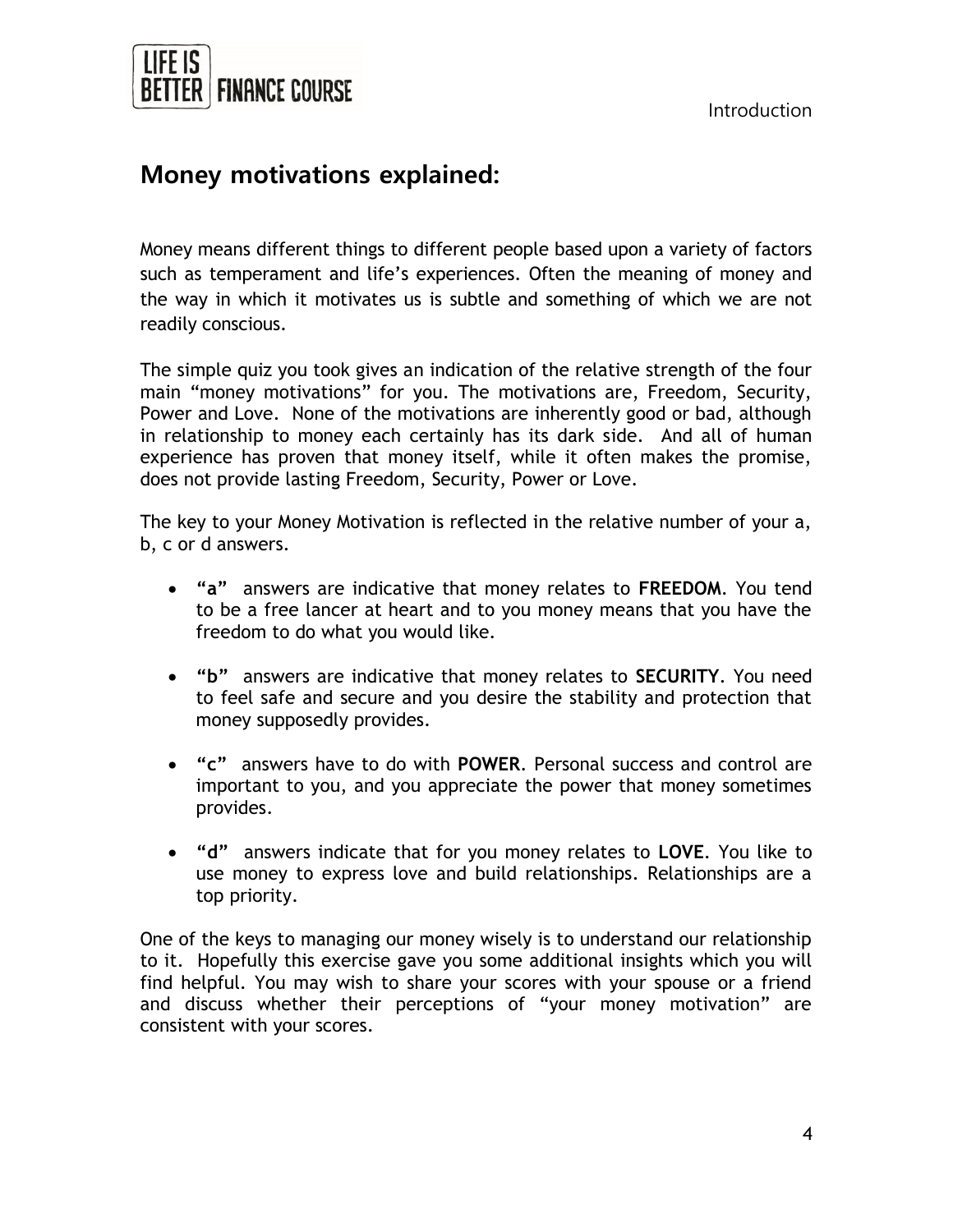

Introduction

# **Bonus questions:**

**1. What are some of your earliest memories of money? Growing up, did you feel rich or poor or neither? What is the first money you recall earning; how did you earn it and how did you spend it?**  \_\_\_\_\_\_\_\_\_\_\_\_\_\_\_\_\_\_\_\_\_\_\_\_\_\_\_\_\_\_\_\_\_\_\_\_\_\_\_\_\_\_\_\_\_\_\_\_\_\_\_\_\_\_\_\_\_\_\_\_\_\_

\_\_\_\_\_\_\_\_\_\_\_\_\_\_\_\_\_\_\_\_\_\_\_\_\_\_\_\_\_\_\_\_\_\_\_\_\_\_\_\_\_\_\_\_\_\_\_\_\_\_\_\_\_\_\_\_\_\_\_\_\_\_

\_\_\_\_\_\_\_\_\_\_\_\_\_\_\_\_\_\_\_\_\_\_\_\_\_\_\_\_\_\_\_\_\_\_\_\_\_\_\_\_\_\_\_\_\_\_\_\_\_\_\_\_\_\_\_\_\_\_\_\_\_\_

\_\_\_\_\_\_\_\_\_\_\_\_\_\_\_\_\_\_\_\_\_\_\_\_\_\_\_\_\_\_\_\_\_\_\_\_\_\_\_\_\_\_\_\_\_\_\_\_\_\_\_\_\_\_\_\_\_\_\_\_\_\_

\_\_\_\_\_\_\_\_\_\_\_\_\_\_\_\_\_\_\_\_\_\_\_\_\_\_\_\_\_\_\_\_\_\_\_\_\_\_\_\_\_\_\_\_\_\_\_\_\_\_\_\_\_\_\_\_\_\_\_\_\_\_

**2. How was money handled in your family? Who handled money / bills? Was money discussed? Was money abundant or scarce? How did your family express generosity?**

\_\_\_\_\_\_\_\_\_\_\_\_\_\_\_\_\_\_\_\_\_\_\_\_\_\_\_\_\_\_\_\_\_\_\_\_\_\_\_\_\_\_\_\_\_\_\_\_\_\_\_\_\_\_\_\_\_\_\_\_\_\_

\_\_\_\_\_\_\_\_\_\_\_\_\_\_\_\_\_\_\_\_\_\_\_\_\_\_\_\_\_\_\_\_\_\_\_\_\_\_\_\_\_\_\_\_\_\_\_\_\_\_\_\_\_\_\_\_\_\_\_\_\_\_

\_\_\_\_\_\_\_\_\_\_\_\_\_\_\_\_\_\_\_\_\_\_\_\_\_\_\_\_\_\_\_\_\_\_\_\_\_\_\_\_\_\_\_\_\_\_\_\_\_\_\_\_\_\_\_\_\_\_\_\_\_\_

\_\_\_\_\_\_\_\_\_\_\_\_\_\_\_\_\_\_\_\_\_\_\_\_\_\_\_\_\_\_\_\_\_\_\_\_\_\_\_\_\_\_\_\_\_\_\_\_\_\_\_\_\_\_\_\_\_\_\_\_\_\_

\_\_\_\_\_\_\_\_\_\_\_\_\_\_\_\_\_\_\_\_\_\_\_\_\_\_\_\_\_\_\_\_\_\_\_\_\_\_\_\_\_\_\_\_\_\_\_\_\_\_\_\_\_\_\_\_\_\_\_\_\_\_

\_\_\_\_\_\_\_\_\_\_\_\_\_\_\_\_\_\_\_\_\_\_\_\_\_\_\_\_\_\_\_\_\_\_\_\_\_\_\_\_\_\_\_\_\_\_\_\_\_\_\_\_\_\_\_\_\_\_\_\_\_\_

- **3. Who are your current money management role models?**
- **4. In your present family, who handles the money and how do they handle the money? Is money discussed? Is money abundant or scarce? How does your family express generosity?**

\_\_\_\_\_\_\_\_\_\_\_\_\_\_\_\_\_\_\_\_\_\_\_\_\_\_\_\_\_\_\_\_\_\_\_\_\_\_\_\_\_\_\_\_\_\_\_\_\_\_\_\_\_\_\_\_\_\_\_\_\_\_

\_\_\_\_\_\_\_\_\_\_\_\_\_\_\_\_\_\_\_\_\_\_\_\_\_\_\_\_\_\_\_\_\_\_\_\_\_\_\_\_\_\_\_\_\_\_\_\_\_\_\_\_\_\_\_\_\_\_\_\_\_\_

\_\_\_\_\_\_\_\_\_\_\_\_\_\_\_\_\_\_\_\_\_\_\_\_\_\_\_\_\_\_\_\_\_\_\_\_\_\_\_\_\_\_\_\_\_\_\_\_\_\_\_\_\_\_\_\_\_\_\_\_\_\_

\_\_\_\_\_\_\_\_\_\_\_\_\_\_\_\_\_\_\_\_\_\_\_\_\_\_\_\_\_\_\_\_\_\_\_\_\_\_\_\_\_\_\_\_\_\_\_\_\_\_\_\_\_\_\_\_\_\_\_\_\_\_

\_\_\_\_\_\_\_\_\_\_\_\_\_\_\_\_\_\_\_\_\_\_\_\_\_\_\_\_\_\_\_\_\_\_\_\_\_\_\_\_\_\_\_\_\_\_\_\_\_\_\_\_\_\_\_\_\_\_\_\_\_\_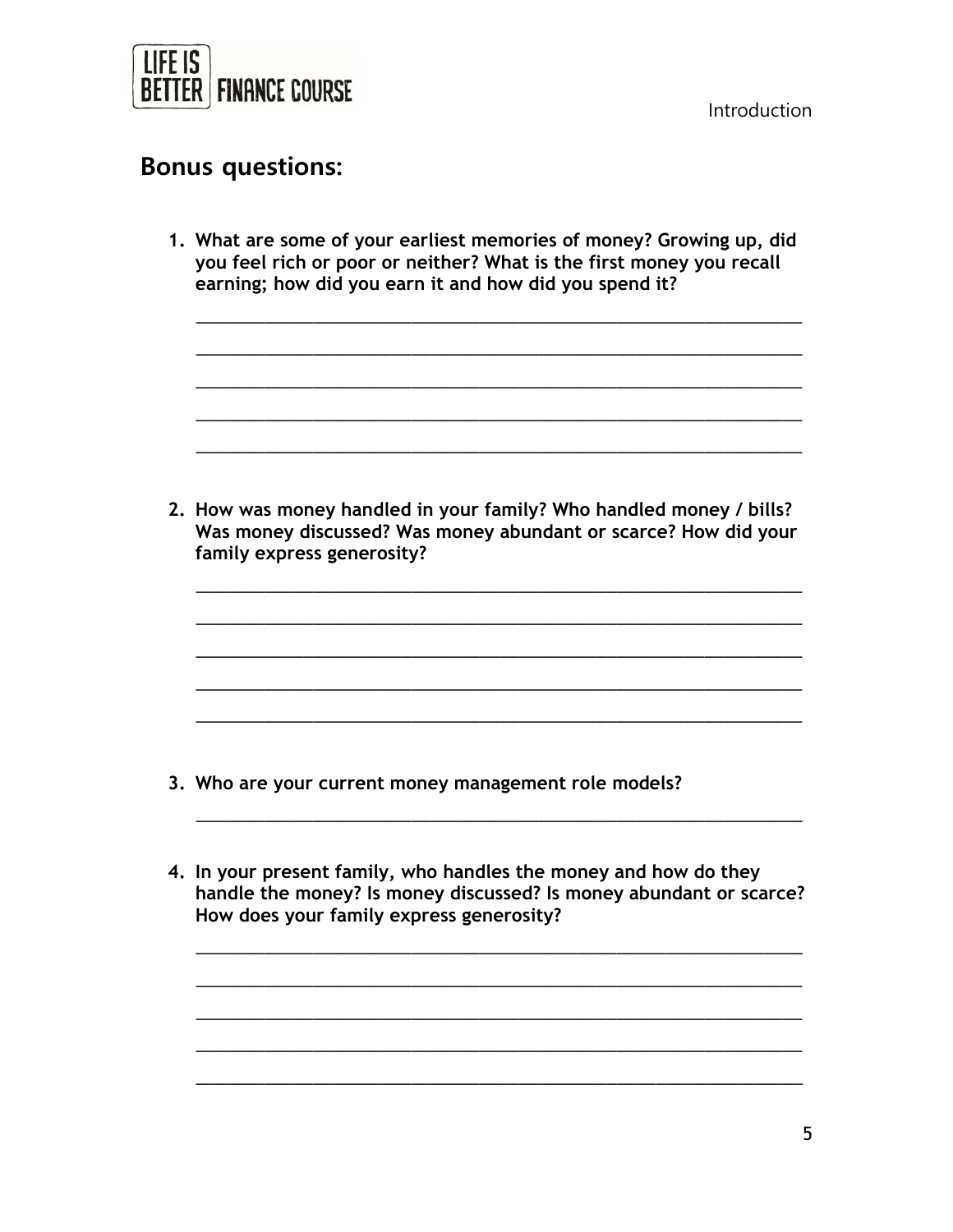Introduction



# **Your financial situation in a nutshell**

Typically we find ourselves in one of four financial situations:

- Crisis
- One salary from disaster
- Good financial shape
- God-honouring lifestyle

# **Crisis**

Some of us are experiencing serious financial problems. It takes courage to face financial problems. Confronting these issues is a big step and working through these needs to happen in a safe environment. There is hope for all of us in crisis.

### **One Salary from Disaster**

Others of us are not experiencing any immediate crisis and from a distance things appear to be OK. In reality, we are living from salary to salary. We are tired of our debt being too high and our salary being too low. If something had to go wrong financially, the potential is disastrous. You want a firm grip on your finances and to develop a lifestyle that will pull you back from the edge of disaster.

### **Good Financial Shape**

Another group of us are in pretty good shape. You are not in lots of consumer debt, you save regularly and invest wisely. From a financial standpoint, you are a good money manager, by you may not be honouring God with your financial resources. You're seeking to fully understand what it means to live a financial lifestyle from a Christian perspective.

### **God-honouring Lifestyle**

And a few of us have already applied all the biblical principles and you are handling your finances in a God-honouring way. You hope to affirm your actions and bring you to an even deeper understanding of God's call on your life.

Irrespective of our financial situation, whether we have a little less or a little more, we recognize that our relationship with money is a powerful thing. It influences where we live, where we work, who we have as friends and how we use our time.

> Despite where you currently find yourself, you can experience the peace, joy and freedom that come through following what the Bible has to say about money.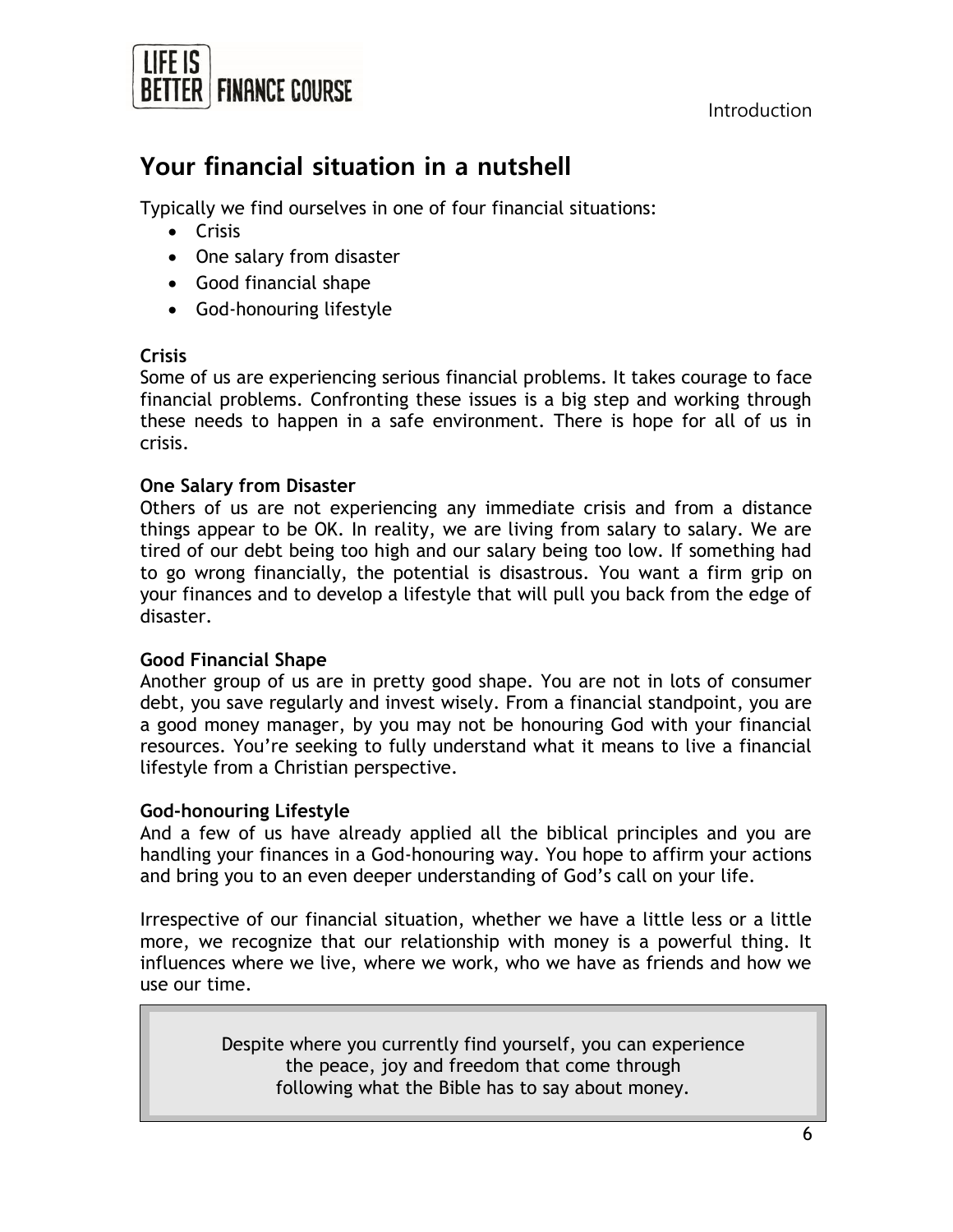

# **Goals**

Your goals become the basis for shaping your budget, and they will serve as a motivating factor for your following through in the months ahead. Given your view of the financial position you are in, please give serious consideration to your goals. Carefully considered realistic goals, which flow out of what's really important to you, are powerful motivators. That motivation will be very helpful to you in following through on the steps necessary to achieve your goals.

\_\_\_\_\_\_\_\_\_\_\_\_\_\_\_\_\_\_\_\_\_\_\_\_\_\_\_\_\_\_\_\_\_\_\_\_\_\_\_\_\_\_\_\_\_\_\_\_\_\_\_\_\_\_\_\_\_\_\_\_\_\_\_\_\_\_\_\_

\_\_\_\_\_\_\_\_\_\_\_\_\_\_\_\_\_\_\_\_\_\_\_\_\_\_\_\_\_\_\_\_\_\_\_\_\_\_\_\_\_\_\_\_\_\_\_\_\_\_\_\_\_\_\_\_\_\_\_\_\_\_\_\_\_\_\_\_

# **Overall Goal:**

My overall goal in attending this course is:

# **Specific goals I would like to achieve are:**

(Check appropriate boxes and write in detail on the lines given.)

❑ Pay off debt: \_\_\_\_\_\_\_\_\_\_\_\_\_\_\_\_\_\_\_\_\_\_\_\_\_\_\_\_\_\_\_\_\_\_\_\_\_\_\_\_

❑ Save for a major purchase (home, car, other):

❑ Save for a dream vacation: \_\_\_\_\_\_\_\_\_\_\_\_\_\_\_\_\_\_\_\_\_\_\_\_\_\_\_\_\_\_\_\_\_\_\_\_\_\_\_\_

- ❑ Save for emergencies: \_\_\_\_\_\_\_\_\_\_\_\_\_\_\_\_\_\_\_\_\_\_\_\_\_\_\_\_\_\_\_\_\_\_\_\_\_\_\_\_
- ❑ Save to replace items that may wear out (major appliances, home repairs, car):
- ❑ Save for college/study expenses: \_\_\_\_\_\_\_\_\_\_\_\_\_\_\_\_\_\_\_\_\_\_\_\_\_\_\_\_\_\_\_\_\_\_\_\_\_

□ Save for retirement:

❑ Increase my giving to the Lord and His church:

□ Increase other giving: ❑ Other: \_\_\_\_\_\_\_\_\_\_\_\_\_\_\_\_\_\_\_\_\_\_\_\_\_\_\_\_\_\_\_\_\_\_\_\_\_\_\_\_ ❑ Other: \_\_\_\_\_\_\_\_\_\_\_\_\_\_\_\_\_\_\_\_\_\_\_\_\_\_\_\_\_\_\_\_\_\_\_\_\_\_\_\_ ❑ Other: \_\_\_\_\_\_\_\_\_\_\_\_\_\_\_\_\_\_\_\_\_\_\_\_\_\_\_\_\_\_\_\_\_\_\_\_\_\_\_\_

\_\_\_\_\_\_\_\_\_\_\_\_\_\_\_\_\_\_\_\_\_\_\_\_\_\_\_\_\_\_\_\_\_\_\_\_\_\_\_\_

\_\_\_\_\_\_\_\_\_\_\_\_\_\_\_\_\_\_\_\_\_\_\_\_\_\_\_\_\_\_\_\_\_\_\_\_\_\_\_\_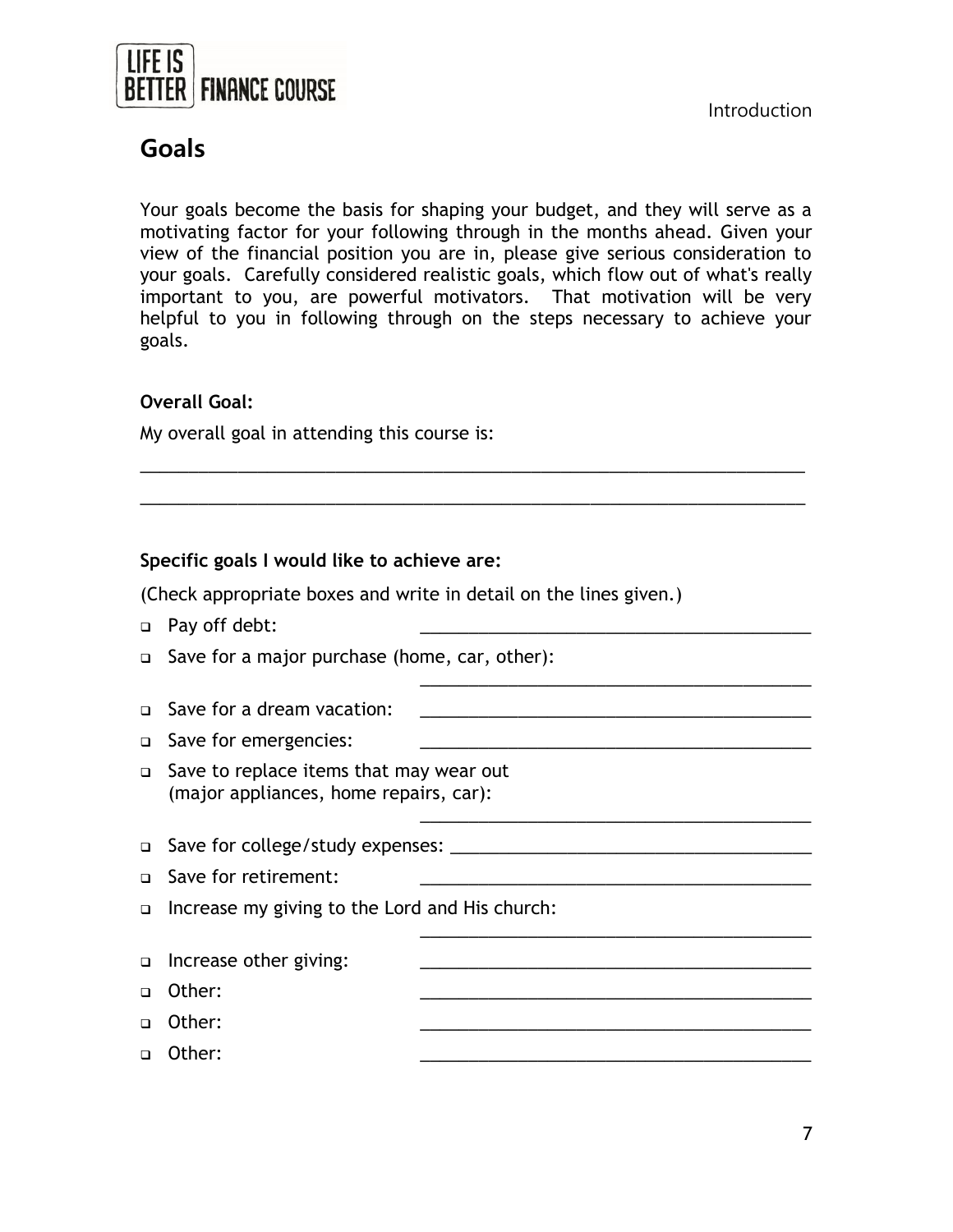

The financial dilemma

# **The financial dilemma**

In this section we will contrast the impact of culture that shapes our financial lifestyles with a God-honouring Biblical perspective.

\_\_\_\_\_\_\_\_\_\_\_\_\_\_\_\_\_\_\_\_\_\_\_\_\_\_\_\_\_\_\_\_\_\_\_\_\_\_\_\_\_\_\_\_\_\_\_\_\_\_\_\_\_\_\_\_\_\_\_\_\_\_

\_\_\_\_\_\_\_\_\_\_\_\_\_\_\_\_\_\_\_\_\_\_\_\_\_\_\_\_\_\_\_\_\_\_\_\_\_\_\_\_\_\_\_\_\_\_\_\_\_\_\_\_\_\_\_\_\_\_\_\_\_\_

\_\_\_\_\_\_\_\_\_\_\_\_\_\_\_\_\_\_\_\_\_\_\_\_\_\_\_\_\_\_\_\_\_\_\_\_\_\_\_\_\_\_\_\_\_\_\_\_\_\_\_\_\_\_\_\_\_\_\_\_\_\_

\_\_\_\_\_\_\_\_\_\_\_\_\_\_\_\_\_\_\_\_\_\_\_\_\_\_\_\_\_\_\_\_\_\_\_\_\_\_\_\_\_\_\_\_\_\_\_\_\_\_\_\_\_\_\_\_\_\_\_\_\_\_

\_\_\_\_\_\_\_\_\_\_\_\_\_\_\_\_\_\_\_\_\_\_\_\_\_\_\_\_\_\_\_\_\_\_\_\_\_\_\_\_\_\_\_\_\_\_\_\_\_\_\_\_\_\_\_\_\_\_\_\_\_\_

\_\_\_\_\_\_\_\_\_\_\_\_\_\_\_\_\_\_\_\_\_\_\_\_\_\_\_\_\_\_\_\_\_\_\_\_\_\_\_\_\_\_\_\_\_\_\_\_\_\_\_\_\_\_\_\_\_\_\_\_\_\_

\_\_\_\_\_\_\_\_\_\_\_\_\_\_\_\_\_\_\_\_\_\_\_\_\_\_\_\_\_\_\_\_\_\_\_\_\_\_\_\_\_\_\_\_\_\_\_\_\_\_\_\_\_\_\_\_\_\_\_\_\_\_

\_\_\_\_\_\_\_\_\_\_\_\_\_\_\_\_\_\_\_\_\_\_\_\_\_\_\_\_\_\_\_\_\_\_\_\_\_\_\_\_\_\_\_\_\_\_\_\_\_\_\_\_\_\_\_\_\_\_\_\_\_\_

\_\_\_\_\_\_\_\_\_\_\_\_\_\_\_\_\_\_\_\_\_\_\_\_\_\_\_\_\_\_\_\_\_\_\_\_\_\_\_\_\_\_\_\_\_\_\_\_\_\_\_\_\_\_\_\_\_\_\_\_\_\_

\_\_\_\_\_\_\_\_\_\_\_\_\_\_\_\_\_\_\_\_\_\_\_\_\_\_\_\_\_\_\_\_\_\_\_\_\_\_\_\_\_\_\_\_\_\_\_\_\_\_\_\_\_\_\_\_\_\_\_\_\_\_

**1. Let's list some of the messages reinforced by our culture:**

# **2. Where have these myths led us?**

### **3. What does the Bible say about money?**

We came into the world with nothing, and we will leave the world with nothing. Everything that we have in the interim has been entrusted to us by a loving God who created all things and retained ownership of everything he created.

\_\_\_\_\_\_\_\_\_\_\_\_\_\_\_\_\_\_\_\_\_\_\_\_\_\_\_\_\_\_\_\_\_\_\_\_\_\_\_\_\_\_\_\_\_\_\_\_\_\_\_\_\_\_\_\_\_\_\_\_\_\_

\_\_\_\_\_\_\_\_\_\_\_\_\_\_\_\_\_\_\_\_\_\_\_\_\_\_\_\_\_\_\_\_\_\_\_\_\_\_\_\_\_\_\_\_\_\_\_\_\_\_\_\_\_\_\_\_\_\_\_\_\_\_

\_\_\_\_\_\_\_\_\_\_\_\_\_\_\_\_\_\_\_\_\_\_\_\_\_\_\_\_\_\_\_\_\_\_\_\_\_\_\_\_\_\_\_\_\_\_\_\_\_\_\_\_\_\_\_\_\_\_\_\_\_\_

God created everything (Genesis 1:1)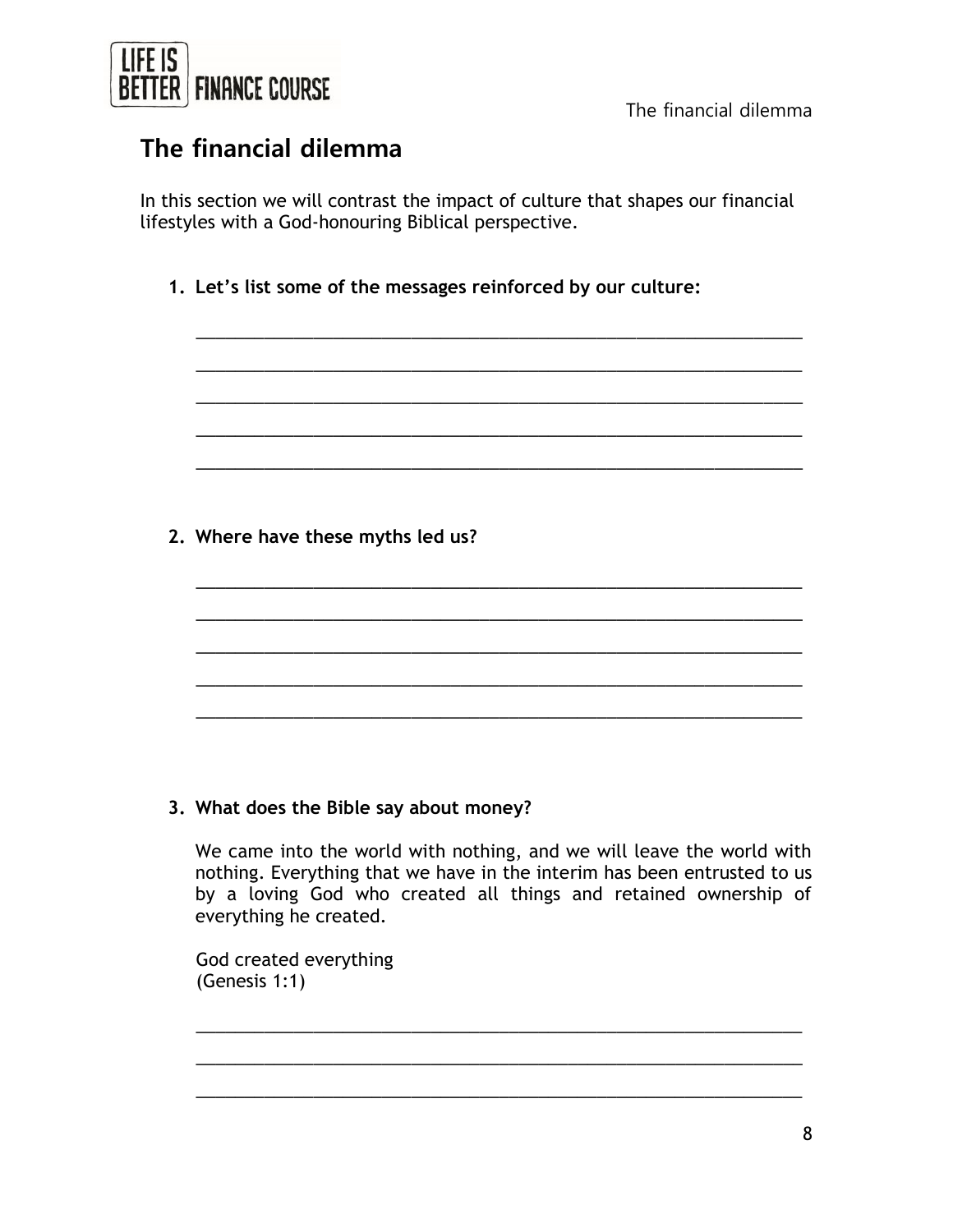# **LIFE IS<br>BETTER FINANCE COURSE**

The financial dilemma

| God owns everything<br>(Haggai 2:8; Psalm 50:10, 12b; Psalm 24:1)  |  |  |
|--------------------------------------------------------------------|--|--|
|                                                                    |  |  |
| We are stewards / trustees<br>(1 Corinthians 4:1-2; Matthew 25:21) |  |  |
|                                                                    |  |  |
| 4. How much belongs to God?                                        |  |  |
| 5. How much does he allow me to manage?                            |  |  |
| 6. How am I to manage the entire amount?                           |  |  |
|                                                                    |  |  |
| 7. How can I do that?                                              |  |  |
|                                                                    |  |  |
|                                                                    |  |  |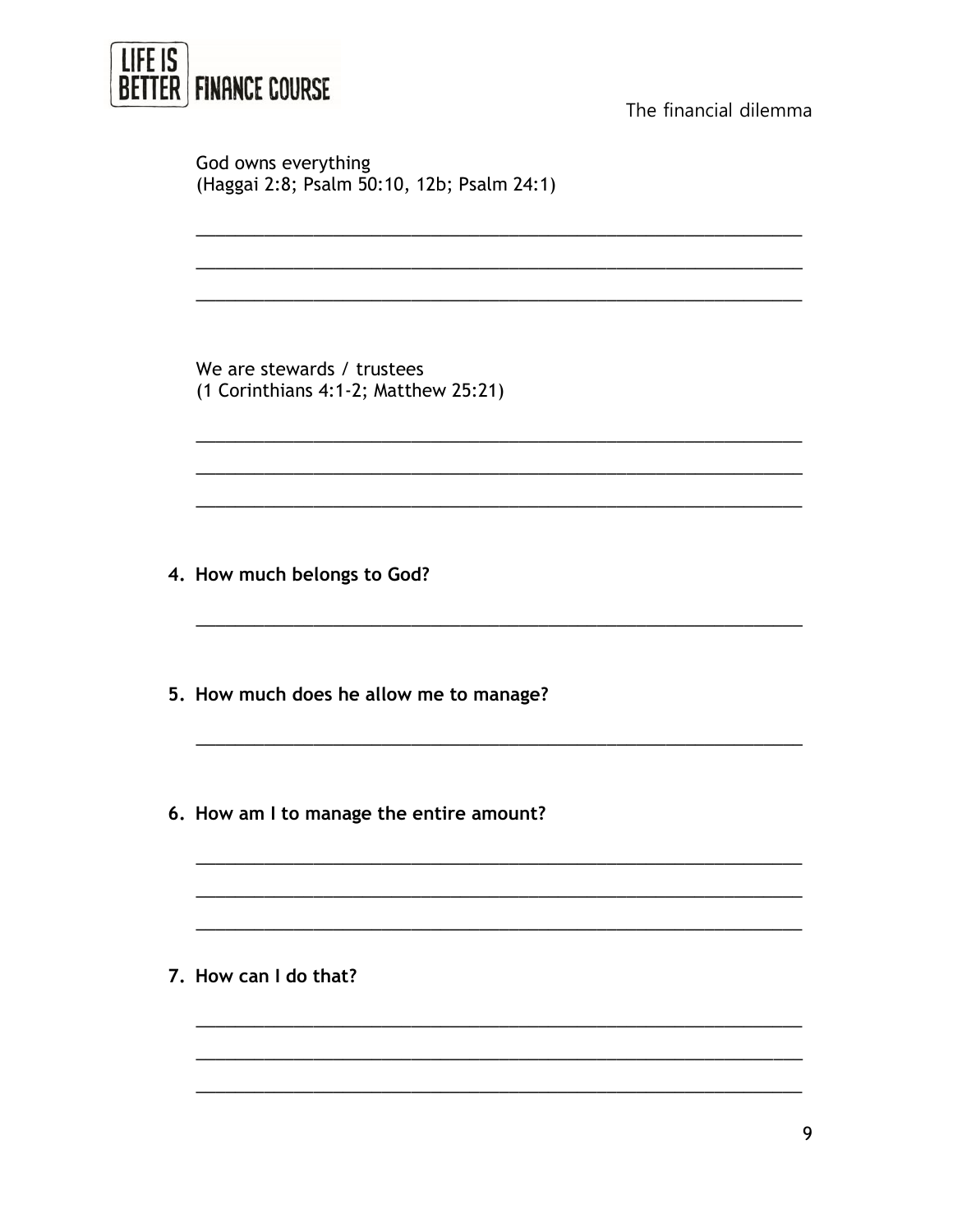

# **Culture Clash!**

**The pull of culture versus the mind and heart of God**



So how do we look at this dilemma from a Biblical standpoint? Matthew 6:24 says, "No one can serve two masters. Either he will hate the one and love the other, or he will be devoted to the one and despise the other."

Culture shouts that we will find freedom, fulfilment, contentment and peace through things. Wear me, buy me, drink me, drive me, and I'll make you happy and successful and will shower you with relationships. Money is seen as the means to these things. Culture also pushes us to take it to the limit and live as close to the edge as possible.

In contrast, God doesn't shout, but his mind and heart calls us in a still small voice and invites us to be faithful to Him. Financial peace and contentment is the by-product of faithfulness. Matthew 6:33 says, "seek first His Kingdom and His righteousness and all these things shall be added unto you."

The Bible is very clear that we cannot serve two masters and that we need to make a choice. The Bible is also clear about where our choices lead. In Matthew 25:14-30 Jesus tells us the parable of the talents in which servants who used resources wisely were commended as "good and faithful servants".

In contrast, Jesus also tells the parable of the rich young fool in Luke 12:13-20 where the wealthy farmer who hoarded his goods and built bigger barns to store his excess was called a "fool" and that his life would be required of him that night. Giving in to the pull of culture leads to foolishness.

These parables shed light on two great truths:

- God holds us accountable for how we manage the money and possessions entrusted to us.
- We will either be found faithful or foolish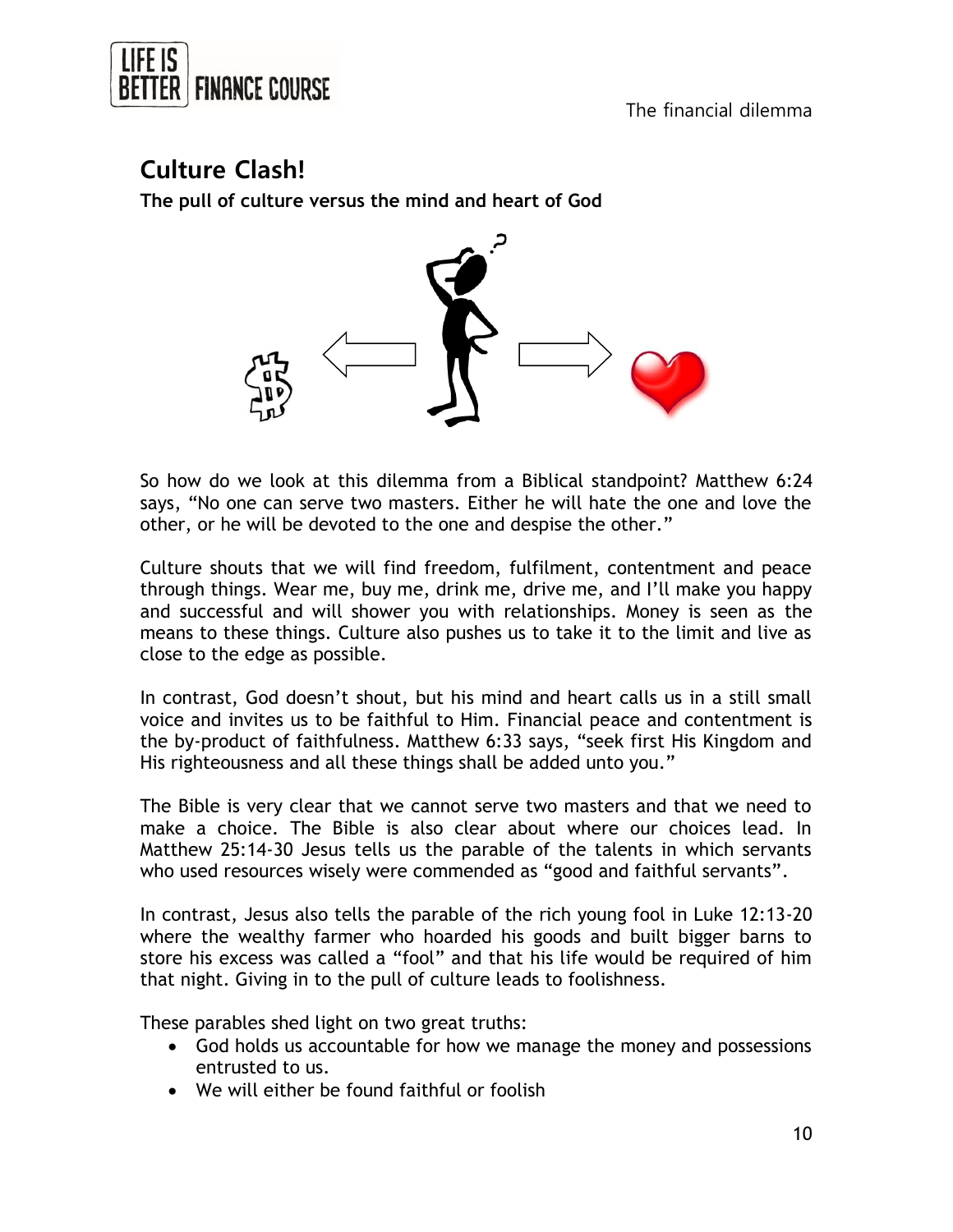

The financial dilemma

In fact, when money is treated like a god, we allow it to have control over us. Scripture refers to this god as Mammon. Typical symptoms which appear when Mammon is in control include worry or anxiety over money, mismanagement of money, consistent financial lack, an "I can't afford it" mentality, impulse buying, stinginess, greed, discontentment, bondage to debt or an exaggerated emphasis on money.

Are we going to live as God intended or are we going to allow culture or Mammon to determine how we live?

God doesn't just leave us ill-equipped to live as he intended, he gives us principles in His word about how to live. We need to look at what the Bible says about earning, giving, saving, debt and spending and how we can be faithful in each of these areas.

Faithfulness allows us to become:

- A diligent earner
- A generous giver
- A wise saver
- A cautious debtor
- A prudent consumer

When we become these things and surrender everything to God, we honour him in increasing measure.

We experience blessing and contentment by managing our financial resources according to God's purposes and principles.

Financial faithfulness leads to a blessed life.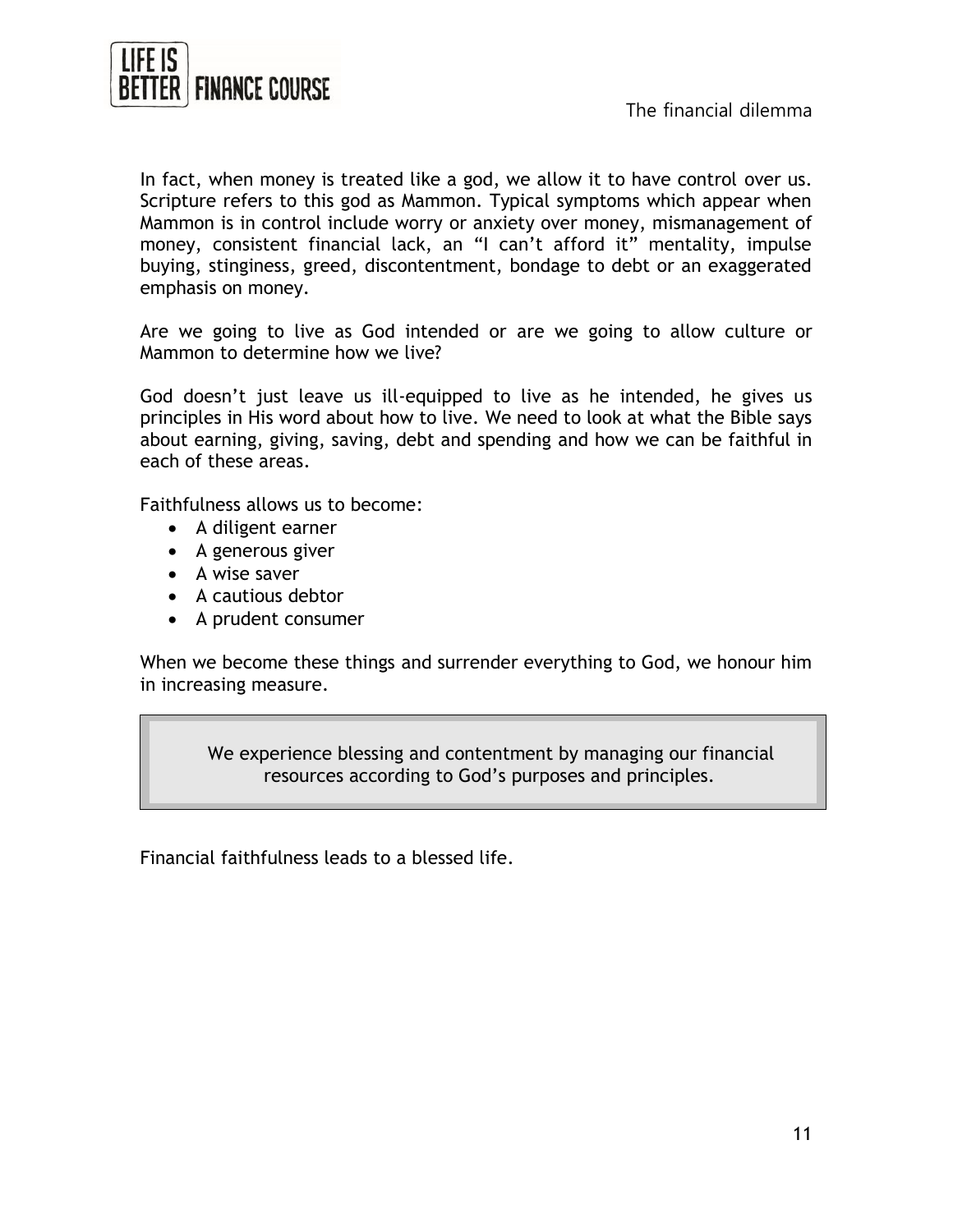

Spending plan

# **Spending plan**

A spending plan is a practical tool that helps guide the decisions we have made in our mind and heart. A spending plan (budget) represents how we plan to allocate our financial resources. It helps us plan to reach our goals and live out our priorities. Our spending plan more accurately describes what it is.

|  |  |  |  |  |  | 1. Why do we resist working with a budget? |
|--|--|--|--|--|--|--------------------------------------------|
|--|--|--|--|--|--|--------------------------------------------|

| 2. Why would we say a spending plan has the ability to produce<br>freedom? |
|----------------------------------------------------------------------------|
|                                                                            |
| 3. List a few things a spending plan helps us to do:                       |
|                                                                            |
|                                                                            |
|                                                                            |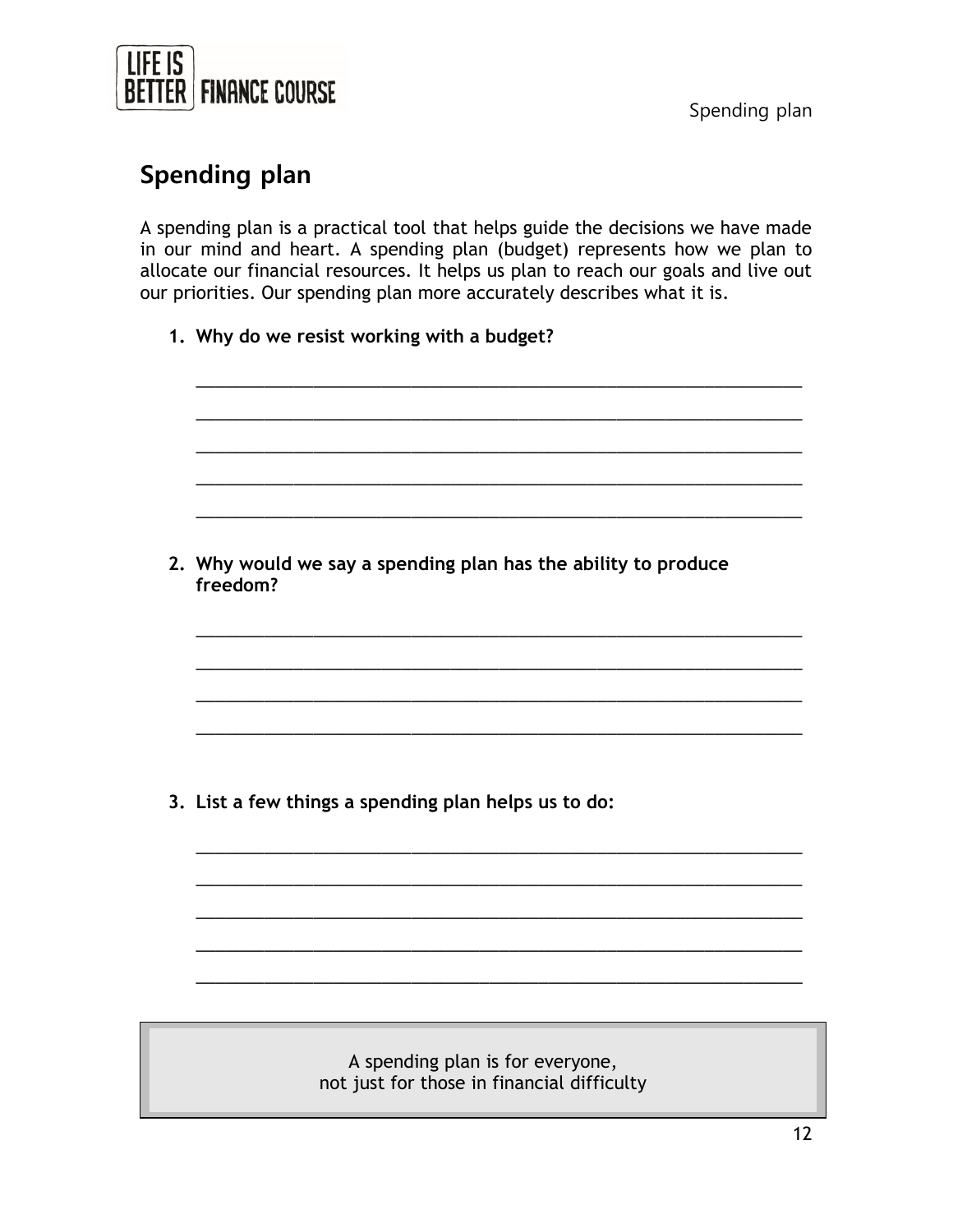

Earning

# **Earning**

Let's consider how the pull of culture affects our thinking about earning and what the Bible has to say about earning.

Culture tells us that our value is measured by the size of our salary and the nature of our position. It tells us that if we just had a better job and earned a little more that our problems would be solved.

A diligent earner is one who produces with diligence and purpose and is content and grateful for what he or she has

\_\_\_\_\_\_\_\_\_\_\_\_\_\_\_\_\_\_\_\_\_\_\_\_\_\_\_\_\_\_\_\_\_\_\_\_\_\_\_\_\_\_\_\_\_\_\_\_\_\_\_\_\_\_\_\_\_\_\_\_\_\_

\_\_\_\_\_\_\_\_\_\_\_\_\_\_\_\_\_\_\_\_\_\_\_\_\_\_\_\_\_\_\_\_\_\_\_\_\_\_\_\_\_\_\_\_\_\_\_\_\_\_\_\_\_\_\_\_\_\_\_\_\_\_

\_\_\_\_\_\_\_\_\_\_\_\_\_\_\_\_\_\_\_\_\_\_\_\_\_\_\_\_\_\_\_\_\_\_\_\_\_\_\_\_\_\_\_\_\_\_\_\_\_\_\_\_\_\_\_\_\_\_\_\_\_\_

\_\_\_\_\_\_\_\_\_\_\_\_\_\_\_\_\_\_\_\_\_\_\_\_\_\_\_\_\_\_\_\_\_\_\_\_\_\_\_\_\_\_\_\_\_\_\_\_\_\_\_\_\_\_\_\_\_\_\_\_\_\_

\_\_\_\_\_\_\_\_\_\_\_\_\_\_\_\_\_\_\_\_\_\_\_\_\_\_\_\_\_\_\_\_\_\_\_\_\_\_\_\_\_\_\_\_\_\_\_\_\_\_\_\_\_\_\_\_\_\_\_\_\_\_

\_\_\_\_\_\_\_\_\_\_\_\_\_\_\_\_\_\_\_\_\_\_\_\_\_\_\_\_\_\_\_\_\_\_\_\_\_\_\_\_\_\_\_\_\_\_\_\_\_\_\_\_\_\_\_\_\_\_\_\_\_\_

\_\_\_\_\_\_\_\_\_\_\_\_\_\_\_\_\_\_\_\_\_\_\_\_\_\_\_\_\_\_\_\_\_\_\_\_\_\_\_\_\_\_\_\_\_\_\_\_\_\_\_\_\_\_\_\_\_\_\_\_\_\_

\_\_\_\_\_\_\_\_\_\_\_\_\_\_\_\_\_\_\_\_\_\_\_\_\_\_\_\_\_\_\_\_\_\_\_\_\_\_\_\_\_\_\_\_\_\_\_\_\_\_\_\_\_\_\_\_\_\_\_\_\_\_

\_\_\_\_\_\_\_\_\_\_\_\_\_\_\_\_\_\_\_\_\_\_\_\_\_\_\_\_\_\_\_\_\_\_\_\_\_\_\_\_\_\_\_\_\_\_\_\_\_\_\_\_\_\_\_\_\_\_\_\_\_\_

\_\_\_\_\_\_\_\_\_\_\_\_\_\_\_\_\_\_\_\_\_\_\_\_\_\_\_\_\_\_\_\_\_\_\_\_\_\_\_\_\_\_\_\_\_\_\_\_\_\_\_\_\_\_\_\_\_\_\_\_\_\_

\_\_\_\_\_\_\_\_\_\_\_\_\_\_\_\_\_\_\_\_\_\_\_\_\_\_\_\_\_\_\_\_\_\_\_\_\_\_\_\_\_\_\_\_\_\_\_\_\_\_\_\_\_\_\_\_\_\_\_\_\_\_

\_\_\_\_\_\_\_\_\_\_\_\_\_\_\_\_\_\_\_\_\_\_\_\_\_\_\_\_\_\_\_\_\_\_\_\_\_\_\_\_\_\_\_\_\_\_\_\_\_\_\_\_\_\_\_\_\_\_\_\_\_\_

**1. What does Scripture say about our value?** (Genesis 1:28; Luke 12:15)

**2. What does Scripture say about work?** (Colossians 3:23; 1 Timothy 5:8; Deuteronomy 8:18)

# **3. What does Scripture say about contentment?** (1 Timothy 6:6-8; Phil 4:10-13; Ecclesiastes 5:18-19; 1 Timothy 6:17-19)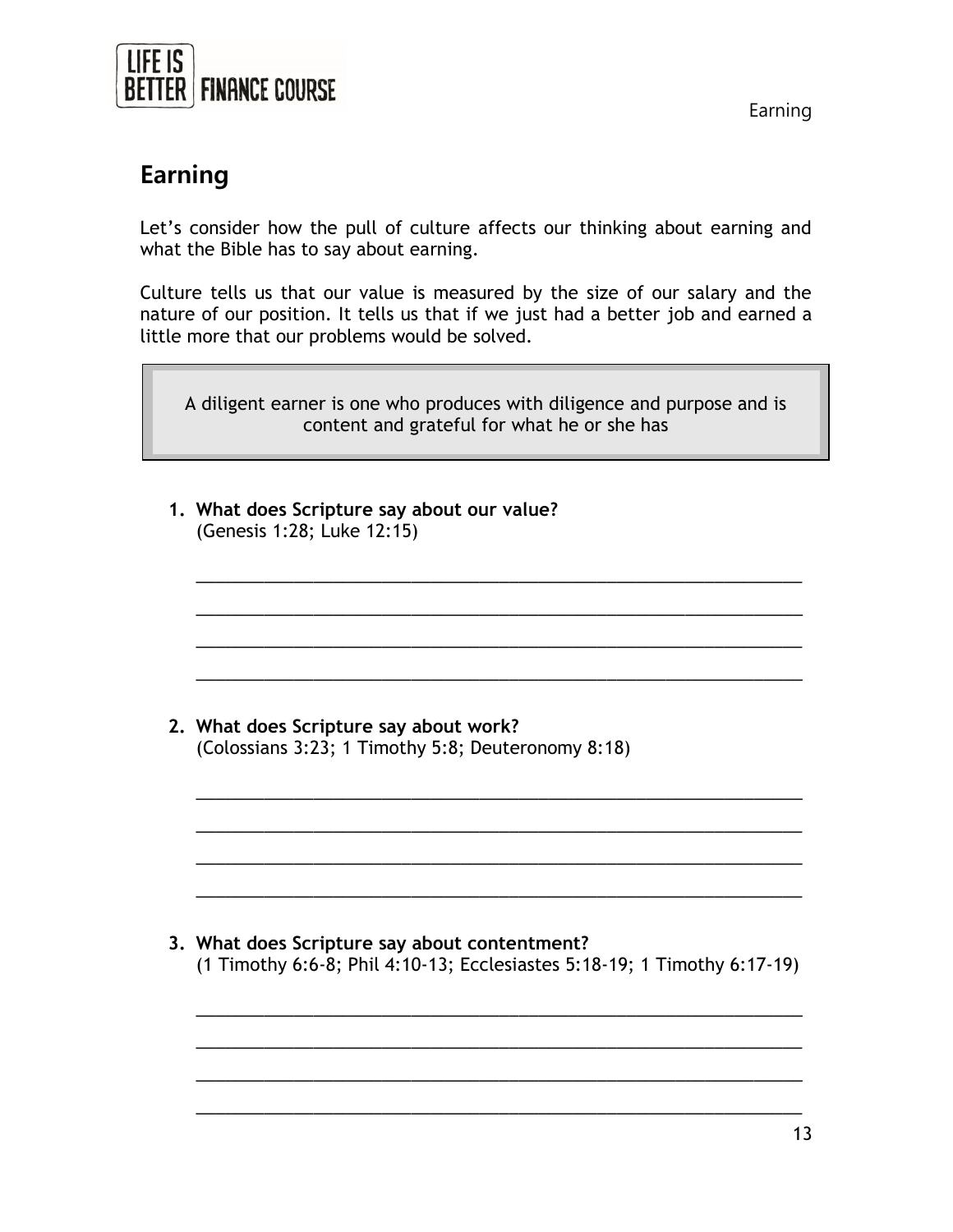

Earning



Activity: Complete the income category on the spending plan.<br>(Annexure 2). This should be net salary(ies) after taxes and deductions.

Listen for the tips about:

- two incomes
- variable income

Notes:

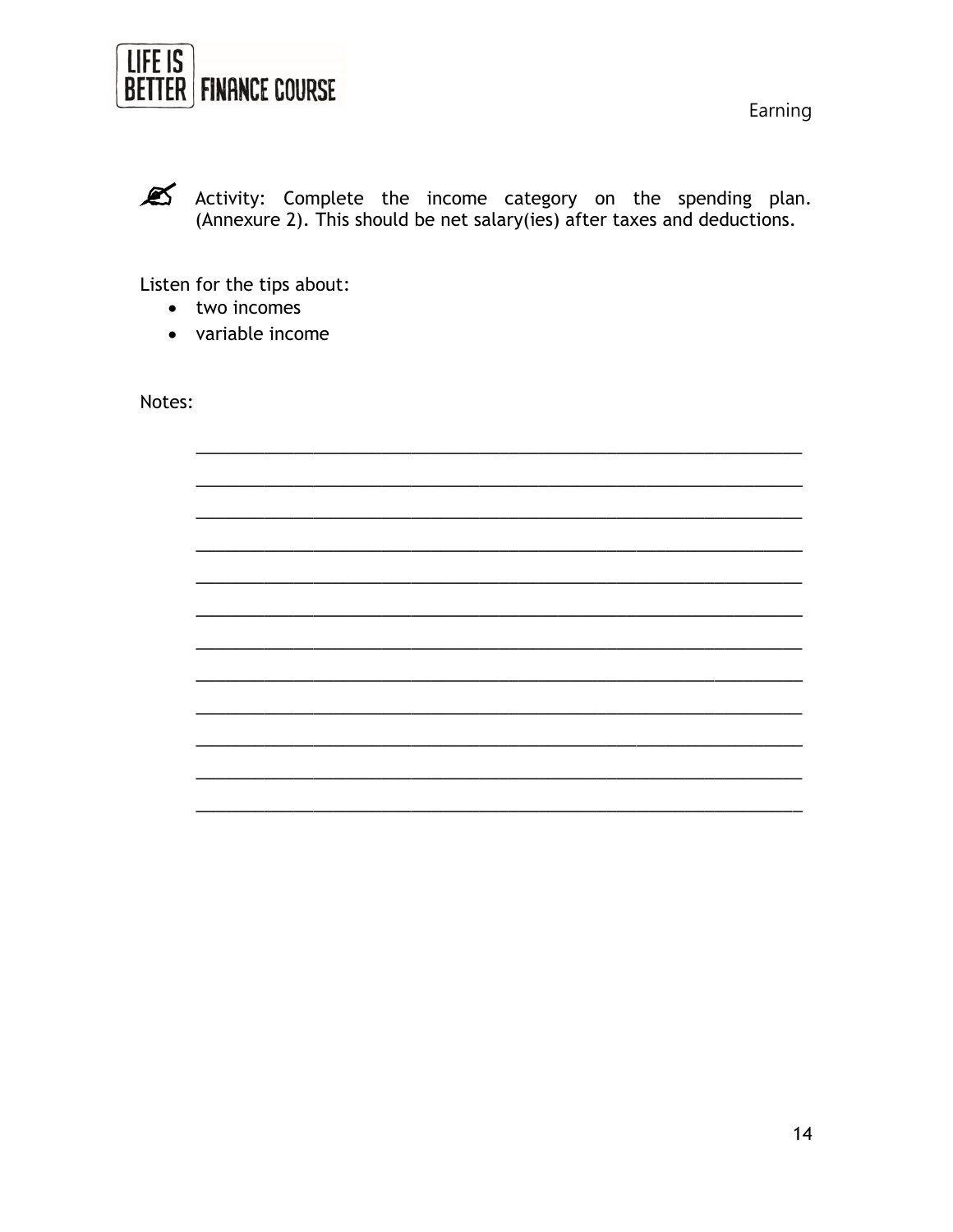

Giving

# **Giving**

We are made to give. We are created in the image of God, and God is a loving and generous being. Therefore, we will only be fully satisfied when we are sharing with others.

Giving is a matter of the heart. It is a grateful response to God's ownership of all we have.

| A generous giver is one who gives with an obedient will, |
|----------------------------------------------------------|
| a joyful attitude and a compassionate heart.             |

\_\_\_\_\_\_\_\_\_\_\_\_\_\_\_\_\_\_\_\_\_\_\_\_\_\_\_\_\_\_\_\_\_\_\_\_\_\_\_\_\_\_\_\_\_\_\_\_\_\_\_\_\_\_\_\_\_\_\_\_\_\_

\_\_\_\_\_\_\_\_\_\_\_\_\_\_\_\_\_\_\_\_\_\_\_\_\_\_\_\_\_\_\_\_\_\_\_\_\_\_\_\_\_\_\_\_\_\_\_\_\_\_\_\_\_\_\_\_\_\_\_\_\_\_

\_\_\_\_\_\_\_\_\_\_\_\_\_\_\_\_\_\_\_\_\_\_\_\_\_\_\_\_\_\_\_\_\_\_\_\_\_\_\_\_\_\_\_\_\_\_\_\_\_\_\_\_\_\_\_\_\_\_\_\_\_\_

\_\_\_\_\_\_\_\_\_\_\_\_\_\_\_\_\_\_\_\_\_\_\_\_\_\_\_\_\_\_\_\_\_\_\_\_\_\_\_\_\_\_\_\_\_\_\_\_\_\_\_\_\_\_\_\_\_\_\_\_\_\_

\_\_\_\_\_\_\_\_\_\_\_\_\_\_\_\_\_\_\_\_\_\_\_\_\_\_\_\_\_\_\_\_\_\_\_\_\_\_\_\_\_\_\_\_\_\_\_\_\_\_\_\_\_\_\_\_\_\_\_\_\_\_

\_\_\_\_\_\_\_\_\_\_\_\_\_\_\_\_\_\_\_\_\_\_\_\_\_\_\_\_\_\_\_\_\_\_\_\_\_\_\_\_\_\_\_\_\_\_\_\_\_\_\_\_\_\_\_\_\_\_\_\_\_\_

\_\_\_\_\_\_\_\_\_\_\_\_\_\_\_\_\_\_\_\_\_\_\_\_\_\_\_\_\_\_\_\_\_\_\_\_\_\_\_\_\_\_\_\_\_\_\_\_\_\_\_\_\_\_\_\_\_\_\_\_\_\_

\_\_\_\_\_\_\_\_\_\_\_\_\_\_\_\_\_\_\_\_\_\_\_\_\_\_\_\_\_\_\_\_\_\_\_\_\_\_\_\_\_\_\_\_\_\_\_\_\_\_\_\_\_\_\_\_\_\_\_\_\_\_

\_\_\_\_\_\_\_\_\_\_\_\_\_\_\_\_\_\_\_\_\_\_\_\_\_\_\_\_\_\_\_\_\_\_\_\_\_\_\_\_\_\_\_\_\_\_\_\_\_\_\_\_\_\_\_\_\_\_\_\_\_\_

\_\_\_\_\_\_\_\_\_\_\_\_\_\_\_\_\_\_\_\_\_\_\_\_\_\_\_\_\_\_\_\_\_\_\_\_\_\_\_\_\_\_\_\_\_\_\_\_\_\_\_\_\_\_\_\_\_\_\_\_\_\_

\_\_\_\_\_\_\_\_\_\_\_\_\_\_\_\_\_\_\_\_\_\_\_\_\_\_\_\_\_\_\_\_\_\_\_\_\_\_\_\_\_\_\_\_\_\_\_\_\_\_\_\_\_\_\_\_\_\_\_\_\_\_

**1. What are the typical emotions experienced about giving?**

**2. What does culture say about giving?**

**3. What does Scripture say about giving?** (James 1:17; Matthew 6:19-20a, 23b-33; 2 Corinthians 8:13-14; Genesis 12:2-3;)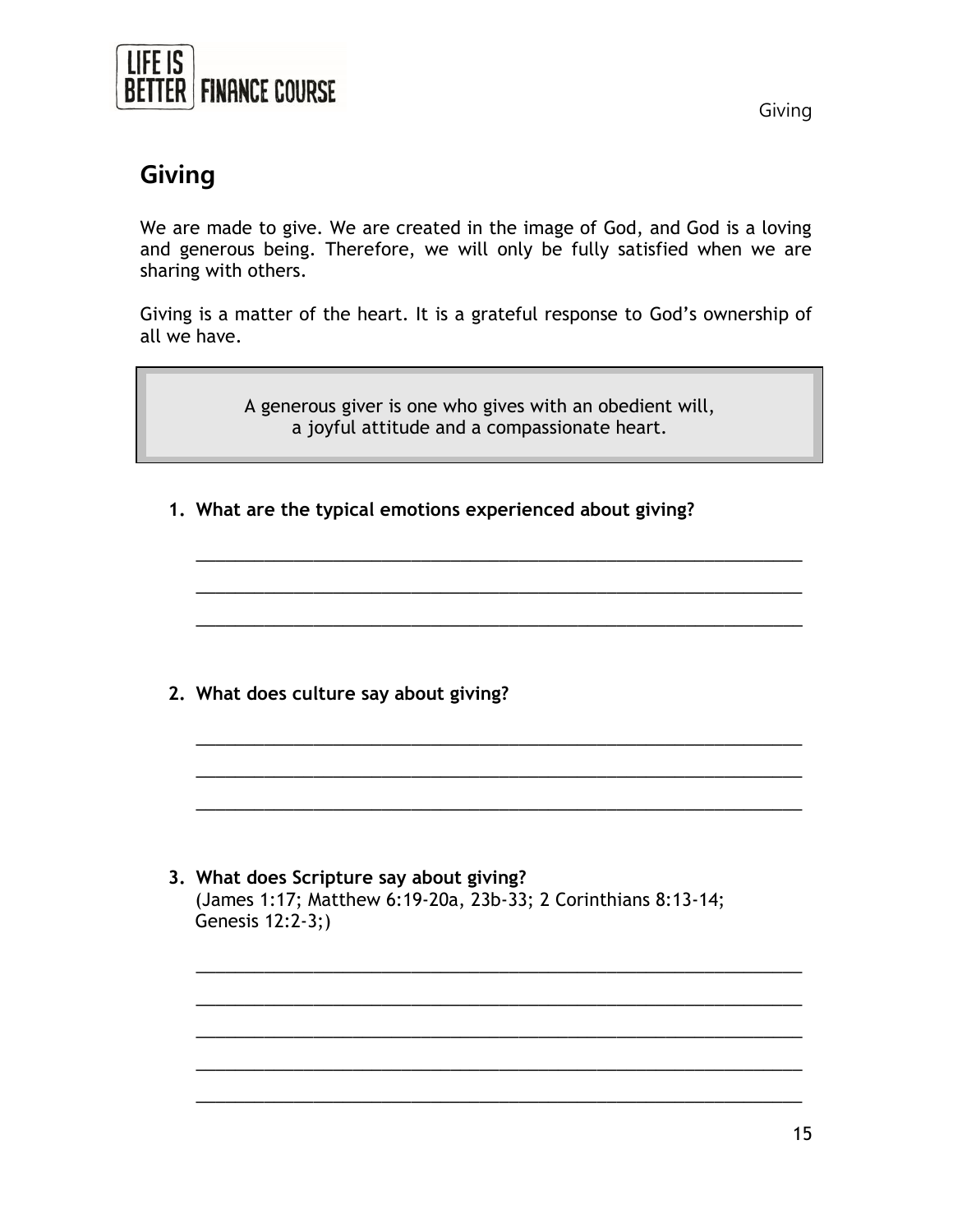

Giving

In addition to the biblical reasons to give, it is evident that the act of giving is the most effective way to break the powerful hold that money can otherwise have on us.

\_\_\_\_\_\_\_\_\_\_\_\_\_\_\_\_\_\_\_\_\_\_\_\_\_\_\_\_\_\_\_\_\_\_\_\_\_\_\_\_\_\_\_\_\_\_\_\_\_\_\_\_\_\_\_\_\_\_\_\_\_\_

\_\_\_\_\_\_\_\_\_\_\_\_\_\_\_\_\_\_\_\_\_\_\_\_\_\_\_\_\_\_\_\_\_\_\_\_\_\_\_\_\_\_\_\_\_\_\_\_\_\_\_\_\_\_\_\_\_\_\_\_\_\_

\_\_\_\_\_\_\_\_\_\_\_\_\_\_\_\_\_\_\_\_\_\_\_\_\_\_\_\_\_\_\_\_\_\_\_\_\_\_\_\_\_\_\_\_\_\_\_\_\_\_\_\_\_\_\_\_\_\_\_\_\_\_

\_\_\_\_\_\_\_\_\_\_\_\_\_\_\_\_\_\_\_\_\_\_\_\_\_\_\_\_\_\_\_\_\_\_\_\_\_\_\_\_\_\_\_\_\_\_\_\_\_\_\_\_\_\_\_\_\_\_\_\_\_\_

\_\_\_\_\_\_\_\_\_\_\_\_\_\_\_\_\_\_\_\_\_\_\_\_\_\_\_\_\_\_\_\_\_\_\_\_\_\_\_\_\_\_\_\_\_\_\_\_\_\_\_\_\_\_\_\_\_\_\_\_\_\_

\_\_\_\_\_\_\_\_\_\_\_\_\_\_\_\_\_\_\_\_\_\_\_\_\_\_\_\_\_\_\_\_\_\_\_\_\_\_\_\_\_\_\_\_\_\_\_\_\_\_\_\_\_\_\_\_\_\_\_\_\_\_

\_\_\_\_\_\_\_\_\_\_\_\_\_\_\_\_\_\_\_\_\_\_\_\_\_\_\_\_\_\_\_\_\_\_\_\_\_\_\_\_\_\_\_\_\_\_\_\_\_\_\_\_\_\_\_\_\_\_\_\_\_\_

\_\_\_\_\_\_\_\_\_\_\_\_\_\_\_\_\_\_\_\_\_\_\_\_\_\_\_\_\_\_\_\_\_\_\_\_\_\_\_\_\_\_\_\_\_\_\_\_\_\_\_\_\_\_\_\_\_\_\_\_\_\_

\_\_\_\_\_\_\_\_\_\_\_\_\_\_\_\_\_\_\_\_\_\_\_\_\_\_\_\_\_\_\_\_\_\_\_\_\_\_\_\_\_\_\_\_\_\_\_\_\_\_\_\_\_\_\_\_\_\_\_\_\_\_

\_\_\_\_\_\_\_\_\_\_\_\_\_\_\_\_\_\_\_\_\_\_\_\_\_\_\_\_\_\_\_\_\_\_\_\_\_\_\_\_\_\_\_\_\_\_\_\_\_\_\_\_\_\_\_\_\_\_\_\_\_\_

\_\_\_\_\_\_\_\_\_\_\_\_\_\_\_\_\_\_\_\_\_\_\_\_\_\_\_\_\_\_\_\_\_\_\_\_\_\_\_\_\_\_\_\_\_\_\_\_\_\_\_\_\_\_\_\_\_\_\_\_\_\_

**4. How much should I give?**

**5. When should I give?**

**6. Where should I tithe?**

Is this not legalism? Are we not under grace? Liberty is not lawlessness. It is not freedom to do anything. Liberty is the freedom to do the right thing. Love dictates that I should give liberally. Loyalty directs that I should give locally. That's not legalism but liberty. Not a "must" but a "may". God loves a cheerful giver.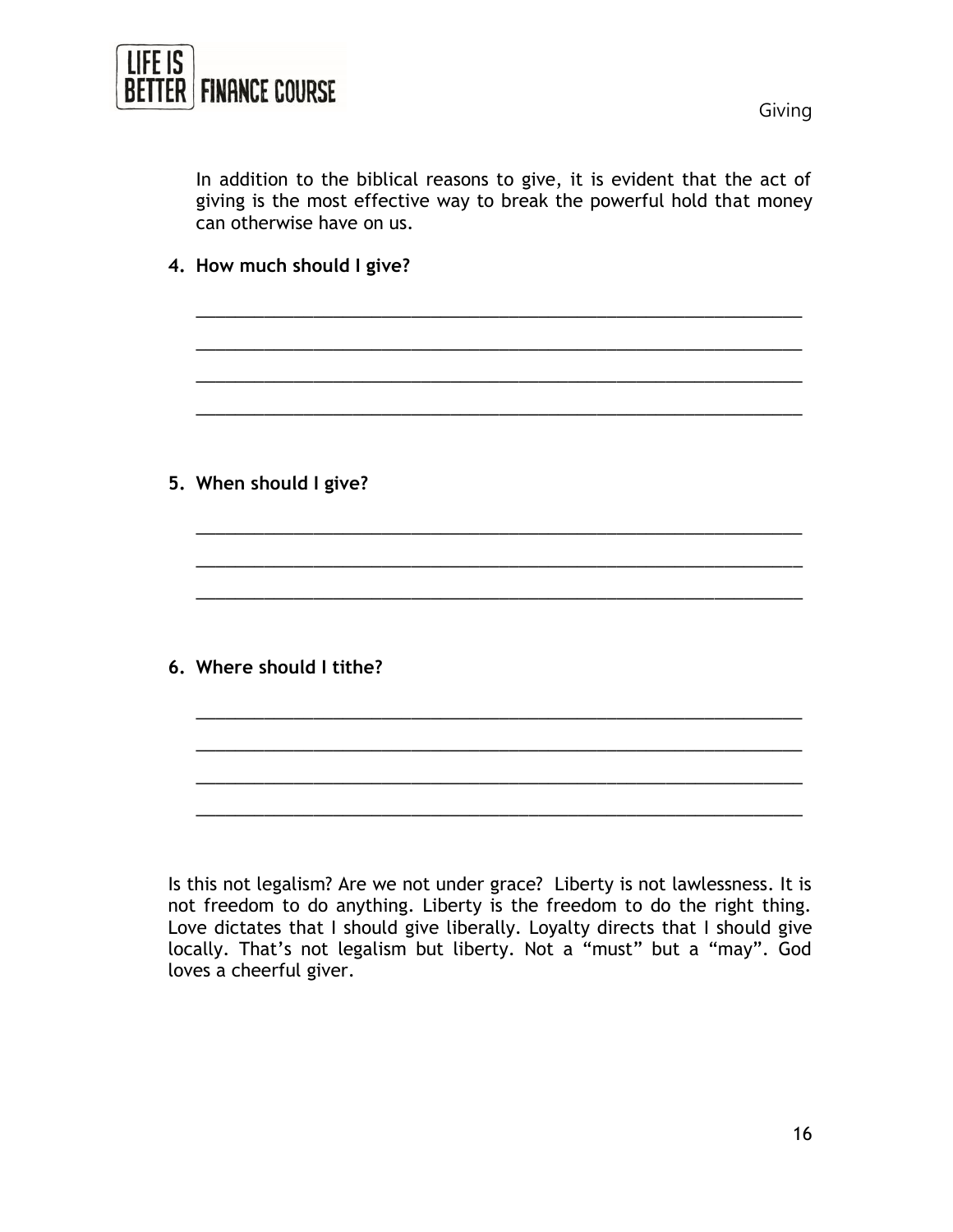# LIFE IS **BETTER | FINANCE COURSE**

7. What is the issue with stressing the 10% versus the attitude of the heart? (1 Corinthians 13; Matthew 23:23)

8. What's wrong with giving to receive?



Activity: Complete the giving category on the spending plan.<br>(Annexure 2). This should be tithes, offerings and funds set aside for discretionary giving (excludes Birthday and Christmas presents).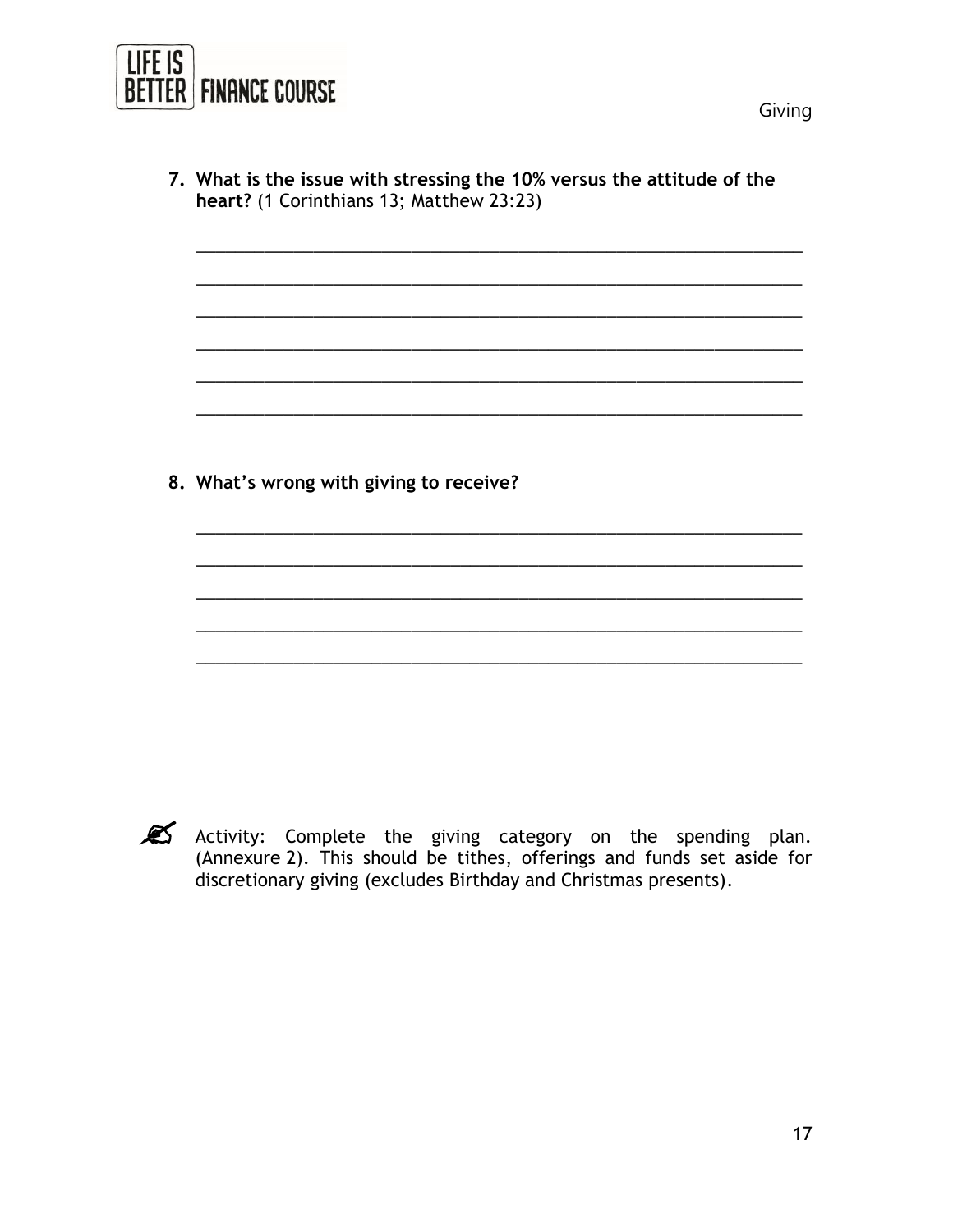

Saving

# **Saving**

While we are to depend on God as our ultimate source of security and not on money, the Bible encourages us to plan for the future and for the unexpected by saving wisely. But while it is wise to save for appropriate goals, it is sinful to hoard.

A wise saver is one who builds, preserves and invests with discernment.

\_\_\_\_\_\_\_\_\_\_\_\_\_\_\_\_\_\_\_\_\_\_\_\_\_\_\_\_\_\_\_\_\_\_\_\_\_\_\_\_\_\_\_\_\_\_\_\_\_\_\_\_\_\_\_\_\_\_\_\_\_\_

\_\_\_\_\_\_\_\_\_\_\_\_\_\_\_\_\_\_\_\_\_\_\_\_\_\_\_\_\_\_\_\_\_\_\_\_\_\_\_\_\_\_\_\_\_\_\_\_\_\_\_\_\_\_\_\_\_\_\_\_\_\_

\_\_\_\_\_\_\_\_\_\_\_\_\_\_\_\_\_\_\_\_\_\_\_\_\_\_\_\_\_\_\_\_\_\_\_\_\_\_\_\_\_\_\_\_\_\_\_\_\_\_\_\_\_\_\_\_\_\_\_\_\_\_

\_\_\_\_\_\_\_\_\_\_\_\_\_\_\_\_\_\_\_\_\_\_\_\_\_\_\_\_\_\_\_\_\_\_\_\_\_\_\_\_\_\_\_\_\_\_\_\_\_\_\_\_\_\_\_\_\_\_\_\_\_\_

\_\_\_\_\_\_\_\_\_\_\_\_\_\_\_\_\_\_\_\_\_\_\_\_\_\_\_\_\_\_\_\_\_\_\_\_\_\_\_\_\_\_\_\_\_\_\_\_\_\_\_\_\_\_\_\_\_\_\_\_\_\_

\_\_\_\_\_\_\_\_\_\_\_\_\_\_\_\_\_\_\_\_\_\_\_\_\_\_\_\_\_\_\_\_\_\_\_\_\_\_\_\_\_\_\_\_\_\_\_\_\_\_\_\_\_\_\_\_\_\_\_\_\_\_

\_\_\_\_\_\_\_\_\_\_\_\_\_\_\_\_\_\_\_\_\_\_\_\_\_\_\_\_\_\_\_\_\_\_\_\_\_\_\_\_\_\_\_\_\_\_\_\_\_\_\_\_\_\_\_\_\_\_\_\_\_\_

\_\_\_\_\_\_\_\_\_\_\_\_\_\_\_\_\_\_\_\_\_\_\_\_\_\_\_\_\_\_\_\_\_\_\_\_\_\_\_\_\_\_\_\_\_\_\_\_\_\_\_\_\_\_\_\_\_\_\_\_\_\_

\_\_\_\_\_\_\_\_\_\_\_\_\_\_\_\_\_\_\_\_\_\_\_\_\_\_\_\_\_\_\_\_\_\_\_\_\_\_\_\_\_\_\_\_\_\_\_\_\_\_\_\_\_\_\_\_\_\_\_\_\_\_

\_\_\_\_\_\_\_\_\_\_\_\_\_\_\_\_\_\_\_\_\_\_\_\_\_\_\_\_\_\_\_\_\_\_\_\_\_\_\_\_\_\_\_\_\_\_\_\_\_\_\_\_\_\_\_\_\_\_\_\_\_\_

\_\_\_\_\_\_\_\_\_\_\_\_\_\_\_\_\_\_\_\_\_\_\_\_\_\_\_\_\_\_\_\_\_\_\_\_\_\_\_\_\_\_\_\_\_\_\_\_\_\_\_\_\_\_\_\_\_\_\_\_\_\_

\_\_\_\_\_\_\_\_\_\_\_\_\_\_\_\_\_\_\_\_\_\_\_\_\_\_\_\_\_\_\_\_\_\_\_\_\_\_\_\_\_\_\_\_\_\_\_\_\_\_\_\_\_\_\_\_\_\_\_\_\_\_

**1. What does culture say about saving?**

**2. What does Scripture say about saving?** (Proverbs 21:20; Proverbs 6:8)

**3. What's the difference between saving and hoarding?** (Luke 12:16-21; Ecclesiastes 5:10)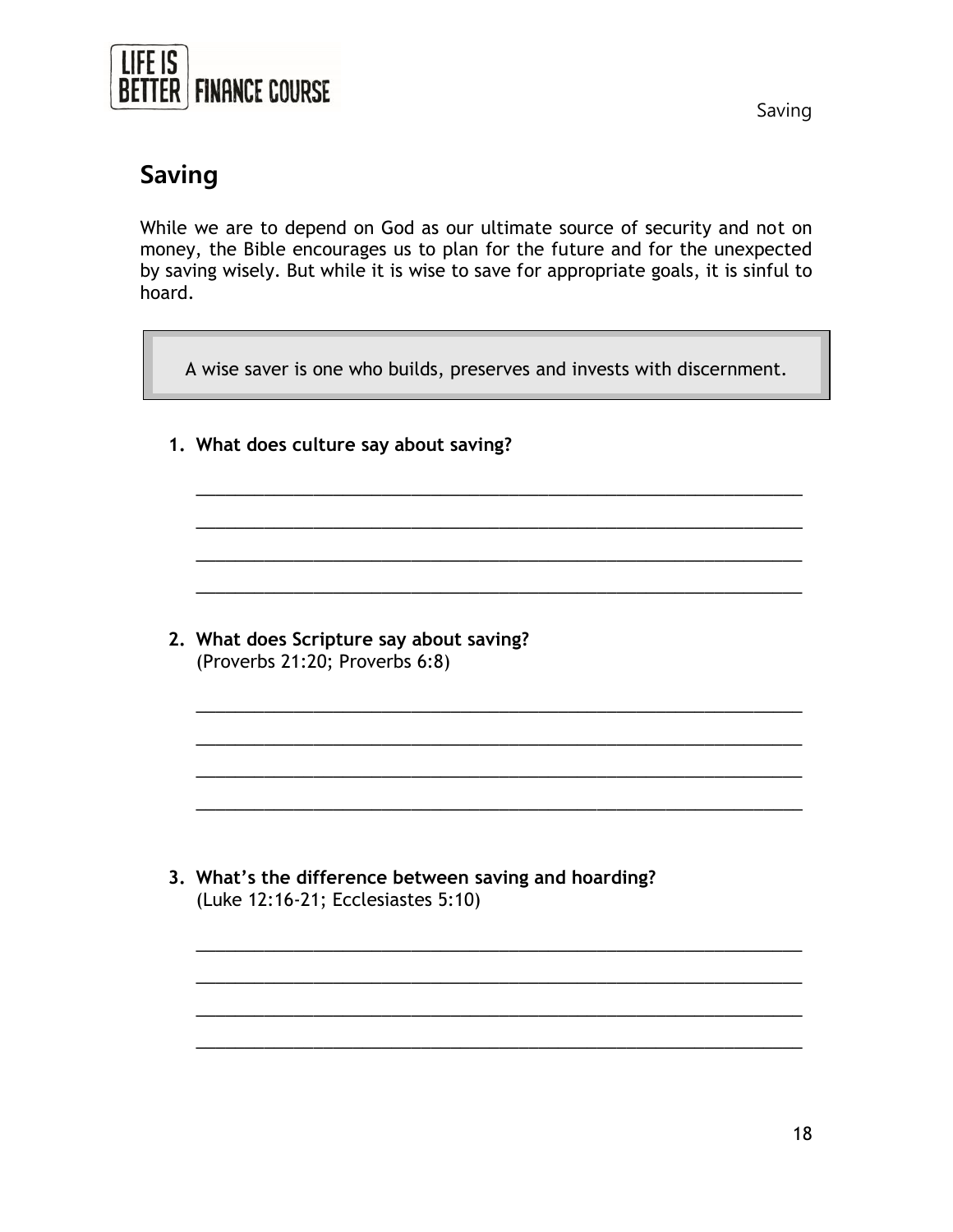

# **Saving – let's be practical**

Scripture supports the cumulative effect of a little effort over a long period of time. "Go to the ant, you sluggard; consider its ways and be wise!... it stores its provisions in summer and gathers its food at harvest" (Proverbs 6:8). In Corinthians 9:25, it recognises that consistent effort produces a reward. Financially, a little saving, over time, will produce a financial reward.

Despite this, we are not keen savers.

FACT: As a nation we save 0.2% of our income

# **Cumulative effect**

The table below illustrates the cumulative effect of a little money, just one rand a day, can have over a forty-five year career depending on whether it is saved or added to a debt.

| <b>Years</b> | <b>Piggy Bank</b> | Invested @ 10% | Debt @ 20%   |
|--------------|-------------------|----------------|--------------|
| 5            | 1825              | 2 3 2 9        | $-2957$      |
| 10           | 3 6 5 0           | 6 0 8 0        | $-1316$      |
| 15           | 5 4 7 5           | 12 121         | $-28626$     |
| 20           | 7 300             | 21 849         | $-74190$     |
| 25           | 9 1 2 5           | 37 518         | $-187566$    |
| 30           | 10 950            | 62 752         | $-469481$    |
| 35           | 12 775            | 103 391        | $-1$ 171 674 |
| 40           | 14 600            | 168 842        | -2 918 457   |
| 45           | 16 425            | 274 250        | $-7265012$   |

The cumulative effect should impact our decision on whether or not to purchase an item. The difference between saving in advance for an item and incurring debt to purchase an item immediately results is a substantial difference in the actual cost of the item.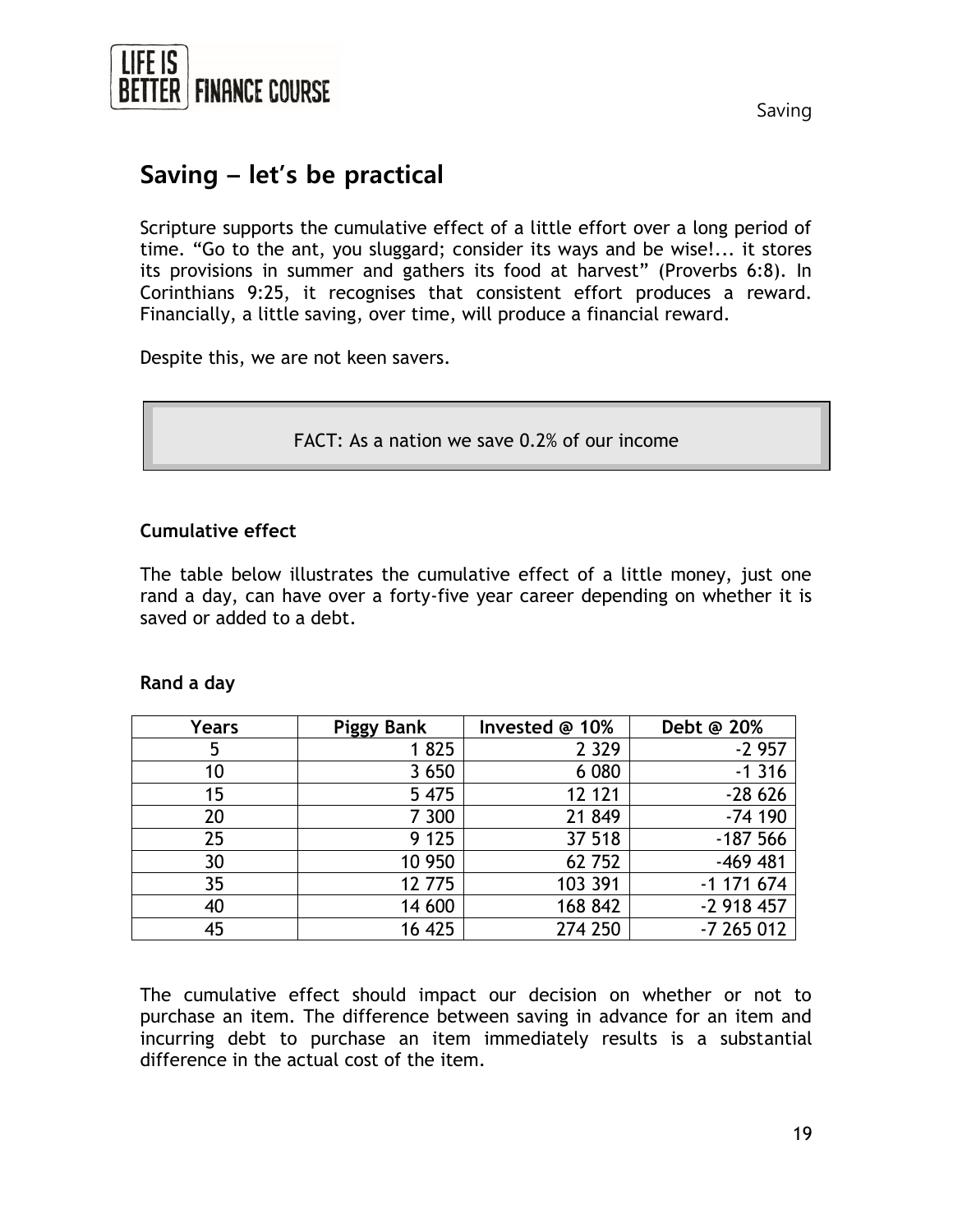

## **Start Young**

While young adults might feel that they are at the start of a career and that they might not have much, the greatest asset they have is time. A little saved from a young age makes a significant difference to the future.

| Save R100 per month             | Save nothing                    |
|---------------------------------|---------------------------------|
| During first 15 years of career | During first 15 years of career |
| Save nothing more               | Save R100 per month             |
| For 25 years                    | For 25 years                    |
| With 10% return                 | With 10% return                 |
| Results in savings of           | Results in savings of           |
| R431 702                        | R123 332                        |

### **It's never too late**

It's never too late to start. Saving a little is always better than not saving at all.

### **Practical Tip:**

Savings are money you keep. When you buy an R250 item on sale for R150, you did not save R100. You spent R150. Savings are not funds we have lost or given up. Saving is a form of spending. It is making funds available for future spending.

\_\_\_\_\_\_\_\_\_\_\_\_\_\_\_\_\_\_\_\_\_\_\_\_\_\_\_\_\_\_\_\_\_\_\_\_\_\_\_\_\_\_\_\_\_\_\_\_\_\_\_\_\_\_\_\_\_\_\_\_\_\_

\_\_\_\_\_\_\_\_\_\_\_\_\_\_\_\_\_\_\_\_\_\_\_\_\_\_\_\_\_\_\_\_\_\_\_\_\_\_\_\_\_\_\_\_\_\_\_\_\_\_\_\_\_\_\_\_\_\_\_\_\_\_

\_\_\_\_\_\_\_\_\_\_\_\_\_\_\_\_\_\_\_\_\_\_\_\_\_\_\_\_\_\_\_\_\_\_\_\_\_\_\_\_\_\_\_\_\_\_\_\_\_\_\_\_\_\_\_\_\_\_\_\_\_\_

\_\_\_\_\_\_\_\_\_\_\_\_\_\_\_\_\_\_\_\_\_\_\_\_\_\_\_\_\_\_\_\_\_\_\_\_\_\_\_\_\_\_\_\_\_\_\_\_\_\_\_\_\_\_\_\_\_\_\_\_\_\_

\_\_\_\_\_\_\_\_\_\_\_\_\_\_\_\_\_\_\_\_\_\_\_\_\_\_\_\_\_\_\_\_\_\_\_\_\_\_\_\_\_\_\_\_\_\_\_\_\_\_\_\_\_\_\_\_\_\_\_\_\_\_

\_\_\_\_\_\_\_\_\_\_\_\_\_\_\_\_\_\_\_\_\_\_\_\_\_\_\_\_\_\_\_\_\_\_\_\_\_\_\_\_\_\_\_\_\_\_\_\_\_\_\_\_\_\_\_\_\_\_\_\_\_\_

So what do we need to save for?

**Four kinds of saving**

**Emergency**

**Replacement**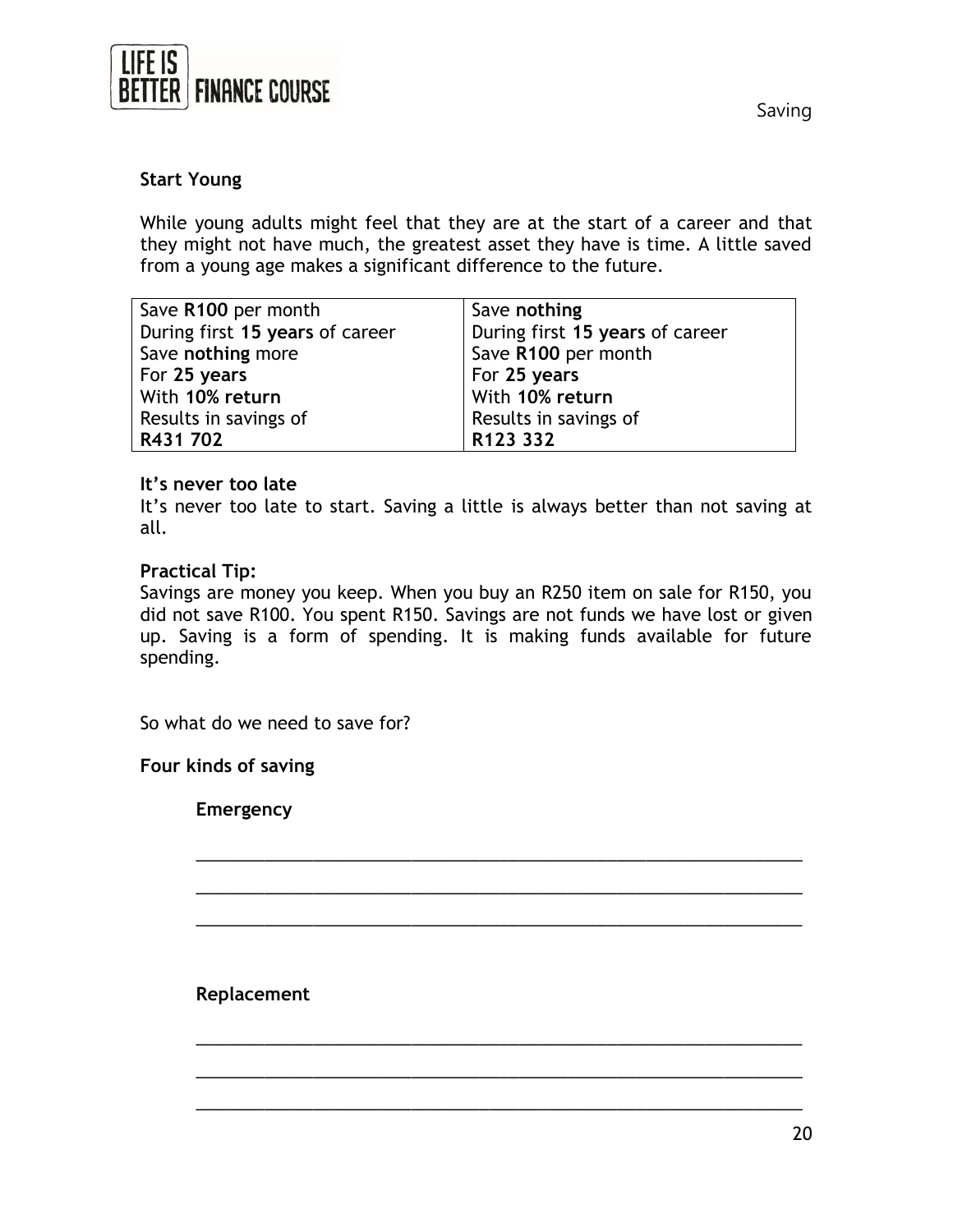

Saving

| <b>Annual payments</b> |  |
|------------------------|--|
|                        |  |



Activity: Complete the saving category on the spending plan. (Annexure 2). This should include policies and RA's (long-term savings), and funds for emergencies, replacement of goods, and annual payments.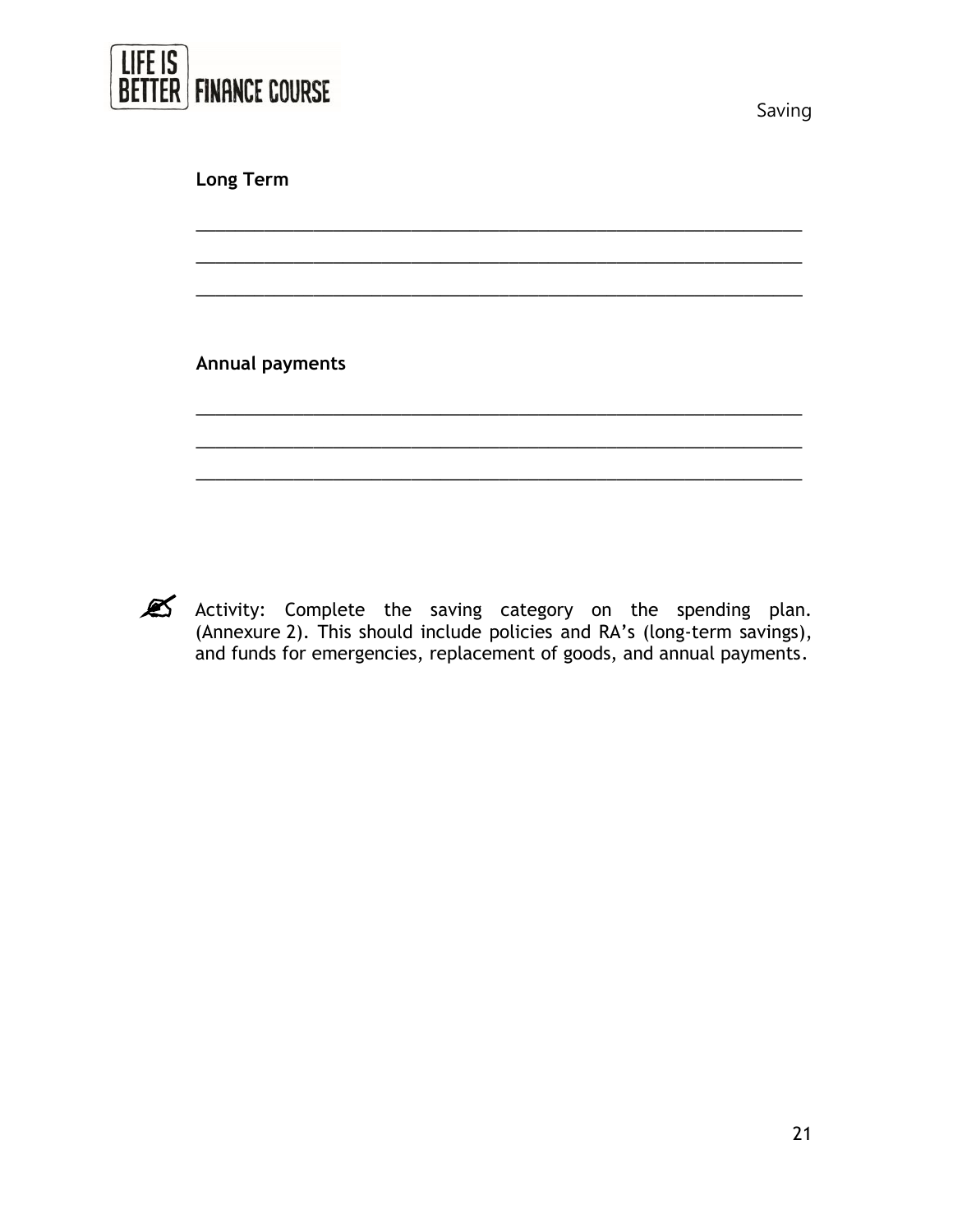

# **Debt**

The Bible is clear that we are to repay our debts, but it is wiser still to avoid debt.

A Cautious debtor is one who avoids entering into debt, is careful and strategic when incurring debt, and always repays debt.

1. What does culture say about debt?

2. What does Scripture say about debt? (Psalm 37:21; Proverbs, 22:7; Romans 13:7; James 4:14; Luke 12:15)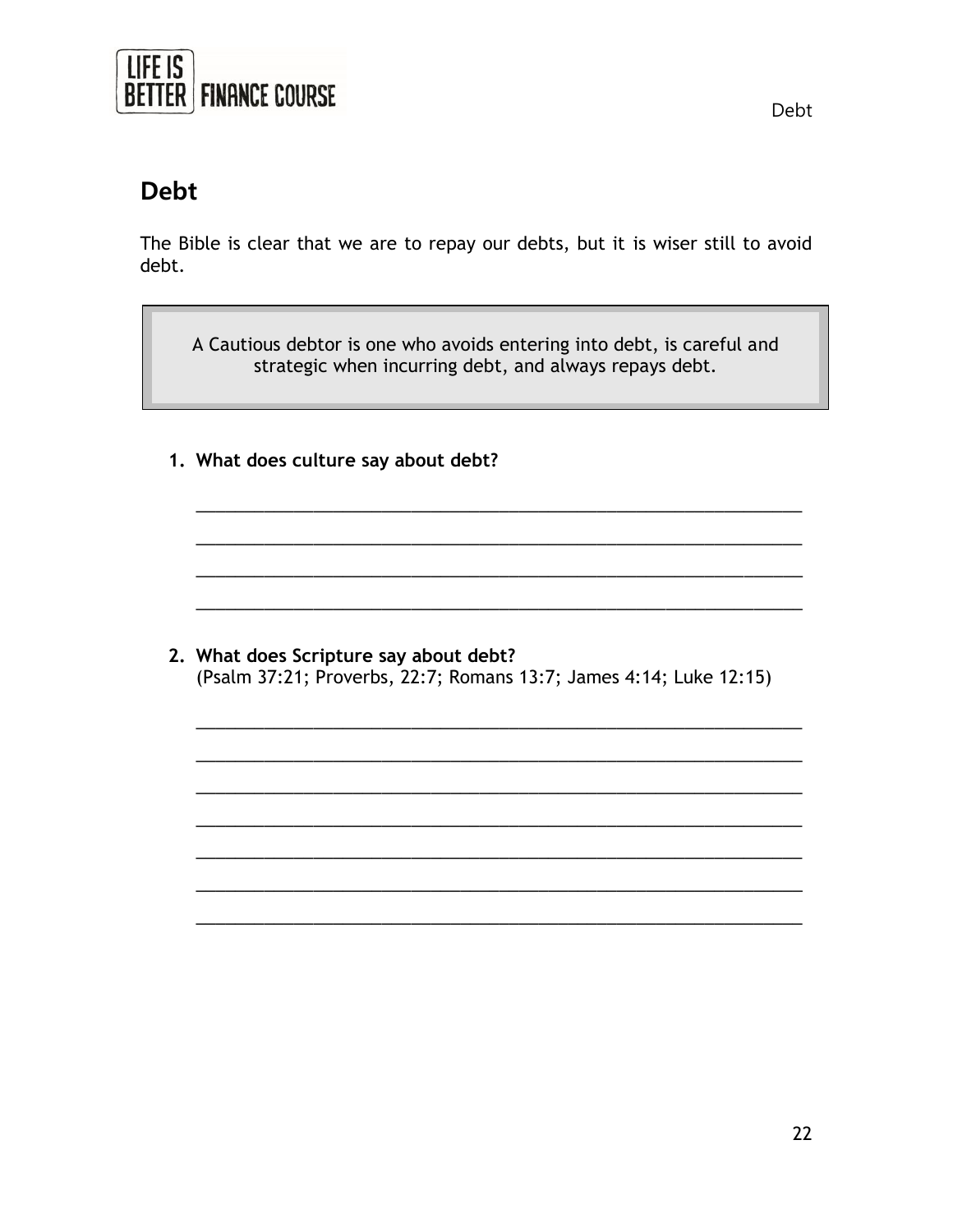

# **Debt – let's be practical**

In SA, debt repayments make up 65% of our disposable income.

Some non-consumer related debt is appropriate, but all debt is seductive. For example, debt related to the purchase of a home which implies repayments that are beyond your means, is not appropriate.

It is helpful to consider different types of debt.

- Home
- Car
- Education
- Business
- Credit Card / Consumer Debt
- **3. Consumer debt is most dangerous. Why do you think that is?**

\_\_\_\_\_\_\_\_\_\_\_\_\_\_\_\_\_\_\_\_\_\_\_\_\_\_\_\_\_\_\_\_\_\_\_\_\_\_\_\_\_\_\_\_\_\_\_\_\_\_\_\_\_\_\_\_\_\_\_\_\_\_

\_\_\_\_\_\_\_\_\_\_\_\_\_\_\_\_\_\_\_\_\_\_\_\_\_\_\_\_\_\_\_\_\_\_\_\_\_\_\_\_\_\_\_\_\_\_\_\_\_\_\_\_\_\_\_\_\_\_\_\_\_\_

\_\_\_\_\_\_\_\_\_\_\_\_\_\_\_\_\_\_\_\_\_\_\_\_\_\_\_\_\_\_\_\_\_\_\_\_\_\_\_\_\_\_\_\_\_\_\_\_\_\_\_\_\_\_\_\_\_\_\_\_\_\_

\_\_\_\_\_\_\_\_\_\_\_\_\_\_\_\_\_\_\_\_\_\_\_\_\_\_\_\_\_\_\_\_\_\_\_\_\_\_\_\_\_\_\_\_\_\_\_\_\_\_\_\_\_\_\_\_\_\_\_\_\_\_

\_\_\_\_\_\_\_\_\_\_\_\_\_\_\_\_\_\_\_\_\_\_\_\_\_\_\_\_\_\_\_\_\_\_\_\_\_\_\_\_\_\_\_\_\_\_\_\_\_\_\_\_\_\_\_\_\_\_\_\_\_\_

\_\_\_\_\_\_\_\_\_\_\_\_\_\_\_\_\_\_\_\_\_\_\_\_\_\_\_\_\_\_\_\_\_\_\_\_\_\_\_\_\_\_\_\_\_\_\_\_\_\_\_\_\_\_\_\_\_\_\_\_\_\_

We must acknowledge that in some cases debt has occurred for reasons beyond our control, a medical emergency, an unavoidable job loss, etc., and we are very sensitive to those situations. However, many of us are in debt because we didn't have a plan, and we let culture pull us out of control, we are not living within our means and are unable to resist the temptation of immediate gratification. In these cases debt is not the problem, it is a symptom.

It is important to take whatever steps are necessary to discover and eliminate the root issues, seeking assistance and accountability.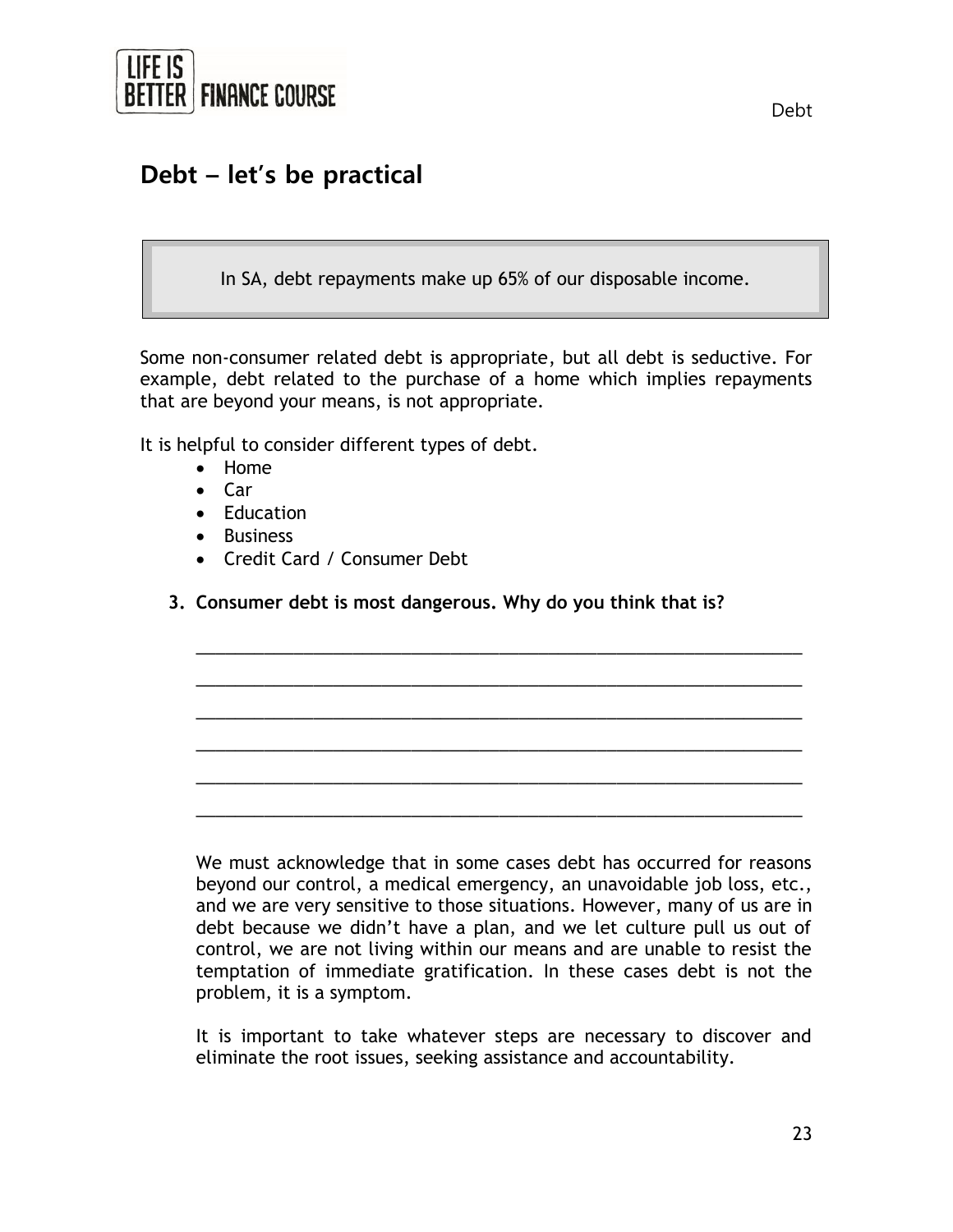

## **Compound Interest**

We don't fully realise the impact of compound interest on debt and the impact of paying only the minimum balance due.

Example: A person owes R7200 @ 23% interest with no further purchases

| <b>You Pay</b>       | <b>Total Paid</b> | <b>Months</b>                              |
|----------------------|-------------------|--------------------------------------------|
| Min (initially R504) | R9826.83          | 93 months $(7 \text{ yr } 9 \text{ mths})$ |
| Min + R450           | R7973.12          | 12 months                                  |
| R450                 | R8681.81          | 20 months                                  |

So then, how do you work effectively with a credit card, as it is a safe, convenient method of payment?

# **Credit Card Guidelines**

- Pay it in full each month
- Know what is on it and stick to what you planned to spend
- Have only 1 card
- Cut it up if it becomes a problem; use a debit card instead

Should you have consumer debt that needs to be reduced, there are some helpful guidelines to develop a debt repayment plan.

### **Establishing a Debt Repayment Plan**

- 1. Recognise the problem; seek forgiveness
- 2. Make a start establish a spending plan that frees up funds for debt reduction
- 3. Determine whether any assets can be sold to kick-start the process
- 4. List all your debts (see Annexure 3)
- 5. Pay the minimum payment on all debts and the maximum additional possible on the smallest debt.
- 6. As each debt is paid off, roll the total amount you were paying to the next largest debt.
- 7. Continue this strategy until all debts are paid
- 8. Incur no new debt
- 9. Discard credit card(s), if problematic
- 10.Celebrate reaching milestones, modestly, of course.

Activity: Complete the debt repayment plan. (Annexure 3). This will assist you in developing your personalised debt repayment plan. These repayment amounts can then be transferred to the Debt Category in your Spending Plan. Complete the debt category on the spending plan. (Annexure 2). This should be the monthly repayment amount for each debt.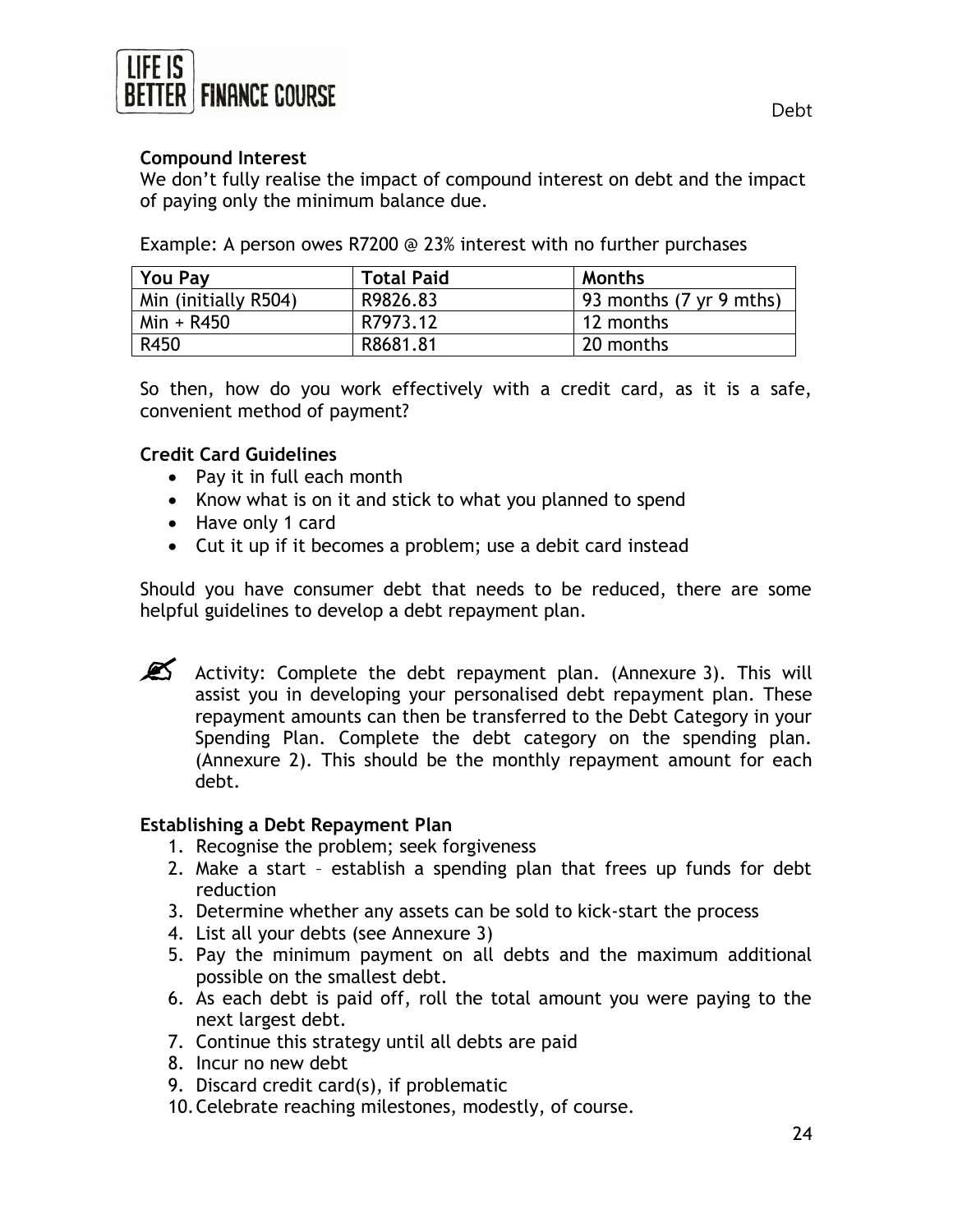

# **Spending**

As Christians, we are called to live with moderation and discipline and to be content with what we have. We must recognise that materialism is a competing theology in which things become idols and greed becomes a driving force.

> A prudent consumer is one who enjoys the fruits of their labour, yet guards against materialism.

\_\_\_\_\_\_\_\_\_\_\_\_\_\_\_\_\_\_\_\_\_\_\_\_\_\_\_\_\_\_\_\_\_\_\_\_\_\_\_\_\_\_\_\_\_\_\_\_\_\_\_\_\_\_\_\_\_\_\_\_\_\_

\_\_\_\_\_\_\_\_\_\_\_\_\_\_\_\_\_\_\_\_\_\_\_\_\_\_\_\_\_\_\_\_\_\_\_\_\_\_\_\_\_\_\_\_\_\_\_\_\_\_\_\_\_\_\_\_\_\_\_\_\_\_

\_\_\_\_\_\_\_\_\_\_\_\_\_\_\_\_\_\_\_\_\_\_\_\_\_\_\_\_\_\_\_\_\_\_\_\_\_\_\_\_\_\_\_\_\_\_\_\_\_\_\_\_\_\_\_\_\_\_\_\_\_\_

\_\_\_\_\_\_\_\_\_\_\_\_\_\_\_\_\_\_\_\_\_\_\_\_\_\_\_\_\_\_\_\_\_\_\_\_\_\_\_\_\_\_\_\_\_\_\_\_\_\_\_\_\_\_\_\_\_\_\_\_\_\_

\_\_\_\_\_\_\_\_\_\_\_\_\_\_\_\_\_\_\_\_\_\_\_\_\_\_\_\_\_\_\_\_\_\_\_\_\_\_\_\_\_\_\_\_\_\_\_\_\_\_\_\_\_\_\_\_\_\_\_\_\_\_

**1. What does culture say about spending?**

- **2. What does Scripture say about spending?** (Deuteronomy 5:8; Romans 1:25; Luke 12:15; Philippians 4:12)
- \_\_\_\_\_\_\_\_\_\_\_\_\_\_\_\_\_\_\_\_\_\_\_\_\_\_\_\_\_\_\_\_\_\_\_\_\_\_\_\_\_\_\_\_\_\_\_\_\_\_\_\_\_\_\_\_\_\_\_\_\_\_ \_\_\_\_\_\_\_\_\_\_\_\_\_\_\_\_\_\_\_\_\_\_\_\_\_\_\_\_\_\_\_\_\_\_\_\_\_\_\_\_\_\_\_\_\_\_\_\_\_\_\_\_\_\_\_\_\_\_\_\_\_\_ \_\_\_\_\_\_\_\_\_\_\_\_\_\_\_\_\_\_\_\_\_\_\_\_\_\_\_\_\_\_\_\_\_\_\_\_\_\_\_\_\_\_\_\_\_\_\_\_\_\_\_\_\_\_\_\_\_\_\_\_\_\_ \_\_\_\_\_\_\_\_\_\_\_\_\_\_\_\_\_\_\_\_\_\_\_\_\_\_\_\_\_\_\_\_\_\_\_\_\_\_\_\_\_\_\_\_\_\_\_\_\_\_\_\_\_\_\_\_\_\_\_\_\_\_ \_\_\_\_\_\_\_\_\_\_\_\_\_\_\_\_\_\_\_\_\_\_\_\_\_\_\_\_\_\_\_\_\_\_\_\_\_\_\_\_\_\_\_\_\_\_\_\_\_\_\_\_\_\_\_\_\_\_\_\_\_\_ \_\_\_\_\_\_\_\_\_\_\_\_\_\_\_\_\_\_\_\_\_\_\_\_\_\_\_\_\_\_\_\_\_\_\_\_\_\_\_\_\_\_\_\_\_\_\_\_\_\_\_\_\_\_\_\_\_\_\_\_\_\_ \_\_\_\_\_\_\_\_\_\_\_\_\_\_\_\_\_\_\_\_\_\_\_\_\_\_\_\_\_\_\_\_\_\_\_\_\_\_\_\_\_\_\_\_\_\_\_\_\_\_\_\_\_\_\_\_\_\_\_\_\_\_ **3. How would you rate your standard of living?**  $\Box$  Too high  $\Box$  Comfortable  $\Box$  Acceptable  $\Box$  Too low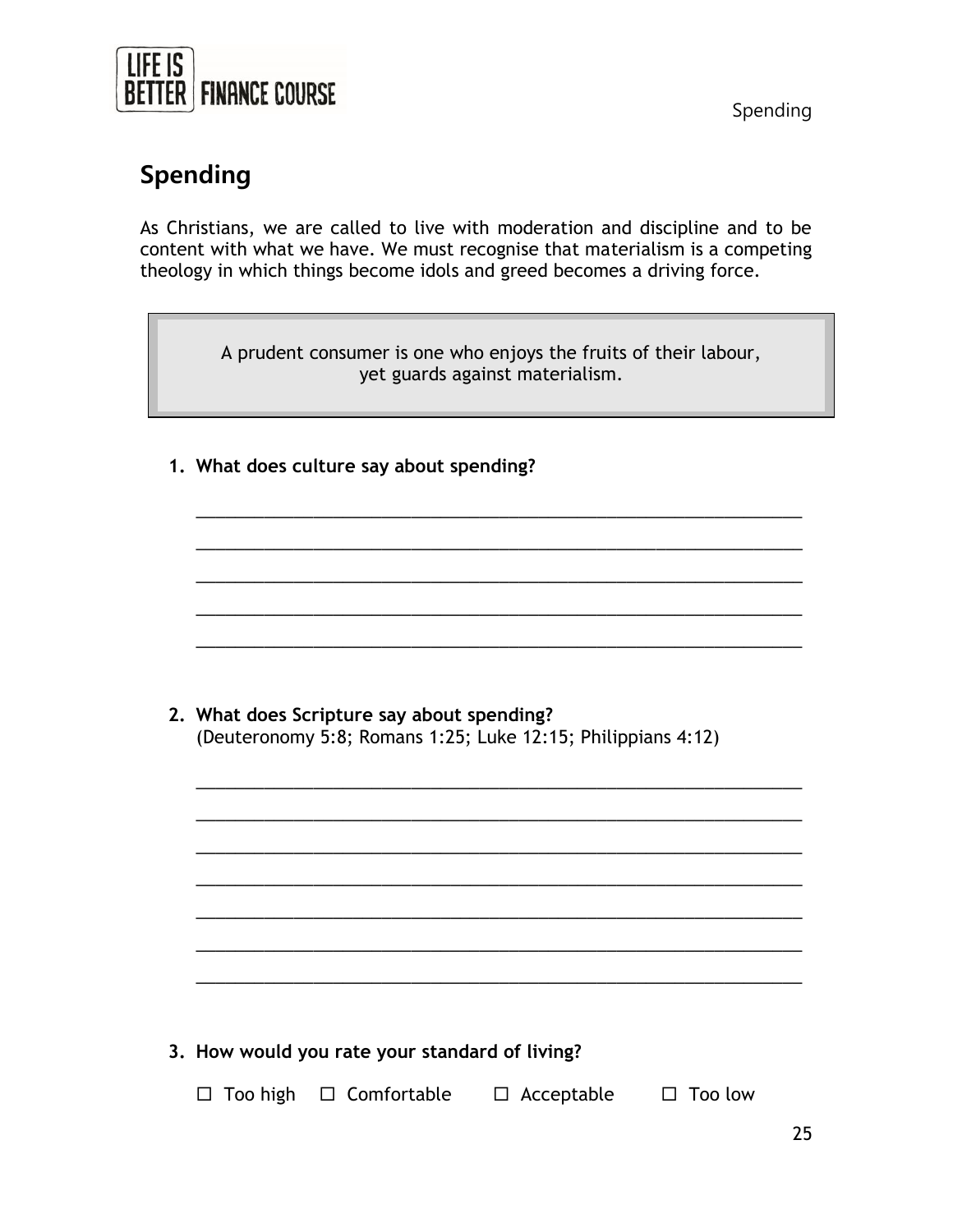

4. What is wrong with the statement "So long as I can afford it, I can have it."?

5. What is your understanding of an acceptable Christian standard of living?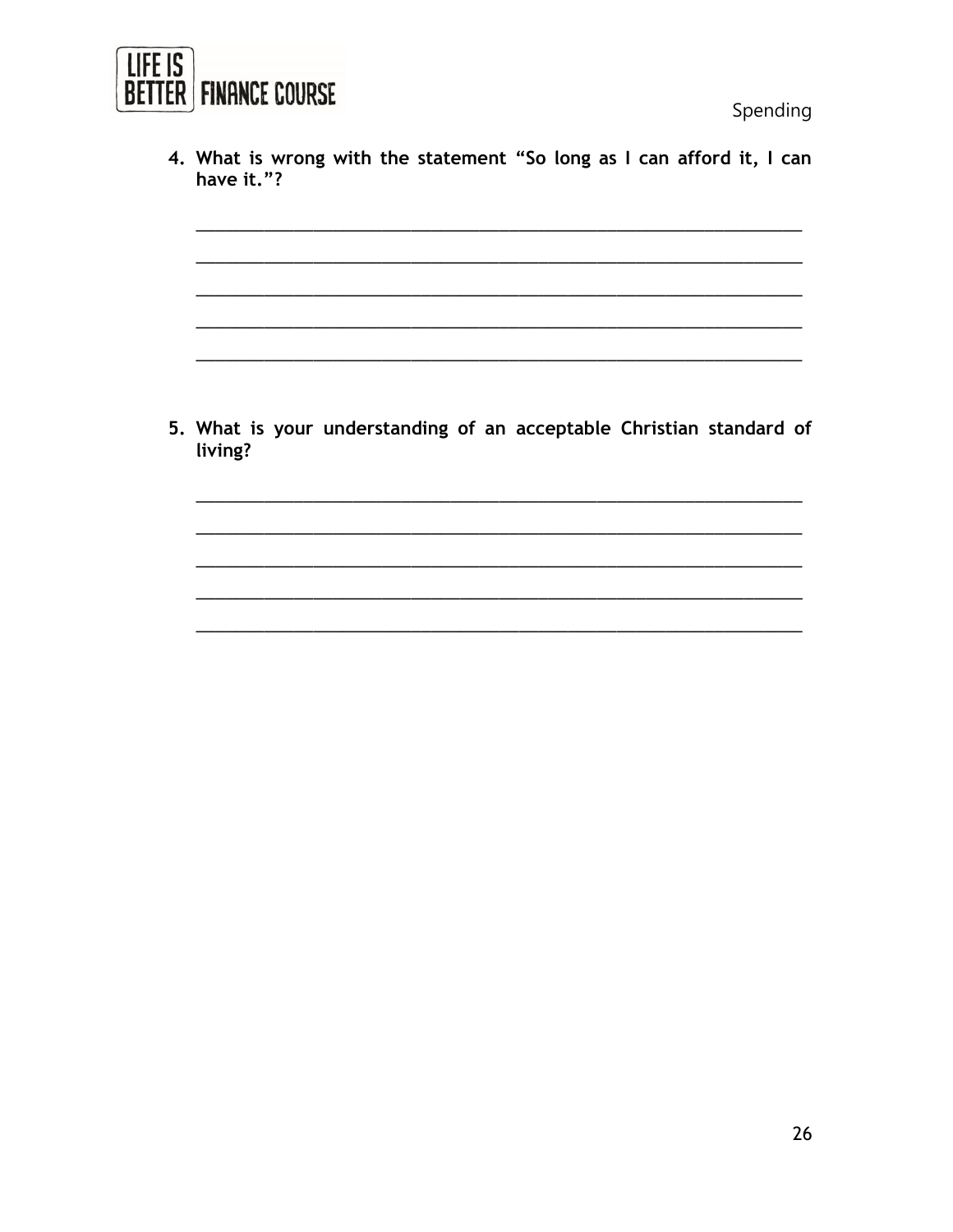

# **Spending – let's be practical**

The Bible does not give absolute guidelines on when enough is enough, but there are principles which provide guidance for making wise financial decisions or evaluating a desire to purchase something. It should always start with the right attitude informed by the heart and mind of Christ. A simple practice is to pray about every significant financial purchase and wait overnight (or longer) before you commit.

Typical expenditure areas include the following:

- Housing
- Car/Transport
- Insurance
- Household
- Clothing
- Gifts (refer Annexure 4 for gifts list)
- Education
- Telephone/Cell
- Professional Services (medical)
- Entertainment
- Petty Items
- Bad habits



 $\mathcal{L}$  Activity: Complete each expenses category on the Spending Plan (Annexure 2).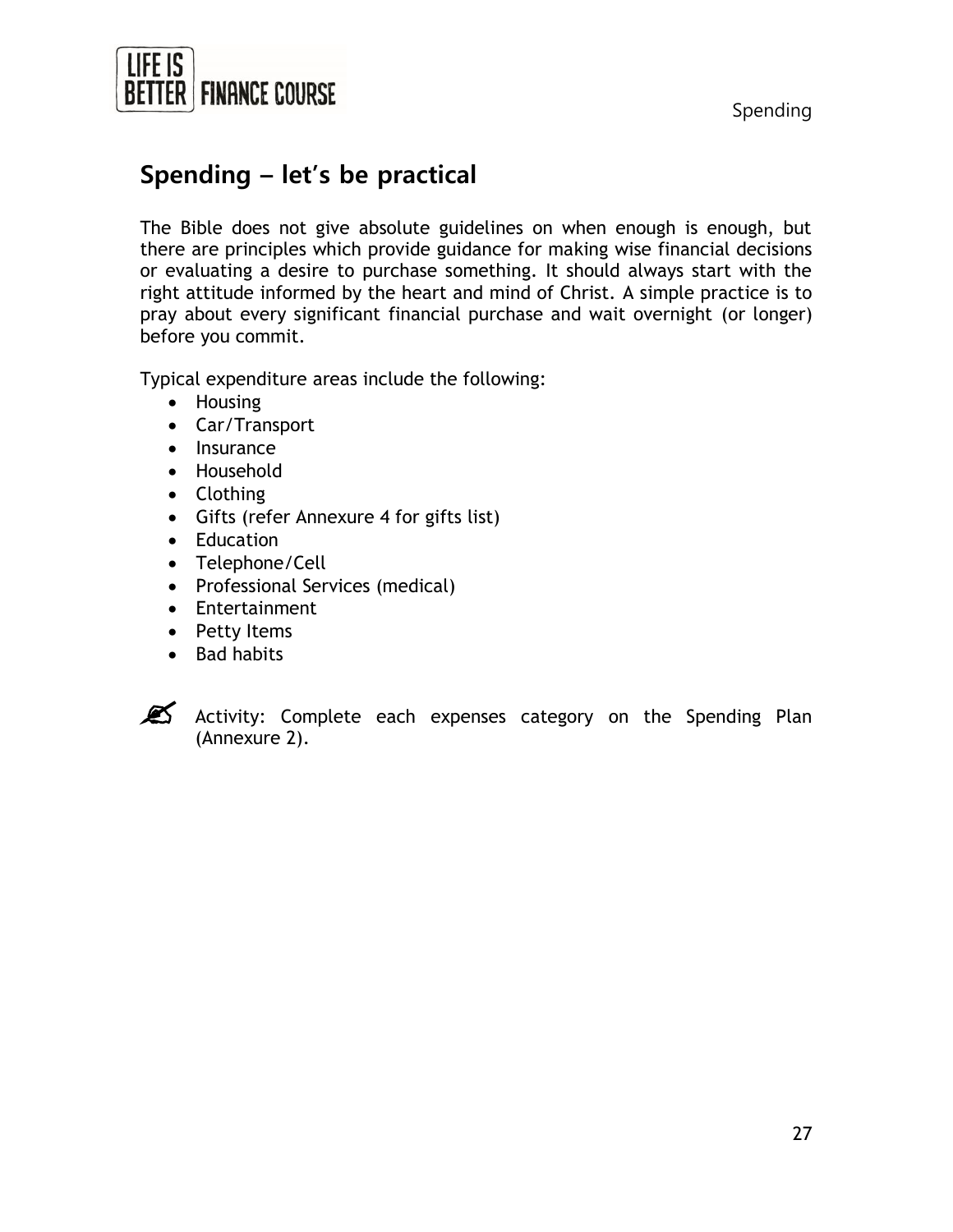Balancing the plan



# **Balancing the plan / making adjustments**

After subtracting giving, saving, debt repayments and spending from income, there are one of three results:

- Income is equal to expenditure
- Income exceeds expenditure
- Expenditure exceeds income

There are three ways to adjust your spending plan if your outflow exceeds your income:

- Increase income
- Sell assets to pay some debt
- Reduce Expenses

# "There are two ways to get enough: One is to accumulate more and more, the other is to desire less." GK Chesterton

We need to remember that our earning ability should not be the only constraint on our standard of living and our spending patterns/ Assuming our income is equal to our expenditure, the temptation is that future salary increases are used to increase our standing of living, rather than keeping our standard of living a closed circle.

It is important to carefully and prayerfully consider the spending plan and ensure that you have peace about the financial decisions and plans you are putting in place.

In balancing the plan, it is important to keep in mind our desired priorities, even if transitional priorities are necessary for a period of time.

| <b>Typical</b> | <b>Desired</b> | <b>Transitional</b>      |
|----------------|----------------|--------------------------|
| 1. Lifestyle   | 1. Give        | 1. Give something        |
| 2. Save        | 2. Save        | 2. Save a little         |
| $3.$ ? Give    | 3. Lifestyle   | 3. Debt maximise payment |
|                |                | 4. Lifestyle spartan     |

### **Priorities**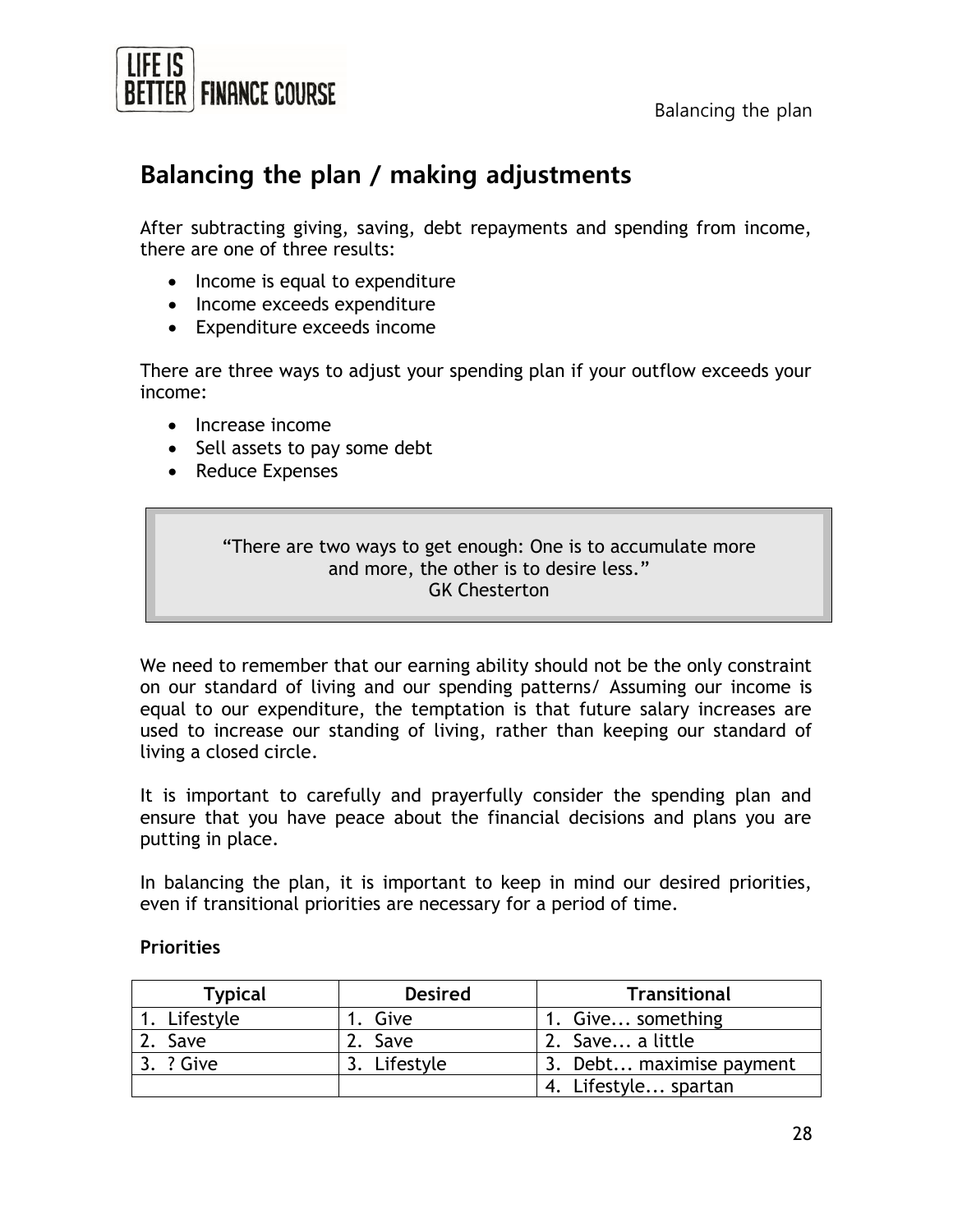Balancing the plan



1. What tends to happen to lifestyle as income increases over time?

Draw graph of income and expenditure over time. (Andy Stanley)

2. What is the impact of a lack of financial margins on a person's sense of well-being?

3. How does this affect my mind and heart and a spirit of generosity?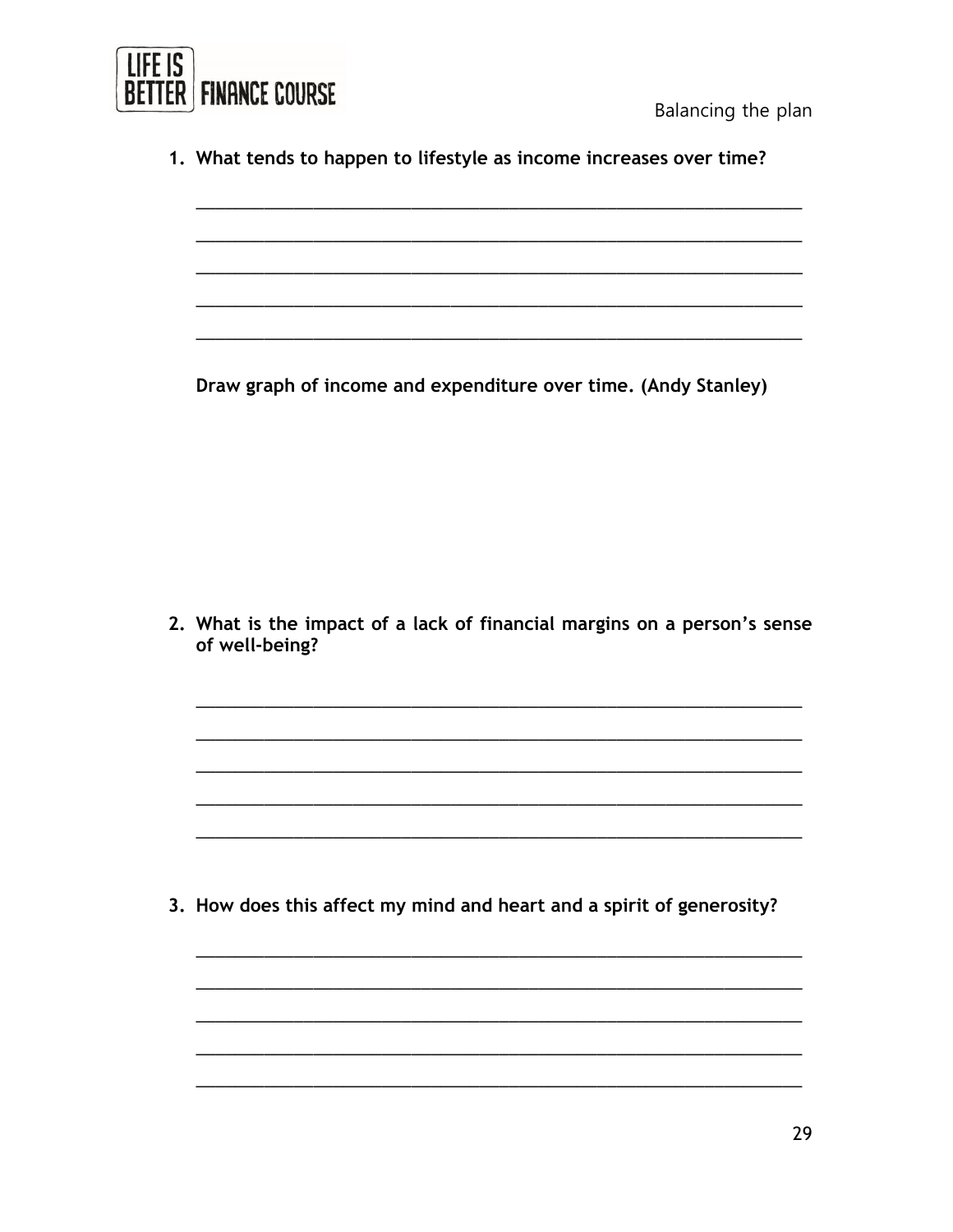

Balancing the plan



Activity: To assess your assets and total liability, complete Annexure 5 "What I own and what I owe"

\_\_\_\_\_\_\_\_\_\_\_\_\_\_\_\_\_\_\_\_\_\_\_\_\_\_\_\_\_\_\_\_\_\_\_\_\_\_\_\_\_\_\_\_\_\_\_\_\_\_\_\_\_\_\_\_\_\_\_\_\_\_

\_\_\_\_\_\_\_\_\_\_\_\_\_\_\_\_\_\_\_\_\_\_\_\_\_\_\_\_\_\_\_\_\_\_\_\_\_\_\_\_\_\_\_\_\_\_\_\_\_\_\_\_\_\_\_\_\_\_\_\_\_\_

\_\_\_\_\_\_\_\_\_\_\_\_\_\_\_\_\_\_\_\_\_\_\_\_\_\_\_\_\_\_\_\_\_\_\_\_\_\_\_\_\_\_\_\_\_\_\_\_\_\_\_\_\_\_\_\_\_\_\_\_\_\_

\_\_\_\_\_\_\_\_\_\_\_\_\_\_\_\_\_\_\_\_\_\_\_\_\_\_\_\_\_\_\_\_\_\_\_\_\_\_\_\_\_\_\_\_\_\_\_\_\_\_\_\_\_\_\_\_\_\_\_\_\_\_

\_\_\_\_\_\_\_\_\_\_\_\_\_\_\_\_\_\_\_\_\_\_\_\_\_\_\_\_\_\_\_\_\_\_\_\_\_\_\_\_\_\_\_\_\_\_\_\_\_\_\_\_\_\_\_\_\_\_\_\_\_\_



Activity: Adjust expenditure items until the plan is balanced.

# **Questions to ponder at home:**

**4. What will happen to your next raise?**

**5. How is God nudging you to modify your giving?**

**6. What is one step you can take to begin limiting your most significant money tendency impact?**

\_\_\_\_\_\_\_\_\_\_\_\_\_\_\_\_\_\_\_\_\_\_\_\_\_\_\_\_\_\_\_\_\_\_\_\_\_\_\_\_\_\_\_\_\_\_\_\_\_\_\_\_\_\_\_\_\_\_\_\_\_\_

\_\_\_\_\_\_\_\_\_\_\_\_\_\_\_\_\_\_\_\_\_\_\_\_\_\_\_\_\_\_\_\_\_\_\_\_\_\_\_\_\_\_\_\_\_\_\_\_\_\_\_\_\_\_\_\_\_\_\_\_\_\_

\_\_\_\_\_\_\_\_\_\_\_\_\_\_\_\_\_\_\_\_\_\_\_\_\_\_\_\_\_\_\_\_\_\_\_\_\_\_\_\_\_\_\_\_\_\_\_\_\_\_\_\_\_\_\_\_\_\_\_\_\_\_

\_\_\_\_\_\_\_\_\_\_\_\_\_\_\_\_\_\_\_\_\_\_\_\_\_\_\_\_\_\_\_\_\_\_\_\_\_\_\_\_\_\_\_\_\_\_\_\_\_\_\_\_\_\_\_\_\_\_\_\_\_\_

\_\_\_\_\_\_\_\_\_\_\_\_\_\_\_\_\_\_\_\_\_\_\_\_\_\_\_\_\_\_\_\_\_\_\_\_\_\_\_\_\_\_\_\_\_\_\_\_\_\_\_\_\_\_\_\_\_\_\_\_\_\_

\_\_\_\_\_\_\_\_\_\_\_\_\_\_\_\_\_\_\_\_\_\_\_\_\_\_\_\_\_\_\_\_\_\_\_\_\_\_\_\_\_\_\_\_\_\_\_\_\_\_\_\_\_\_\_\_\_\_\_\_\_\_

\_\_\_\_\_\_\_\_\_\_\_\_\_\_\_\_\_\_\_\_\_\_\_\_\_\_\_\_\_\_\_\_\_\_\_\_\_\_\_\_\_\_\_\_\_\_\_\_\_\_\_\_\_\_\_\_\_\_\_\_\_\_

**7. What is one action step you want to take with your credit card?**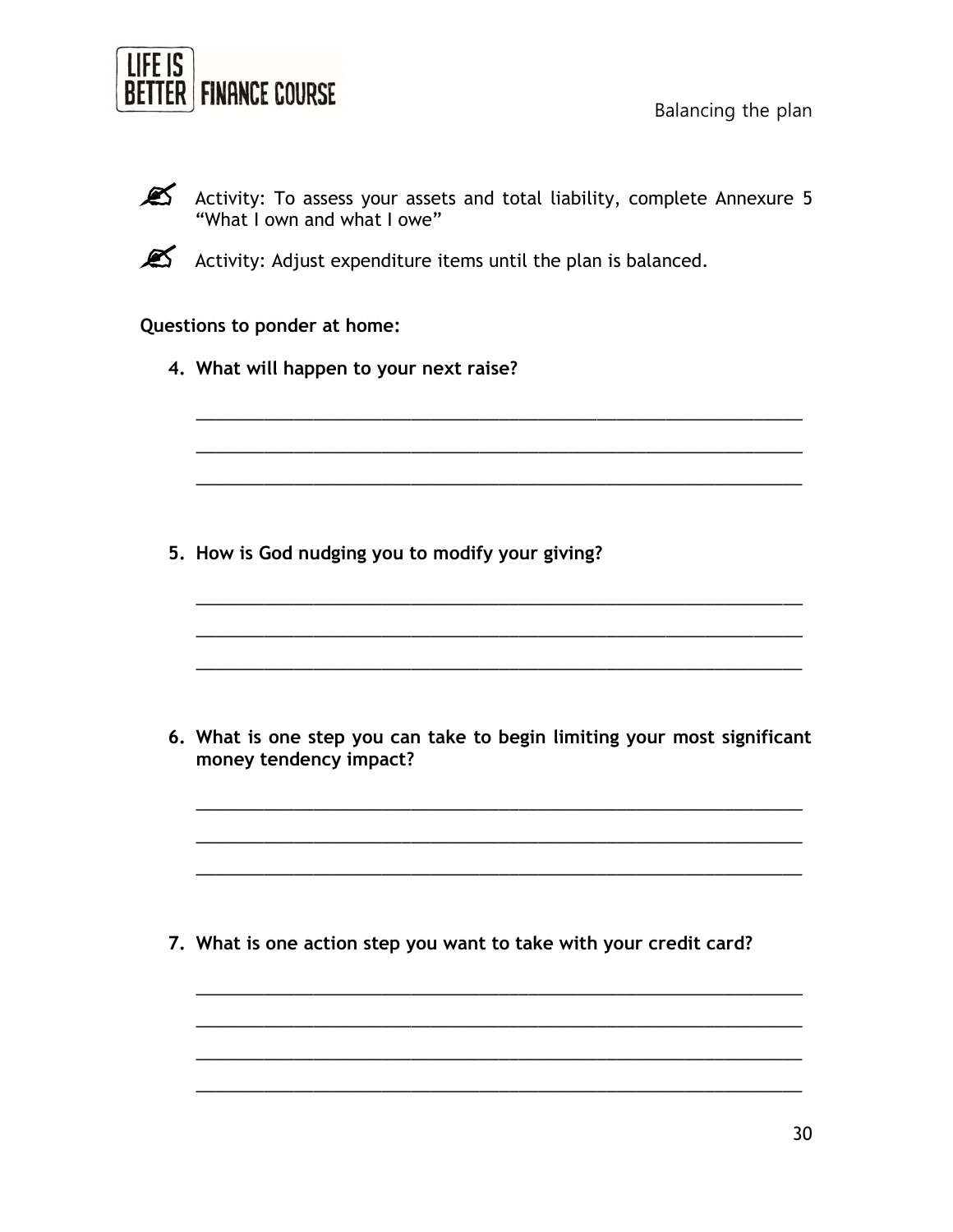



**8. Select three of the categories in the area of "household, personal and entertainment" that you think have the greatest potential to be reduced. Then record one idea you have that may work for you.**

\_\_\_\_\_\_\_\_\_\_\_\_\_\_\_\_\_\_\_\_\_\_\_\_\_\_\_\_\_\_\_\_\_\_\_\_\_\_\_\_\_\_\_\_\_\_\_\_\_\_\_\_\_\_\_\_\_\_\_\_\_\_

\_\_\_\_\_\_\_\_\_\_\_\_\_\_\_\_\_\_\_\_\_\_\_\_\_\_\_\_\_\_\_\_\_\_\_\_\_\_\_\_\_\_\_\_\_\_\_\_\_\_\_\_\_\_\_\_\_\_\_\_\_\_

\_\_\_\_\_\_\_\_\_\_\_\_\_\_\_\_\_\_\_\_\_\_\_\_\_\_\_\_\_\_\_\_\_\_\_\_\_\_\_\_\_\_\_\_\_\_\_\_\_\_\_\_\_\_\_\_\_\_\_\_\_\_

\_\_\_\_\_\_\_\_\_\_\_\_\_\_\_\_\_\_\_\_\_\_\_\_\_\_\_\_\_\_\_\_\_\_\_\_\_\_\_\_\_\_\_\_\_\_\_\_\_\_\_\_\_\_\_\_\_\_\_\_\_\_

\_\_\_\_\_\_\_\_\_\_\_\_\_\_\_\_\_\_\_\_\_\_\_\_\_\_\_\_\_\_\_\_\_\_\_\_\_\_\_\_\_\_\_\_\_\_\_\_\_\_\_\_\_\_\_\_\_\_\_\_\_\_

**9. Upon completion of your spending plan draft, income will be greater or less than expenses. Write down one or more steps you need to take to bring your plan into balance.**

\_\_\_\_\_\_\_\_\_\_\_\_\_\_\_\_\_\_\_\_\_\_\_\_\_\_\_\_\_\_\_\_\_\_\_\_\_\_\_\_\_\_\_\_\_\_\_\_\_\_\_\_\_\_\_\_\_\_\_\_\_\_

\_\_\_\_\_\_\_\_\_\_\_\_\_\_\_\_\_\_\_\_\_\_\_\_\_\_\_\_\_\_\_\_\_\_\_\_\_\_\_\_\_\_\_\_\_\_\_\_\_\_\_\_\_\_\_\_\_\_\_\_\_\_

\_\_\_\_\_\_\_\_\_\_\_\_\_\_\_\_\_\_\_\_\_\_\_\_\_\_\_\_\_\_\_\_\_\_\_\_\_\_\_\_\_\_\_\_\_\_\_\_\_\_\_\_\_\_\_\_\_\_\_\_\_\_

\_\_\_\_\_\_\_\_\_\_\_\_\_\_\_\_\_\_\_\_\_\_\_\_\_\_\_\_\_\_\_\_\_\_\_\_\_\_\_\_\_\_\_\_\_\_\_\_\_\_\_\_\_\_\_\_\_\_\_\_\_\_

\_\_\_\_\_\_\_\_\_\_\_\_\_\_\_\_\_\_\_\_\_\_\_\_\_\_\_\_\_\_\_\_\_\_\_\_\_\_\_\_\_\_\_\_\_\_\_\_\_\_\_\_\_\_\_\_\_\_\_\_\_\_

"I have held many things in my hands and I have lost them all, but whatever I have placed in God's hands, that I still possess. Martin Luther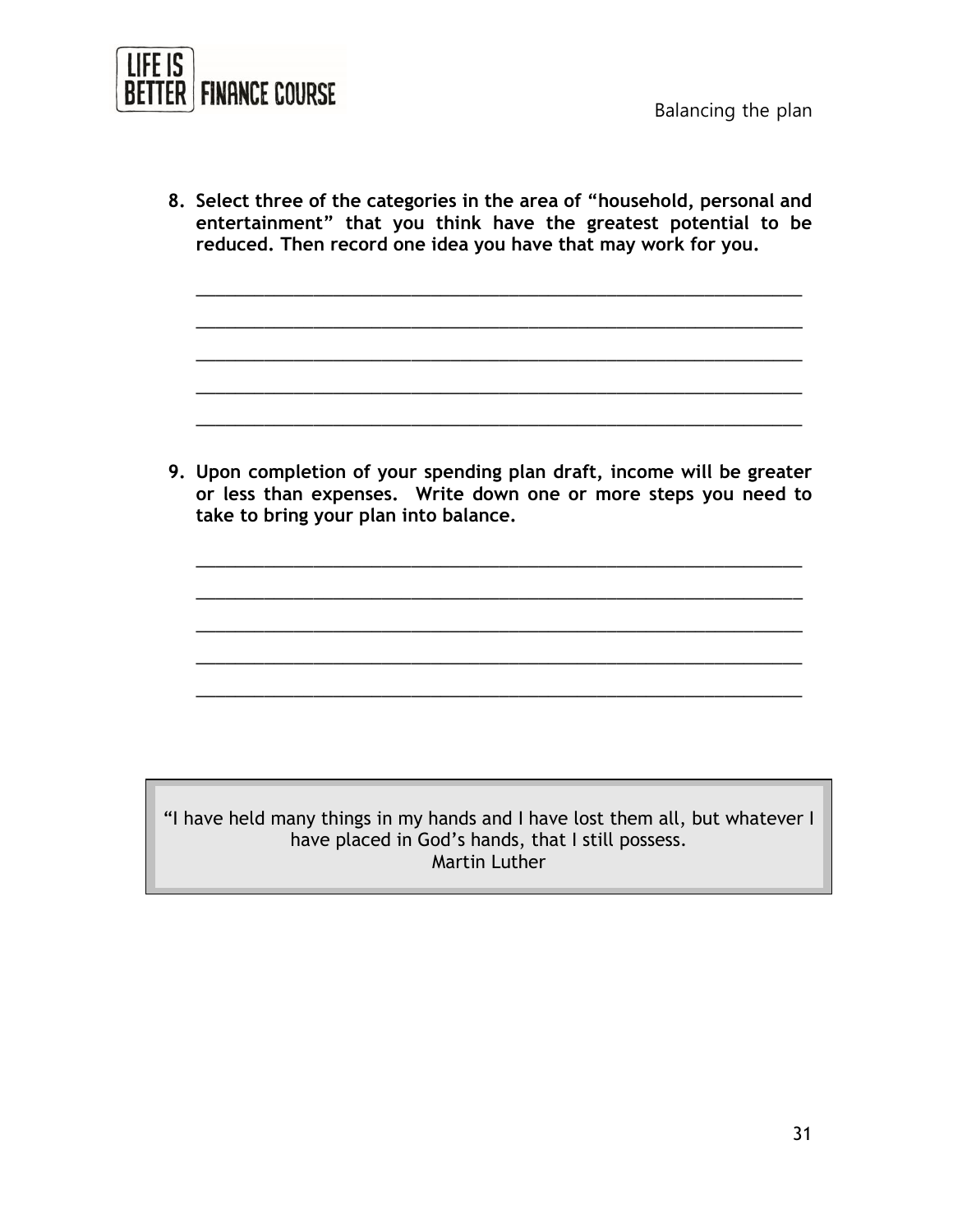

# **Record keeping**

Simply put, a record keeping systems keeps track of how much you spend. It checks what we actually spend against the plan.

\_\_\_\_\_\_\_\_\_\_\_\_\_\_\_\_\_\_\_\_\_\_\_\_\_\_\_\_\_\_\_\_\_\_\_\_\_\_\_\_\_\_\_\_\_\_\_\_\_\_\_\_\_\_\_\_\_\_\_\_\_\_

\_\_\_\_\_\_\_\_\_\_\_\_\_\_\_\_\_\_\_\_\_\_\_\_\_\_\_\_\_\_\_\_\_\_\_\_\_\_\_\_\_\_\_\_\_\_\_\_\_\_\_\_\_\_\_\_\_\_\_\_\_\_

\_\_\_\_\_\_\_\_\_\_\_\_\_\_\_\_\_\_\_\_\_\_\_\_\_\_\_\_\_\_\_\_\_\_\_\_\_\_\_\_\_\_\_\_\_\_\_\_\_\_\_\_\_\_\_\_\_\_\_\_\_\_

\_\_\_\_\_\_\_\_\_\_\_\_\_\_\_\_\_\_\_\_\_\_\_\_\_\_\_\_\_\_\_\_\_\_\_\_\_\_\_\_\_\_\_\_\_\_\_\_\_\_\_\_\_\_\_\_\_\_\_\_\_\_

\_\_\_\_\_\_\_\_\_\_\_\_\_\_\_\_\_\_\_\_\_\_\_\_\_\_\_\_\_\_\_\_\_\_\_\_\_\_\_\_\_\_\_\_\_\_\_\_\_\_\_\_\_\_\_\_\_\_\_\_\_\_

**1. Why do we need a record keeping system?**

Record keeping is usually the stumbling block in the process for many people.

It's simpler than it seems. It takes less time than you think. A degree in maths is not required.

\_\_\_\_\_\_\_\_\_\_\_\_\_\_\_\_\_\_\_\_\_\_\_\_\_\_\_\_\_\_\_\_\_\_\_\_\_\_\_\_\_\_\_\_\_\_\_\_\_\_\_\_\_\_\_\_\_\_\_\_\_\_

\_\_\_\_\_\_\_\_\_\_\_\_\_\_\_\_\_\_\_\_\_\_\_\_\_\_\_\_\_\_\_\_\_\_\_\_\_\_\_\_\_\_\_\_\_\_\_\_\_\_\_\_\_\_\_\_\_\_\_\_\_\_

\_\_\_\_\_\_\_\_\_\_\_\_\_\_\_\_\_\_\_\_\_\_\_\_\_\_\_\_\_\_\_\_\_\_\_\_\_\_\_\_\_\_\_\_\_\_\_\_\_\_\_\_\_\_\_\_\_\_\_\_\_\_

\_\_\_\_\_\_\_\_\_\_\_\_\_\_\_\_\_\_\_\_\_\_\_\_\_\_\_\_\_\_\_\_\_\_\_\_\_\_\_\_\_\_\_\_\_\_\_\_\_\_\_\_\_\_\_\_\_\_\_\_\_\_

\_\_\_\_\_\_\_\_\_\_\_\_\_\_\_\_\_\_\_\_\_\_\_\_\_\_\_\_\_\_\_\_\_\_\_\_\_\_\_\_\_\_\_\_\_\_\_\_\_\_\_\_\_\_\_\_\_\_\_\_\_\_

There are several approaches:

- Envelope
- Written (Annexure 6)
- Electronic
- **2. The benefits of record keeping are as follows:**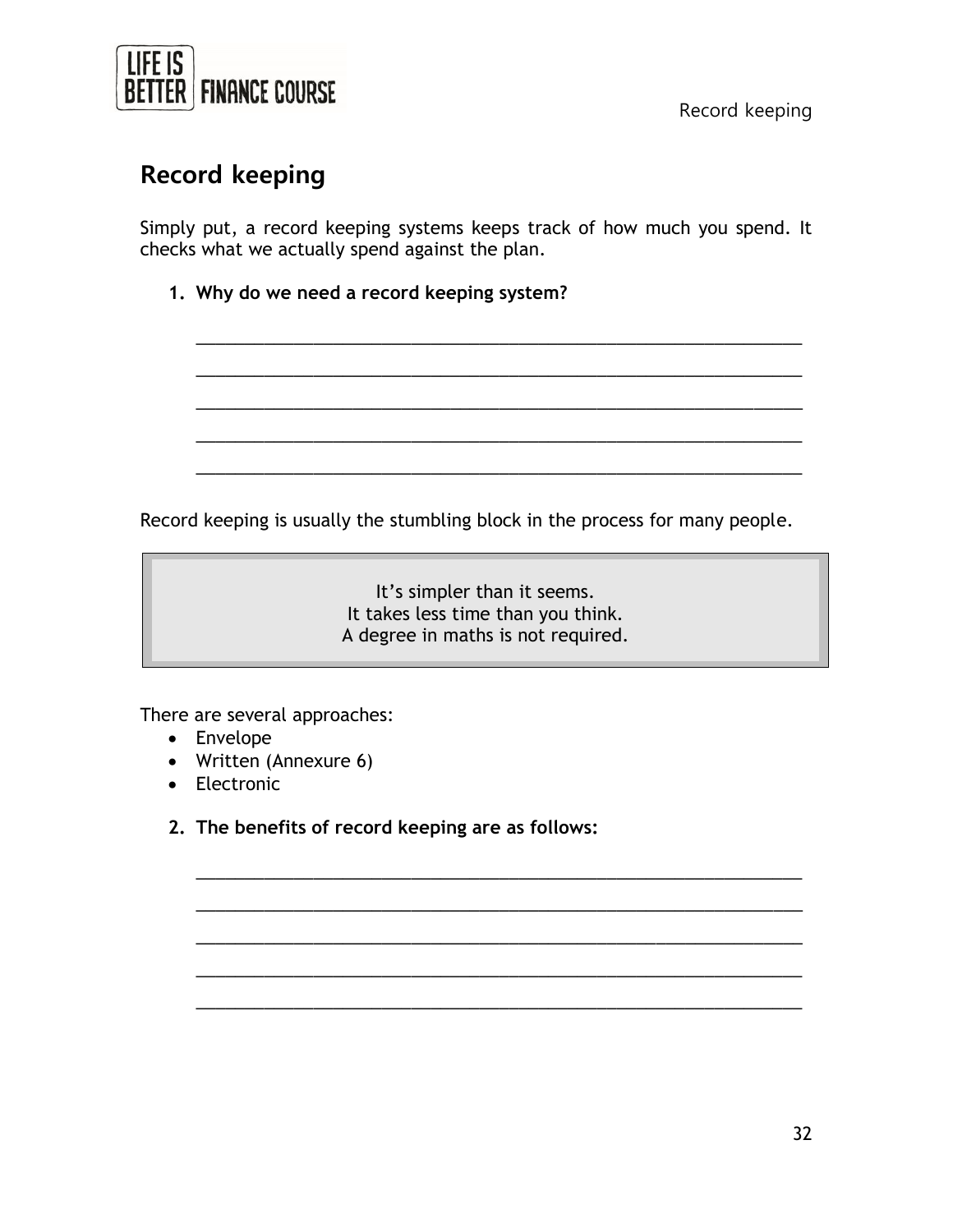

# **Commitment**

It is important to make a commitment to implement your plan.

When we implement our part, we often see that things progress more quickly than expected. It's amazing to see the number of ways God works when His principles are put into action. We cannot predict how God will choose to act, but we do know that He will be pleased and will honour the fact that you commit this process to Him and to follow His principles.

By following His principles, life can be better. We can live a Blessed Life.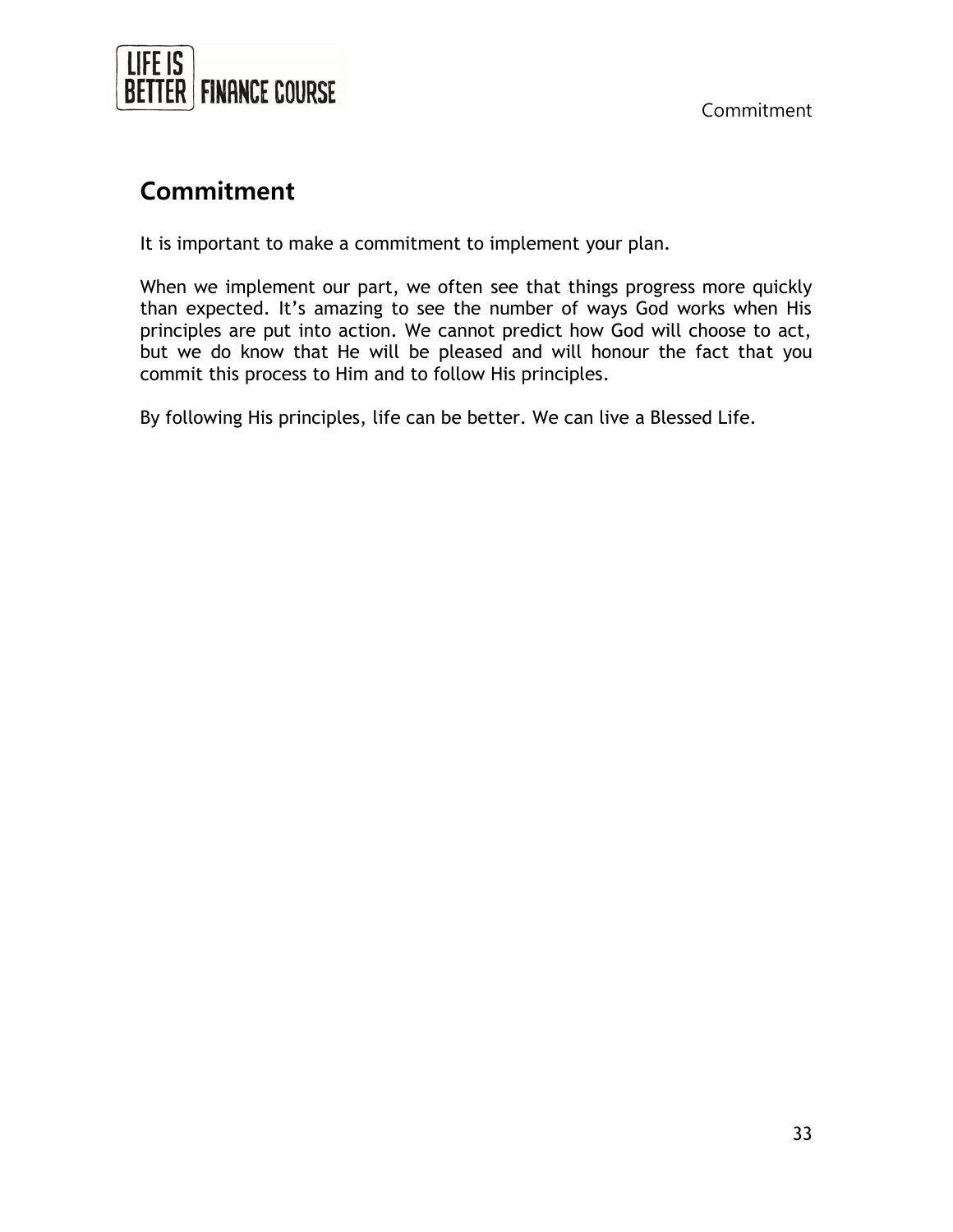

| <b>My Commitment</b>                                                                                                                                                                                                                                                                                                                                                                                                                                |  |  |  |  |  |  |  |  |
|-----------------------------------------------------------------------------------------------------------------------------------------------------------------------------------------------------------------------------------------------------------------------------------------------------------------------------------------------------------------------------------------------------------------------------------------------------|--|--|--|--|--|--|--|--|
| I will pray daily for God's guidance and help<br>I will seek assistance, if needed.<br>I will be aware of the myths of our culture that influence my thinking<br>I will comply with the financial biblical principles that should guide me<br>I will develop and implement a Spending Plan in the areas of earning,<br>giving, saving, debt and spending for at least 90 days.<br>I will select and implement a record keeping system.<br>$\bullet$ |  |  |  |  |  |  |  |  |
| I will begin implementing my Spending Plan and Record Keeping by:                                                                                                                                                                                                                                                                                                                                                                                   |  |  |  |  |  |  |  |  |
| Y.<br>Y.<br>Y.<br>M<br>D.<br>$M_{\odot}$                                                                                                                                                                                                                                                                                                                                                                                                            |  |  |  |  |  |  |  |  |
|                                                                                                                                                                                                                                                                                                                                                                                                                                                     |  |  |  |  |  |  |  |  |
|                                                                                                                                                                                                                                                                                                                                                                                                                                                     |  |  |  |  |  |  |  |  |
|                                                                                                                                                                                                                                                                                                                                                                                                                                                     |  |  |  |  |  |  |  |  |
|                                                                                                                                                                                                                                                                                                                                                                                                                                                     |  |  |  |  |  |  |  |  |
| Signed<br>Witness                                                                                                                                                                                                                                                                                                                                                                                                                                   |  |  |  |  |  |  |  |  |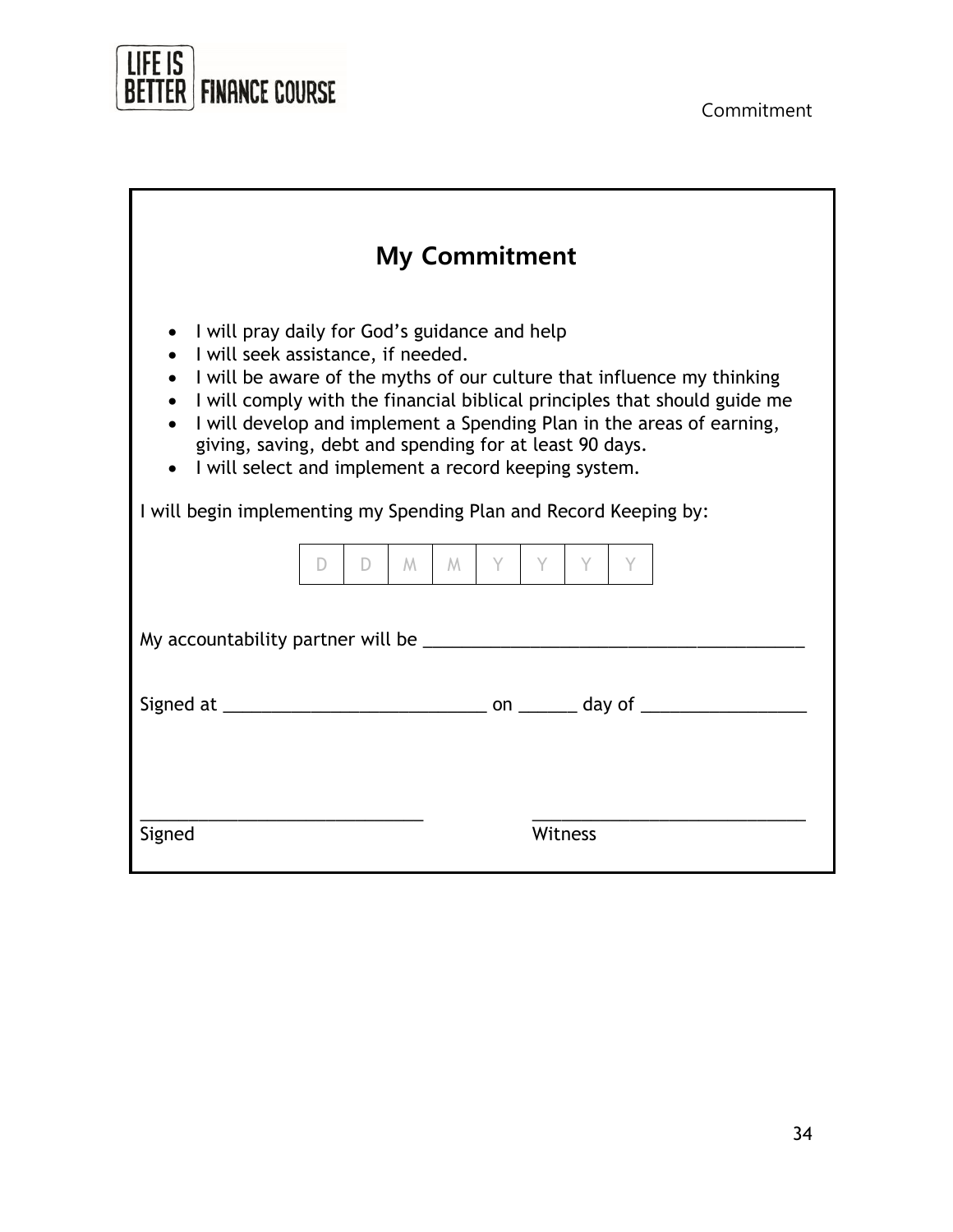

Annexures

# **Annexures**

- **1. Biblical financial principles**
- **2. Spending plan**
- **3. Debt repayment plan**
- **4. Gift list**
- **5. What you own and what you owe**
- **6. Spending record**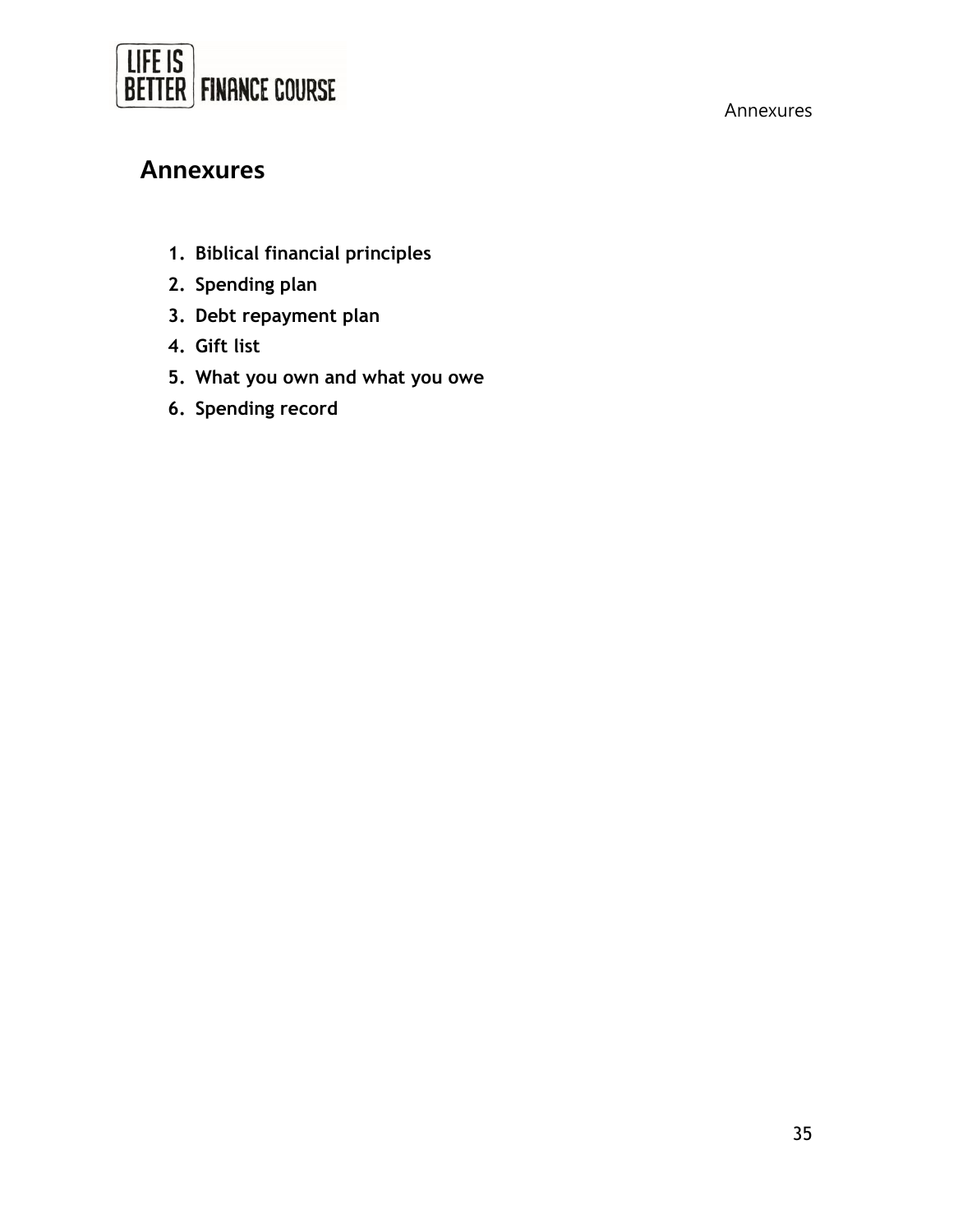



# **Annexure 1: Biblical financial principles**

# **Cultivate a Steward's Mindset**

### GOD CREATED EVERYTHING

In the beginning there was nothing, and God created (Genesis 1:1).

### GOD OWNS EVERYTHING

"'The silver is mine and the gold is mine,' declares the LORD Almighty" (Haggai 2:8). "Every animal of the forest is mine, and the cattle on a thousand hills" (Psalm 50:10). "The earth is the LORD's, and everything in it, the world, and all who live in it" (Psalm 24:1).Flowing out of the fact that God created and owns everything is the logical conclusion that whatever we possess is not really ours, but belongs to God; we are simply entrusted with our possessions. Therefore, we are trustees, not owners. Although 1 Corinthians 4 (quoted below) does not directly refer to material possessions, its counsel is applicable to this aspect of life as well.

#### WE ARE TRUSTEES

"A person who is put in charge as a manager must be faithful" (1 Corinthians 4:2, NLT).

### WE CAN'T SERVE TWO MASTERS

"No one can serve two masters. For you will hate one and love the other; you will be devoted to one and despise the other. You cannot serve both God and money" (Matthew 6:24, NLT).

#### USE RESOURCES WISELY

"His master replied, 'Well done, good and faithful servant! You have been faithful with a few things; I will put you in charge of many things. Come and share your master's happiness!'" (Matthew 25:21).

#### PURSUE BIBLICAL FINANCIAL KNOWLEDGE

"Buy the truth and do not sell it; get wisdom, discipline and understanding" (Proverbs 23:23). "Plans fail for lack of counsel, but with many advisers they succeed" (Proverbs 15:22).

#### MEASURABLE GOALS AND REALISTIC PLANS

"Commit to the LORD whatever you do, and your plans will succeed" (Proverbs 16:3).

### TRUSTWORTHINESS MATTERS

"Whoever can be trusted with very little can also be trusted with much, and whoever is dishonest with very little will also be dishonest with much. So if you have not been trustworthy in handling worldly wealth, who will trust you with true riches? And if you have not been trustworthy with someone else's property, who will give you property of your own?" (Luke 16:10–12).

### **Earning**

The Diligent Earner — One who produces with diligence and purpose and is content and grateful for what he or she has.

God established work while Adam and Eve were yet in the Garden of Eden. God invited them to join him in the ongoing act of caring for creation. Work came before the fall of Adam and Eve and is a blessing, not a curse. All work has dignity. Our work should be characterized by the following principles.

#### BE DILIGENT; SERVE GOD

"Whatever you do, work at it with all your heart, as working for the Lord" (Colossians 3:23).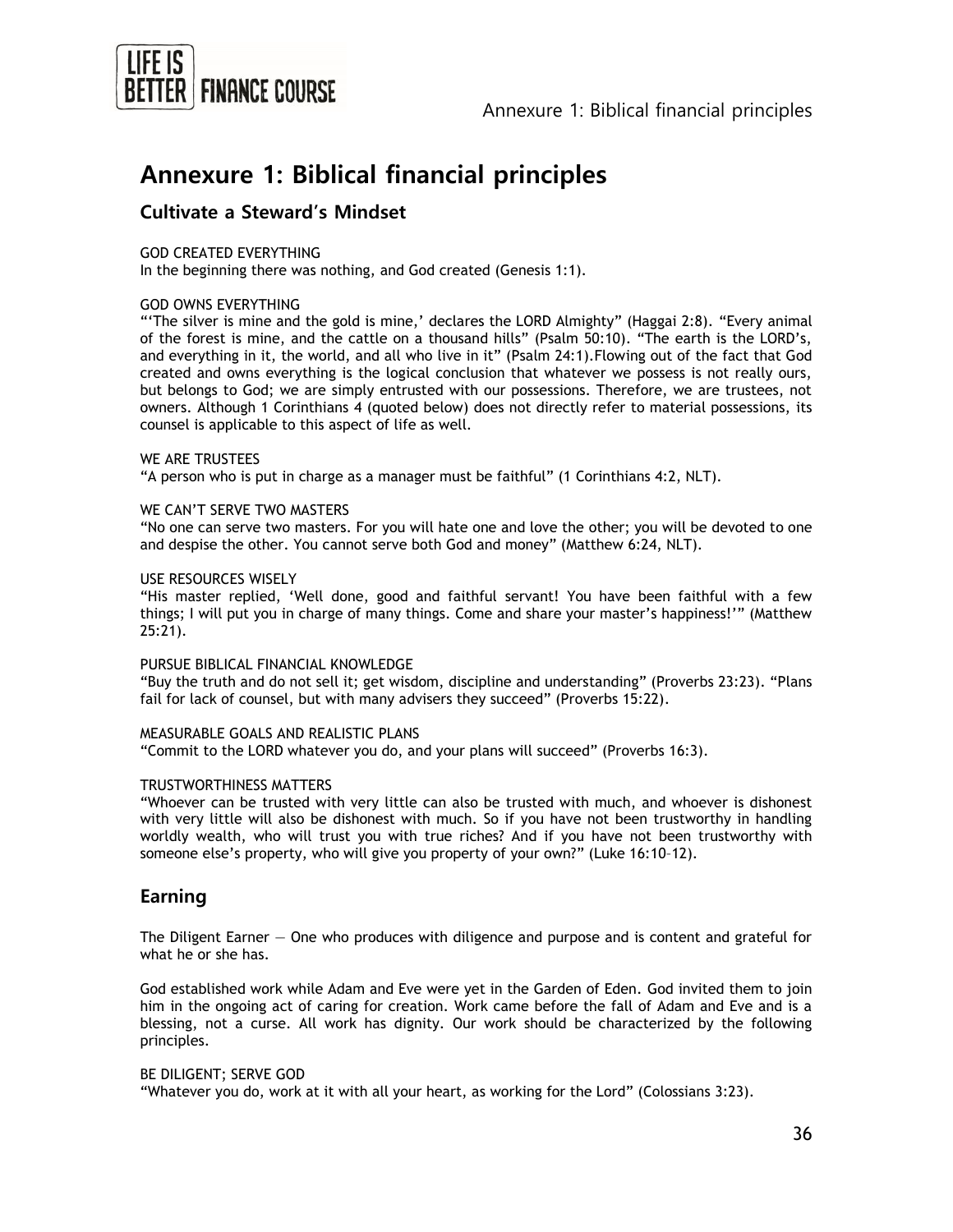

### PROVIDE FOR OURSELVES AND THOSE DEPENDENT ON US

"Those who won't care for their relatives, especially those in their own household, have denied the true faith. Such people are worse than unbelievers" (1 Timothy 5:8).

#### BE GRATEFUL; REMEMBER FROM WHOM INCOME REALLY COMES

"Remember the LORD your God, for it is he who gives you the ability to produce wealth" (Deuteronomy 8:18).

#### ENJOY YOUR WORK; BE CONTENT IN IT

""…It is good for people to eat, drink, and enjoy their work under the sun during the short life God has given them, and to accept their lot in life. And it is a good thing to receive wealth from God and the good health to enjoy it. To enjoy your work and accept your lot in life  $-$  this is indeed a gift from God" (Ecclesiastes 5:18-19 NLT).

#### BE TRANSFORMED WORKERS

"Slaves, obey your earthly masters with respect and fear, and with sincerity of heart, just as you would obey Christ. Obey them not only to win their favor when their eye is on you, but like slaves of Christ, doing the will of God from your heart" (Ephesians 6:5-6).

#### EARN POTENTIAL, SHARE EXCESS

"If you are a thief, quit stealing. Instead, use your hands for good, hard work, and then give generously to others in need" (Ephesians 4:28 NLT).

### **Giving**

The Generous Giver — One who gives with an obedient will, a joyful attitude, and a compassionate heart.

WE ARE MADE TO GIVE We are made in the image of God (Genesis 1:26-27). God is gracious and generous. We will lead a more satisfied and fulfilled life.

#### GIVE AS A RESPONSE TO GOD'S GOODNESS

"Every good and perfect gift is from above…" (James 1:17). Therefore, we give out of gratefulness for what we have received.

GIVE TO FOCUS ON GOD AS OUR SOURCE AND SECURITY "But seek first his kingdom and his righteousness and all these things will be given to you as well" (Matthew 6:33).

#### GIVE TO HELP ACHIEVE ECONOMIC JUSTICE

"Our desire is … that there might be equality. At the present time your plenty will supply what they need" (2 Corinthians 8:13-14).

Throughout Scripture, God expresses his concern for the poor and calls us to share with those less fortunate.

#### GIVE TO BLESS OTHERS

"I will make you into a great nation and I will bless you; I will make your name great, and you will be a blessing." (Genesis 12:2). If we are blessed with resources beyond our needs, it is not for the purpose of living more lavishly but to bless others. We are blessed to be a blessing.

#### BE WILLING TO SHARE

"Command them [the rich] to do good, to be rich in good deeds, and to be generous and willing to share" (1 Timothy 6:18).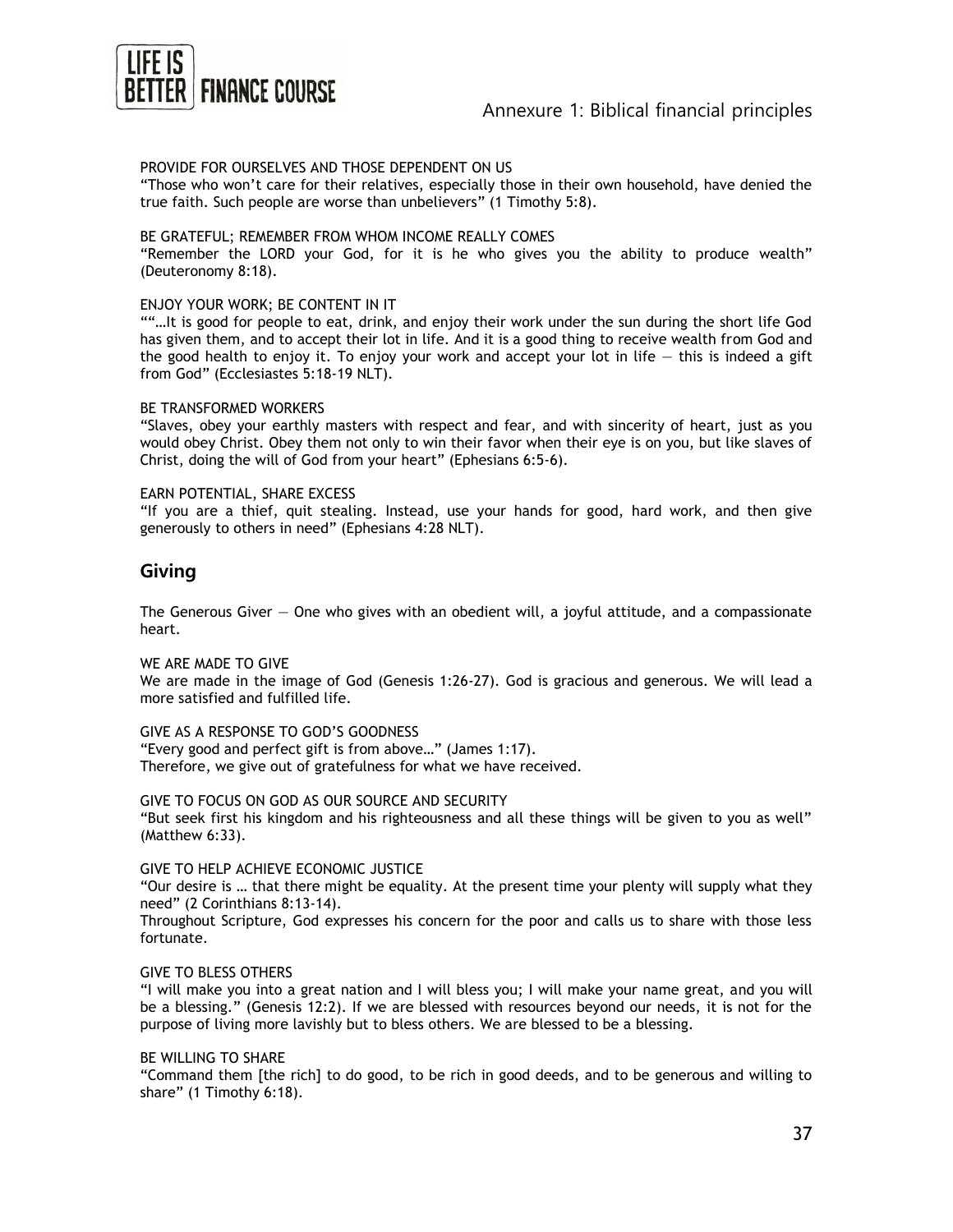

### GIVE TO BREAK THE HOLD OF MONEY

Another reason to give is that doing so breaks the hold that money might otherwise have on us. While the Bible doesn't specifically say so, it is evident that persons who give freely and generously are not controlled by money but have freedom.

### GIVE JOYFULLY, GENEROUSLY, IN A TIMELY MANNER

"Out of the most severe trial, their overflowing joy and their extreme poverty welled up in rich generosity. For I testify that they gave as much as they were able, and even beyond their ability. Entirely on their own, they urgently pleaded with us for the privilege of sharing in this service to the saints" (2 Corinthians 8:2-4).

#### GIVE WISELY

"We want to avoid any criticism of the way we administer this liberal gift" (2 Corinthians 8:20).

#### GIVE EXPECTANTLY AND CHEERFULLY

"…The one who plants generously will get a generous crop. You must each decide in your heart how much to give. And don't give reluctantly or in response to pressure. For God loves a person who gives cheerfully" (2 Corinthians 9:6-7 NLT; see also verses 10-14).

#### MOTIVES FOR GIVING ARE IMPORTANT

Unless our motives are right, we can give all we have  $-$  even our bodies as sacrifices  $-$  and it will be for naught (I Cor. 13). We can be scrupulous with tithing and still not have the right motives. Jesus rebuked the religious leaders of his day for this very thing: "…You hypocrites! You give a tenth of your spices  $-$  mint, dill and cumin. But you have neglected the more important matters of the law  $$ justice, mercy and faithfulness" (Matthew 23:23).

### **Saving**

The Wise Saver — One who builds, preserves, and invests with discernment.

#### IT IS WISE TO SAVE

"The wise store up choice food and oil, but fools gulp theirs down." (Proverbs 21:20 TNIV). "Go to the ant, you sluggard; consider its ways and be wise! It has no commander, no overseer or ruler, yet it stores its provisions in summer and gathers it food at harvest" (Proverbs 6:6-8).

#### IT IS SINFUL TO HOARD

"Then he told them a story: 'A rich man had a fertile farm that produced fine crops. He said to himself, "What should I do? I don't have room for all my crops." Then he said, "I know! I'll tear down my barns and build bigger ones. Then I'll have room enough to store all my wheat and other goods. And I'll sit back and say to myself, 'My friend, you have enough stored away for years to come. Now take it easy! Eat, drink, and be merry!"' But God said to him, "You fool! You will die this very night. Then who will get everything you worked for?" Yes, a person is a fool to store up earthly wealth but not have a rich relationship with God'" (Luke 12:16-21 NLT).

#### CALCULATE COST; PRIORITIZE

"But don't begin until you count the cost. For who would begin construction of a building without first calculating the cost to see if there is enough money to finish it? Otherwise, you might complete only the foundation before running out of money, and then everyone would laugh at you. They would say, 'There's the person who started that building and couldn't afford to finish it!'" (Luke14:28-30 NLT).

#### AVOID GET-RICH-QUICK SCHEMES

"The trustworthy person will get a rich reward, but a person who wants quick riches will get into trouble" (Proverbs 28:20 NLT).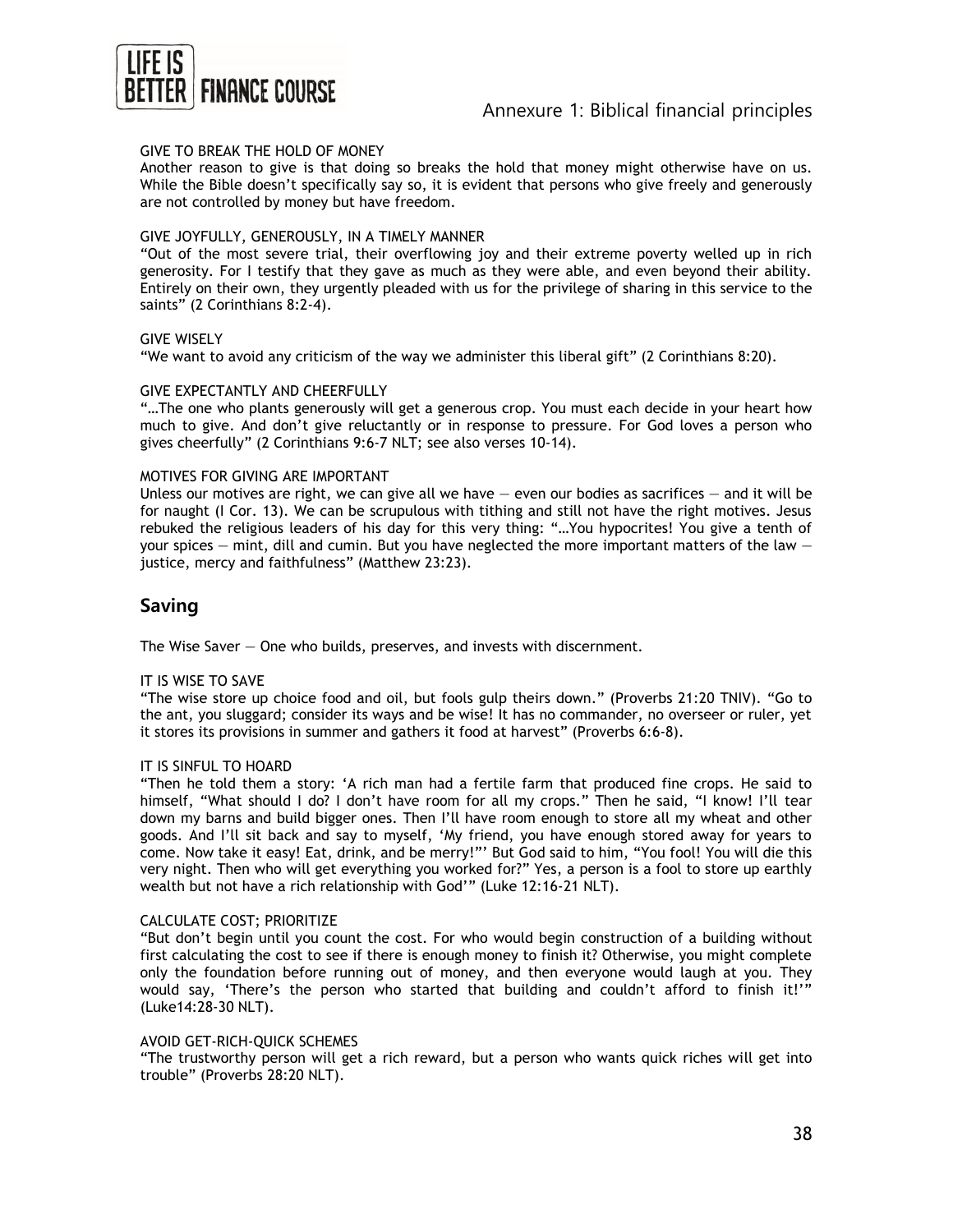

### Annexure 1: Biblical financial principles

SEEK WISE COUNSELORS

"Let the wise listen and add to their learning, and let the discerning get guidance" (Proverbs 1:5).

### ESTABLISH A JOB BEFORE BUYING HOME

"Finish your outdoor work and get your fields ready; after that, build your house" (Proverbs 24:27).

### DIVERSIFY YOUR HOLDINGS

"Give portions to seven, yes to eight, for you do not know what disaster may come upon the land" (Eccles. 11:2).

### **Debt**

The Cautious Debtor — One who avoids entering into debt, is careful and strategic when incurring debt, and always repays debt.

### REPAY DEBT AND DO SO PROMPTLY

"The wicked borrow and do not repay, but the righteous give generously" (Psalm 37:21). "Do not say to your neighbor, 'Come back later; I'll give it tomorrow' — when you now have it with you" (Proverbs 3:28).

### AVOID THE BONDAGE OF DEBT

"The rich rule over the poor, and the borrower is servant to the lender" (Proverbs 22:7).

### DEBT PRESUMES ON THE FUTURE

"Now listen, you who say, 'Today or tomorrow we will go to this or that city, spend a year there, carry on business and make money.' Why, you do not even know what will happen tomorrow. What is your life? You are a mist that appears for a little while and then vanishes" (James 4:13–14).

### DEBT CAN DENY GOD THE OPPORTUNITY TO WORK IN OUR LIVES AND TEACH US VALUABLE LESSONS God may wish to show us his love by providing us with something we desire but for which we have no

resources. If we go into debt to get it anyway, we deny him that opportunity (see Luke 12:22–32). In the same way that parents refrain from giving a child everything the child wants because parents know it isn't in the child's best interest, incurring debt can rob God of the opportunity to teach us through denial. Ecclesiastes 7:14 reminds us: "When times are good, be happy; but when times are bad, consider: God has made the one as well as the other."

#### DEBT CAN FOSTER ENVY AND GREED

"Beware! Guard against every kind of greed. Life is not measured by how much you own" (Luke 12:15 NLT).

#### GIVE AND PAY WHAT YOU OWE

"Give to everyone what you owe them: Pay your taxes and government fees to those who collect them, and give respect and honor to those who are in authority" (Romans 13:7 NLT).

### DON'T CO-SIGN

"Don't agree to guarantee another person's debt or put up security for someone else. If you can't pay it, even your bed will be snatched from under you" (Proverbs 22:26–27 NLT).

#### DEBT CAN DISRUPT SPIRITUAL GROWTH

"The fruit of the Spirit is love, joy, peace, patience, kindness, goodness, faithfulness, gentleness and self-control. Against such things there is no law" (Galatians 5:22-23).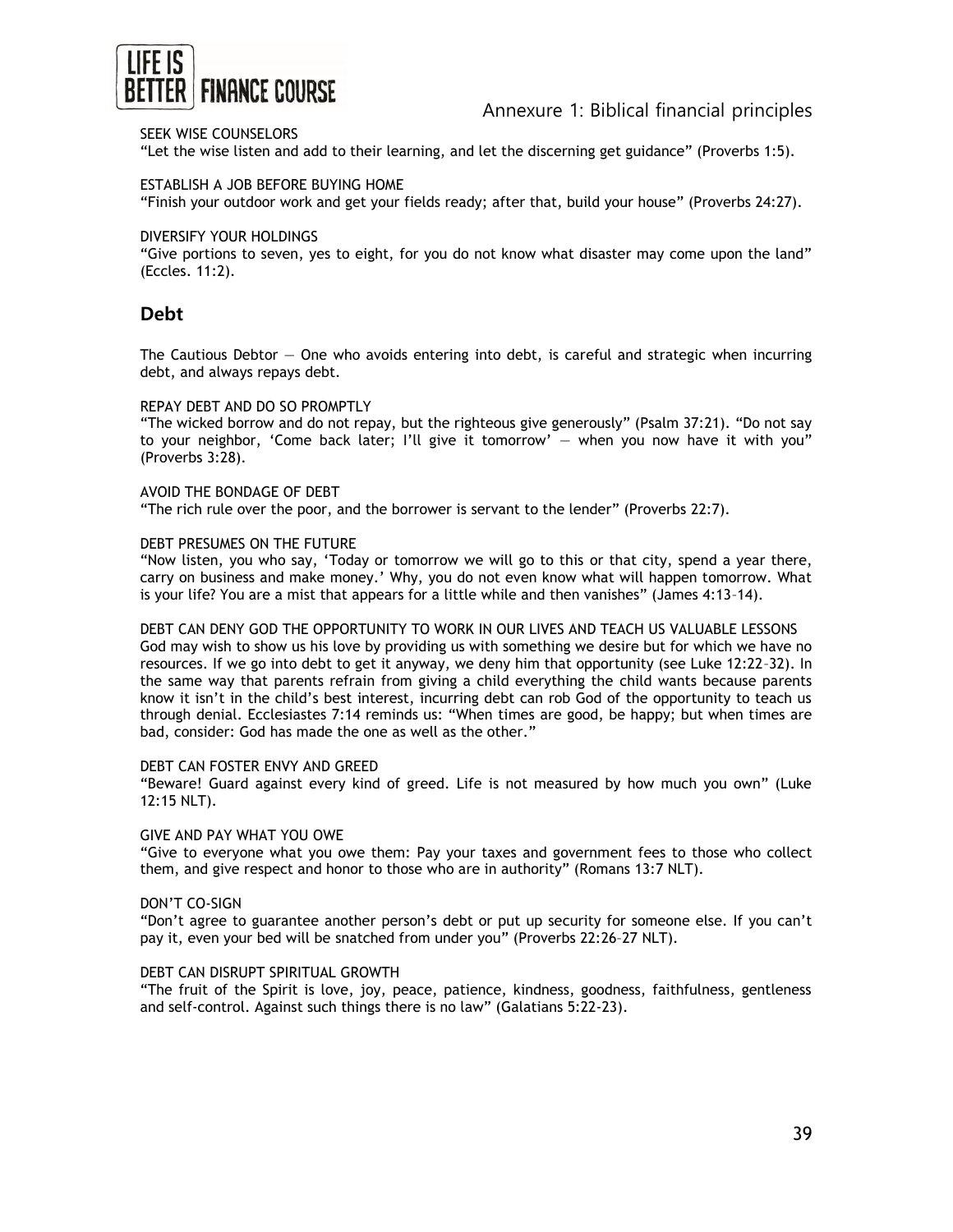

The Prudent Consumer — One who enjoys the fruits of their labor yet guards against materialism.

### BEWARE OF IDOLS

"You shall not make for yourself an idol in the form of anything in heaven above or on the earth beneath or in the waters below" (Deuteronomy 5:8). Materialism  $-$  which so saturates our culture  $$ is nothing less than a competing theology in which matter (things) is of ultimate significance; that is, things become gods or idols. "They … worshiped and served created things rather than the Creator" (Romans 1:25).

### GUARD AGAINST GREED; THINGS DO NOT BRING HAPPINESS

"…Beware! Guard against every kind of greed. Life is not measured by how much you own" (Luke 12:15, NLT).

### SEEK MODERATION

"…Give me neither poverty nor riches, but give me only my daily bread. Otherwise, I may have too much and disown you and say, 'Who is the LORD?' Or I may become poor and steal, and so dishonor the name of my God" (Proverbs 30:8-9).

### BE CONTENT

"I know what it is to be in need, and I know what it is to have plenty. I have learned the secret of being content in any and every situation, whether well fed or hungry, whether living in plenty or in want. I can do everything through him who gives me strength" (Philippians 4:12–13).

"…Godliness with contentment is great gain. For we brought nothing into the world, and we can take nothing out of it. But if we have food and clothing, we will be content with that" (1 Timothy 6:6–8).

#### DON'T WASTE GOD'S RESOURCES

"When they had all had enough to eat, he said to his disciples, 'Gather the pieces that are left over. Let nothing be wasted'" (John 6:12).

#### ENJOY A PORTION OF GOD'S PROVISION

"Command those who are rich in this present world not to be arrogant nor to put their hope in wealth, which is so uncertain, but to put their hope in God, who richly provides us with everything for our enjoyment. Command them to do good, to be rich in good deeds, and to be generous and willing to share. In this way they will lay up treasure for themselves as a firm foundation for the coming age, so that they may take hold of the life that is truly life" (1 Timothy 6:17–19).

#### WATCH YOUR FINANCES (BUDGET)

"Be sure you know the condition of your flocks, give careful attention to your herds; for riches do not endure forever, and a crown is not secure for all generations" (Proverbs 27:23–24).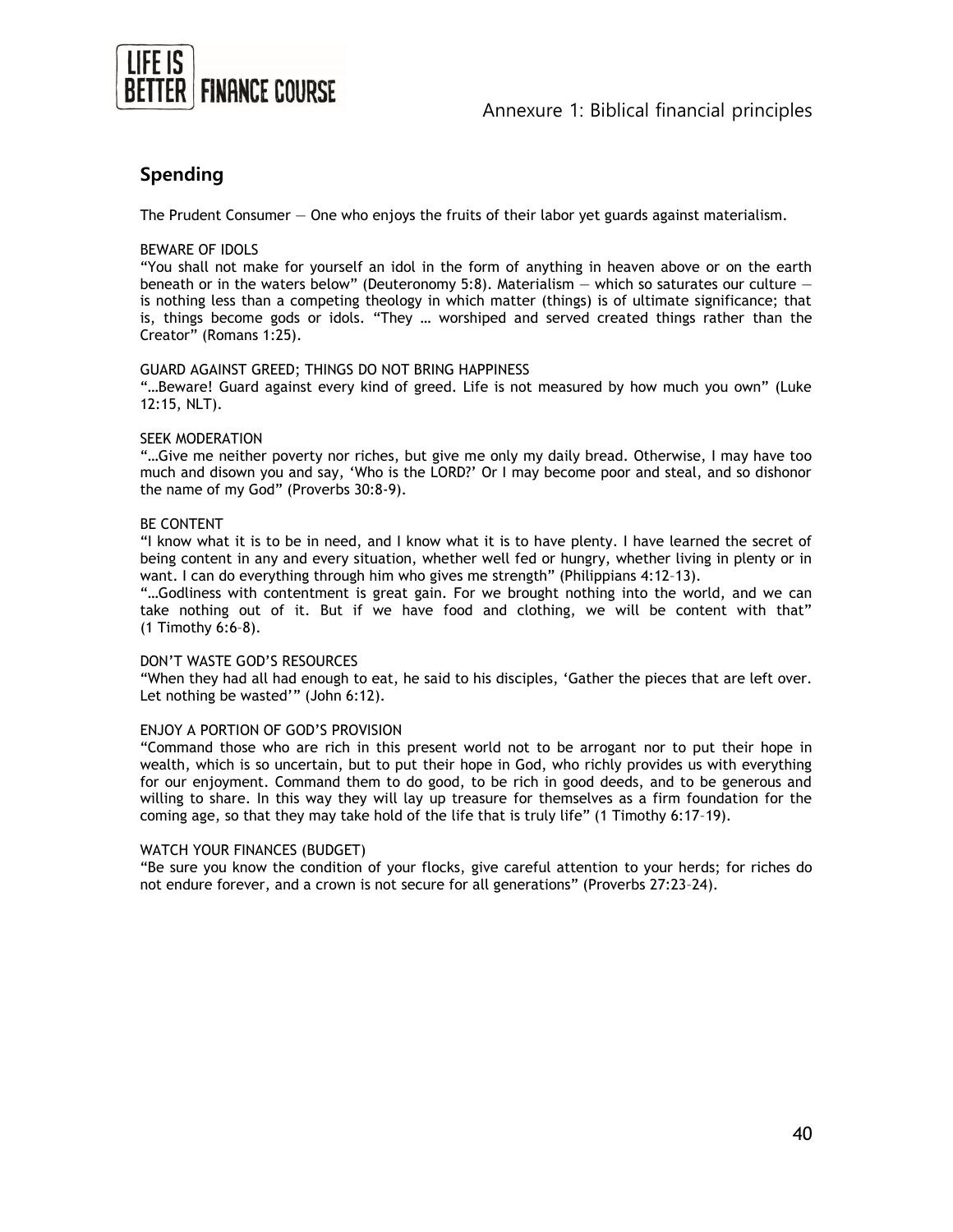

Annexure 2: Spending plan

# **Annexure 2: Spending plan**

| <b>Earnings/Income Per Month</b> | <b>Totals</b>                         | 6. Insurance (paid by you) |                                                     | R                                          |    |
|----------------------------------|---------------------------------------|----------------------------|-----------------------------------------------------|--------------------------------------------|----|
| Salary #1                        | R.                                    |                            | Car                                                 | R.                                         |    |
| Salary #2                        | R<br>$\sim$                           |                            | Homeowners                                          | ${\sf R}$<br>$\overline{\phantom{0}}$      |    |
| Other                            | R<br>$\Box$                           |                            | Life Assurance                                      | R                                          |    |
|                                  |                                       |                            | <b>Medical Aid</b>                                  | R<br>$\sim$                                |    |
| <b>Total Monthly Income</b>      |                                       | R                          | <b>Other Policies</b>                               | R                                          |    |
|                                  |                                       |                            |                                                     |                                            |    |
|                                  |                                       |                            | 7. Household/Personal                               |                                            | R  |
| 1. Giving                        |                                       | R                          |                                                     |                                            |    |
| Church                           | R                                     |                            | Groceries/Cleaning/Meat                             | R                                          |    |
| <b>Missions</b>                  | $\mathsf{R}$                          |                            | Clothes/Dry Cleaning                                | $\mathsf R$                                |    |
| <b>Other Contributions</b>       | R<br>$\blacksquare$                   |                            | Gifts                                               | ${\sf R}$                                  |    |
| 2. Saving                        |                                       | R                          | <b>Household Items Personal:</b><br>Liquour/Tobacco | R                                          |    |
|                                  |                                       |                            | Cosmetics                                           | ${\sf R}$                                  |    |
|                                  |                                       |                            |                                                     |                                            |    |
| Emergency                        | R                                     |                            | Hair dresser/Beauty                                 | $\mathsf R$                                |    |
| Replacement                      | ${\sf R}$<br>$\blacksquare$           |                            | Other:                                              |                                            |    |
| Long Term                        | ${\sf R}$                             |                            | Books/Magazines/Newspapers                          | R                                          |    |
|                                  |                                       |                            | Allowances                                          | $\overline{\mathsf{R}}$                    |    |
| 3. Debt                          |                                       | R                          | Music Lessons                                       | ${\sf R}$<br>$\blacksquare$                |    |
|                                  |                                       |                            | Personal Technology                                 | ${\sf R}$                                  |    |
| <b>Credit Cards:</b>             |                                       |                            | Education                                           | ${\sf R}$                                  |    |
| Credit Card 1                    | R                                     |                            | <b>Extra Mural Activities</b>                       | ${\sf R}$                                  |    |
| Credit Card 2                    | ${\sf R}$<br>$\blacksquare$           |                            | Miscellaneous                                       | ${\sf R}$<br>$\sim$                        |    |
| Credit Card 3                    | ${\sf R}$<br>$\blacksquare$           |                            |                                                     |                                            |    |
| Petrol Card                      | $\mathsf{R}$<br>$\blacksquare$        |                            | 8. Entertainment                                    |                                            | R  |
| <b>Clothing Accounts</b>         | ${\sf R}$<br>$\sim$                   |                            |                                                     |                                            |    |
| <b>Other Accounts</b>            | R<br>$\blacksquare$                   |                            | <b>Going Out:</b>                                   |                                            |    |
| <b>Education Loans</b>           | ${\sf R}$                             |                            | Meals                                               | R                                          |    |
| <b>Other Loans:</b>              | $\mathsf{R}$                          |                            | Movies/Events                                       | $\mathsf{R}$                               |    |
| <b>Bank Loans</b>                | ${\sf R}$                             |                            | Baby-sitting                                        | ${\sf R}$                                  |    |
| Family/Friends                   | $\mathsf R$<br>$\sim$                 |                            | Travel (holidays/outings)                           | ${\sf R}$<br>$\sim$                        |    |
| Other                            | ${\sf R}$<br>$\blacksquare$           |                            | Other:                                              |                                            |    |
|                                  |                                       |                            | Fitness/Sport                                       | R                                          |    |
| 4. Housing                       |                                       | R                          | Hobbies                                             | R                                          |    |
|                                  |                                       |                            | Movies/DVD's                                        | ${\sf R}$<br>$\sim$                        |    |
| Bond/Rent                        | R<br>-                                |                            |                                                     |                                            |    |
| Maintenance/Repairs              | ${\sf R}$<br>$\overline{\phantom{a}}$ |                            | 9. Professional Services                            |                                            | R  |
| Rates & Taxes                    | ${\sf R}$<br>$\blacksquare$           |                            |                                                     |                                            |    |
| Electricity                      | $\mathsf R$<br>$\blacksquare$         |                            | Child care                                          | R                                          |    |
| Water/Refuse Removal             | ${\sf R}$                             |                            | Medical/Dental                                      | R                                          |    |
| Telephone                        | $\mathsf R$<br>$\blacksquare$         |                            | Other:                                              |                                            |    |
| Cell Phones                      | ${\sf R}$                             |                            | Legal                                               | $\overline{\mathsf{R}}$                    |    |
| Internet                         | R<br>$\blacksquare$                   |                            | Counselling                                         | $\mathsf{R}$                               |    |
| DSTV/MNET/TV Licence             | $\mathsf R$<br>$\blacksquare$         |                            | Professional Dues                                   | R.                                         |    |
| Garden Service                   | ${\sf R}$<br>$\blacksquare$           |                            |                                                     |                                            |    |
| Laundry Service                  | R<br>$\blacksquare$                   |                            | 10. Misc. Small Cash Expenses                       |                                            | R. |
| Other                            | ${\sf R}$<br>$\blacksquare$           |                            |                                                     |                                            |    |
|                                  |                                       |                            | Total Misc. Expenses                                | R                                          |    |
| 5. Transport                     |                                       | R                          |                                                     |                                            |    |
| Car payments/License             | R.                                    |                            | <b>Total Monthly Income</b>                         | R<br>$\blacksquare$                        |    |
| Bus/Train/Taxi                   | R                                     |                            | <b>Less Total Expenses</b>                          | $\overline{R}$<br>$\overline{\phantom{a}}$ |    |
| Petrol/Parking                   | R                                     |                            | Income Over/(Under) Expenses                        | R.                                         |    |
| Oil/Maintenance                  | R                                     |                            |                                                     |                                            |    |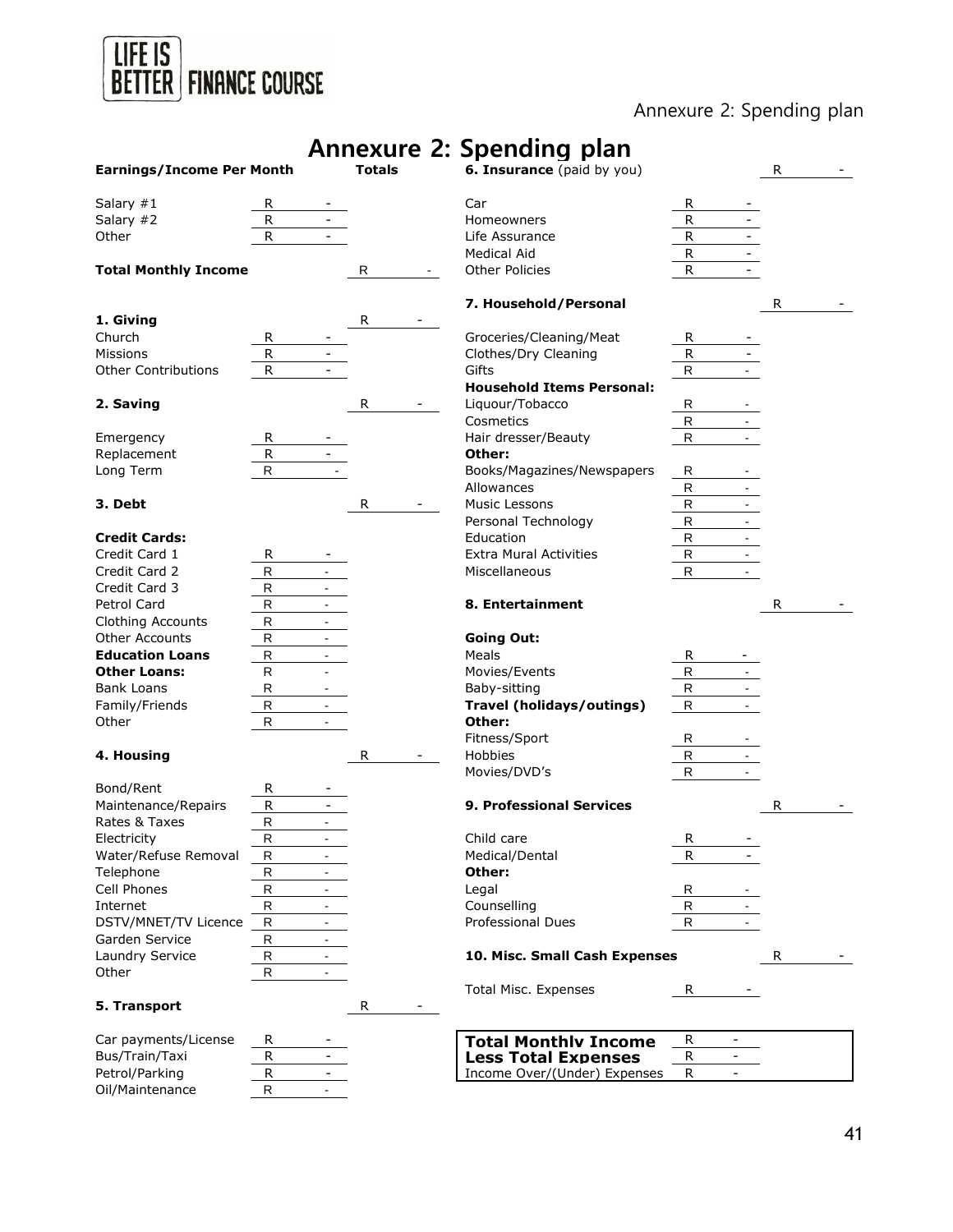

# Annexure 3: Debt repayment plan

# **Debt repayment plan**

| <b>Description</b> | <b>Total</b><br>Amount<br>Owed | Int.<br>Rate                 | Min.<br>monthly<br>payment | Addi-<br>tional<br>payment | <b>Completion Dates</b> |  |  |  |  |
|--------------------|--------------------------------|------------------------------|----------------------------|----------------------------|-------------------------|--|--|--|--|
|                    |                                |                              |                            |                            |                         |  |  |  |  |
|                    |                                |                              |                            |                            |                         |  |  |  |  |
|                    |                                |                              |                            |                            |                         |  |  |  |  |
|                    |                                |                              |                            |                            |                         |  |  |  |  |
|                    |                                |                              |                            |                            |                         |  |  |  |  |
|                    |                                |                              |                            |                            |                         |  |  |  |  |
|                    |                                |                              |                            |                            |                         |  |  |  |  |
|                    |                                |                              |                            |                            |                         |  |  |  |  |
|                    |                                |                              |                            |                            |                         |  |  |  |  |
|                    |                                |                              |                            |                            |                         |  |  |  |  |
|                    |                                |                              |                            |                            |                         |  |  |  |  |
|                    |                                |                              |                            |                            |                         |  |  |  |  |
|                    |                                |                              |                            |                            |                         |  |  |  |  |
|                    |                                |                              |                            |                            |                         |  |  |  |  |
|                    |                                |                              |                            |                            |                         |  |  |  |  |
|                    |                                |                              |                            |                            |                         |  |  |  |  |
| <b>TOTAL</b>       |                                | $\qquad \qquad \blacksquare$ |                            |                            |                         |  |  |  |  |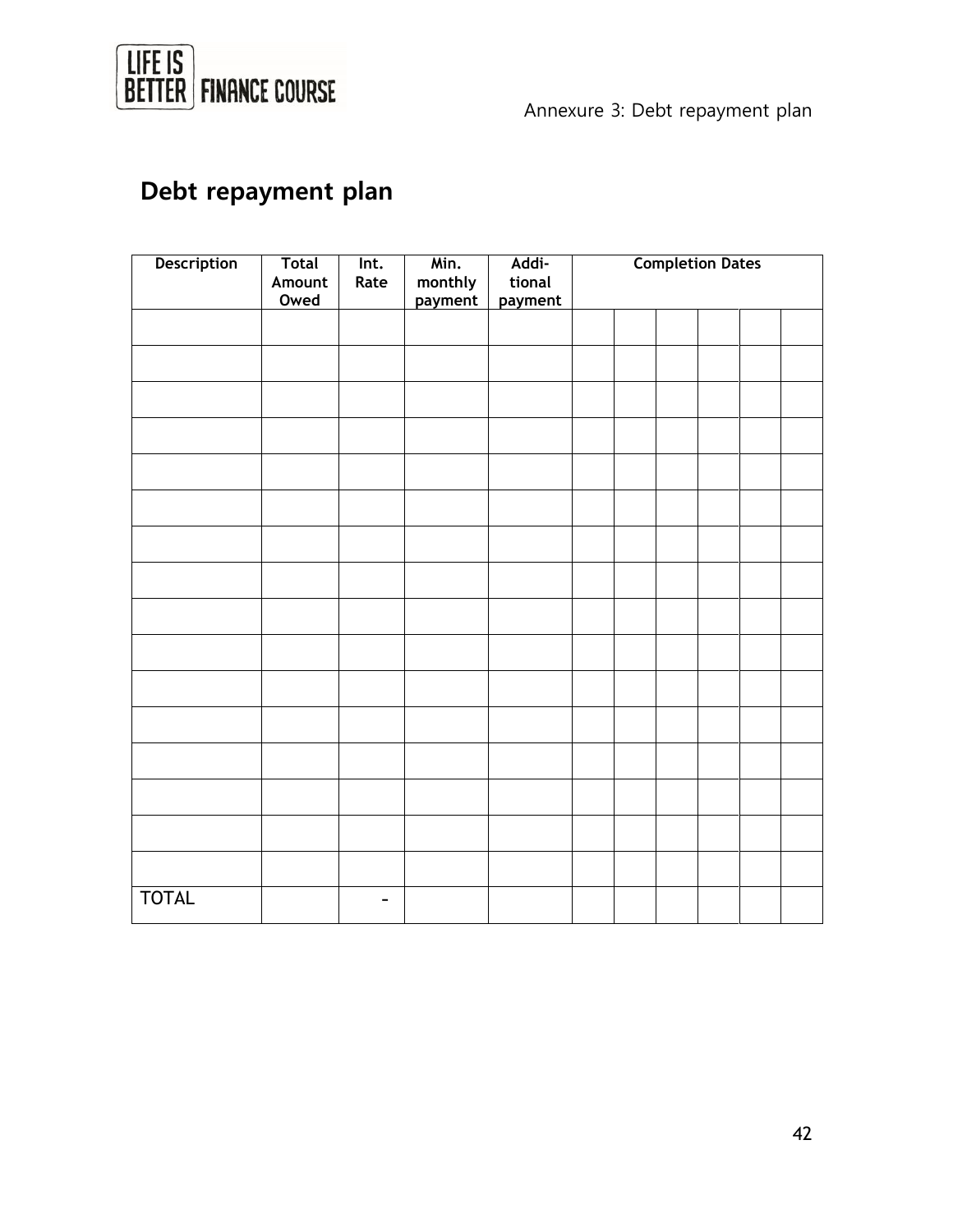

# **Gift list**

Here's an often overlooked or underestimated part of spending. Write the names of individuals you will be purchasing gifts for in the coming year, as well as the amounts you typically spend on each occasion. Remember to include cards, postage at Christmas, etc. You may wish to include some money for as yet unannounced weddings, etc.

|                  | <b>Name</b>  | <b>Birthday</b> | <b>Christmas</b> | Anniversary | Other |
|------------------|--------------|-----------------|------------------|-------------|-------|
| 1.               |              |                 |                  |             |       |
| $\overline{2}$ . |              |                 |                  |             |       |
| $\overline{3}$ . |              |                 |                  |             |       |
| 4.               |              |                 |                  |             |       |
| 5.               |              |                 |                  |             |       |
| $\overline{6}$ . |              |                 |                  |             |       |
| $\overline{7}$ . |              |                 |                  |             |       |
| 8.               |              |                 |                  |             |       |
| 9.               |              |                 |                  |             |       |
| 10.              |              |                 |                  |             |       |
| 11.              |              |                 |                  |             |       |
| 12.              |              |                 |                  |             |       |
| $\overline{13.}$ |              |                 |                  |             |       |
| 14.              |              |                 |                  |             |       |
| 15.              |              |                 |                  |             |       |
| 16.              |              |                 |                  |             |       |
| 17.              |              |                 |                  |             |       |
| $\overline{18.}$ |              |                 |                  |             |       |
| 19.              |              |                 |                  |             |       |
| 20.              |              |                 |                  |             |       |
|                  | <b>Total</b> |                 |                  |             |       |

GRAND TOTAL of all columns: R \_\_\_\_\_\_\_\_\_\_\_

**MONTHLY AVERAGE** (Total ÷ 12) R \_\_\_\_\_\_\_\_\_\_\_\_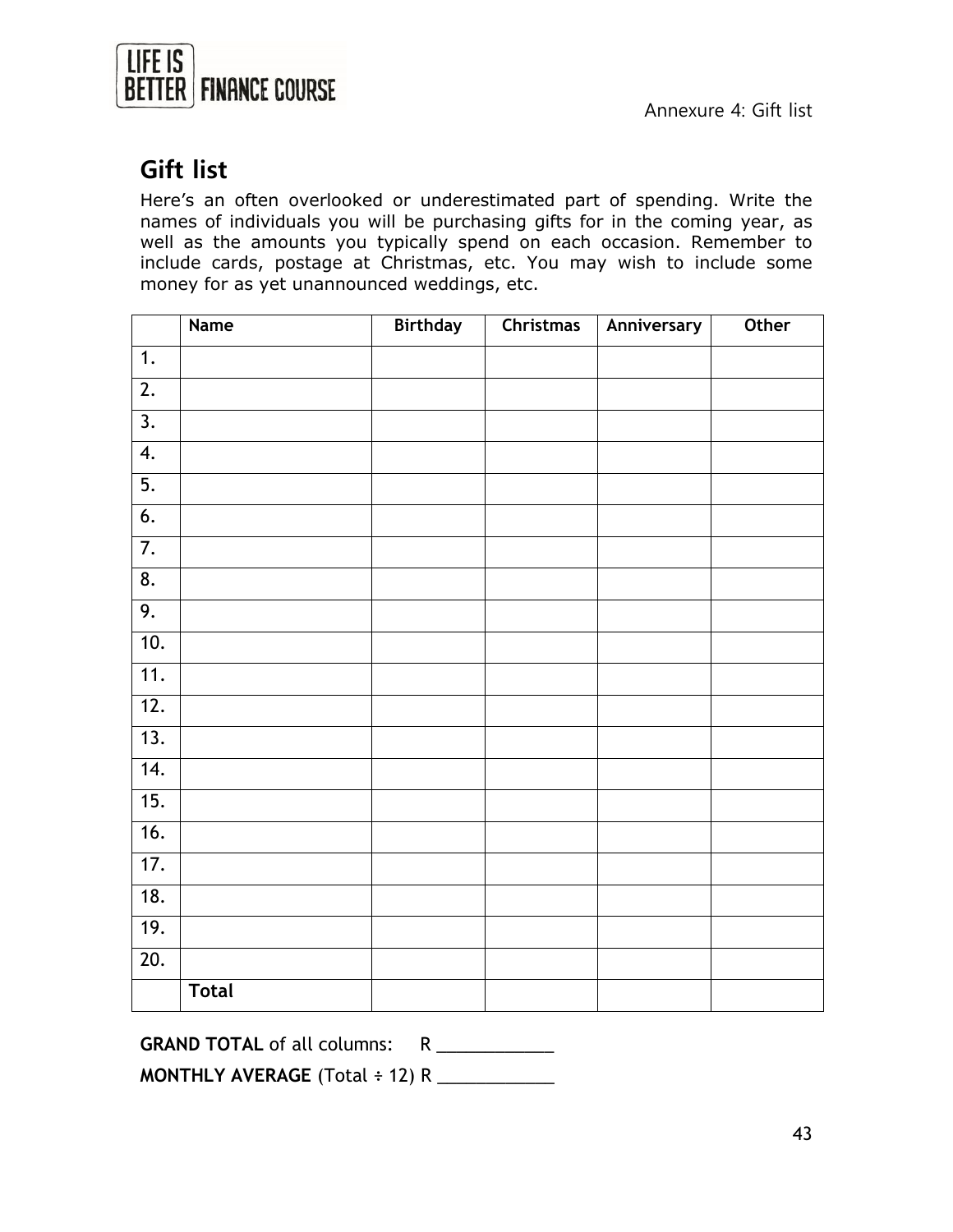

Annexure 5: What I owe and what I own

| What I Owe                |        | What I Own (Optional)                |                        |                                   |        |
|---------------------------|--------|--------------------------------------|------------------------|-----------------------------------|--------|
| I Owe (Liabilities)       | Amount | <b>Minimum</b><br>Monthly<br>Payment | Interest<br>Percentage | I Own (assets)                    | Amount |
| Bond (current Balance)    |        |                                      |                        | Cheque Account                    |        |
| <b>Personal Loans</b>     |        |                                      |                        | Savings Account                   |        |
| Credit Card 1             |        |                                      |                        | <b>Other Savings</b>              |        |
| Credit Card 2             |        |                                      |                        | Assurance / Policies (cash value) |        |
| Credit Card 3             |        |                                      |                        | Retirement (annuities/pensions)   |        |
| Credit Card 4             |        |                                      |                        | Home (market value)               |        |
| Car loans                 |        |                                      |                        | Car (market value)                |        |
| <b>Education Loans</b>    |        |                                      |                        | Second Car (market value)         |        |
| Family/Friends            |        |                                      |                        | Other possessions (estimate)      |        |
| Other                     |        |                                      |                        | Money Owed to me                  |        |
| <b>Clothing Accounts</b>  |        |                                      |                        | Other                             |        |
| Hire Purchase agreement   |        |                                      |                        | Other                             |        |
| <b>Total of All I Owe</b> |        |                                      |                        | <b>Total of all I Own</b>         |        |

Net Worth (optional)

(Total of All I Own - Total of All I Owe = Net Worth (in earthly terms, not God's)  $*$  $\mathcal{L}_\text{max} = \mathcal{L}_\text{max} = \mathcal{L}_\text{max} = \mathcal{L}_\text{max} = \mathcal{L}_\text{max} = \mathcal{L}_\text{max} = \mathcal{L}_\text{max} = \mathcal{L}_\text{max}$ 

\*Never confuse your self-worth with your net worth. In God's eyes each one of us is of infinite worth.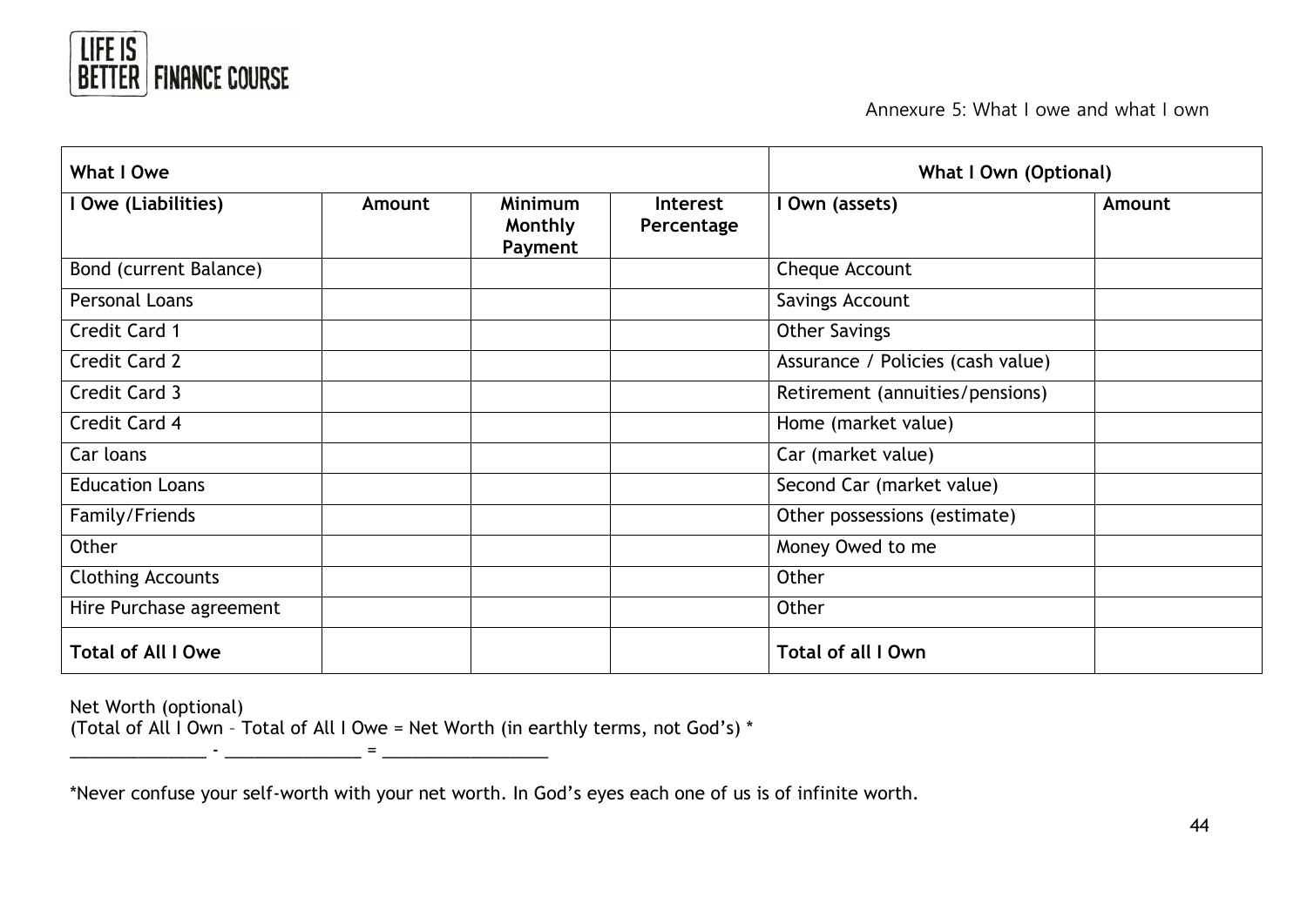

Annexure 6: Spending record

**Annexure 6: Spending record**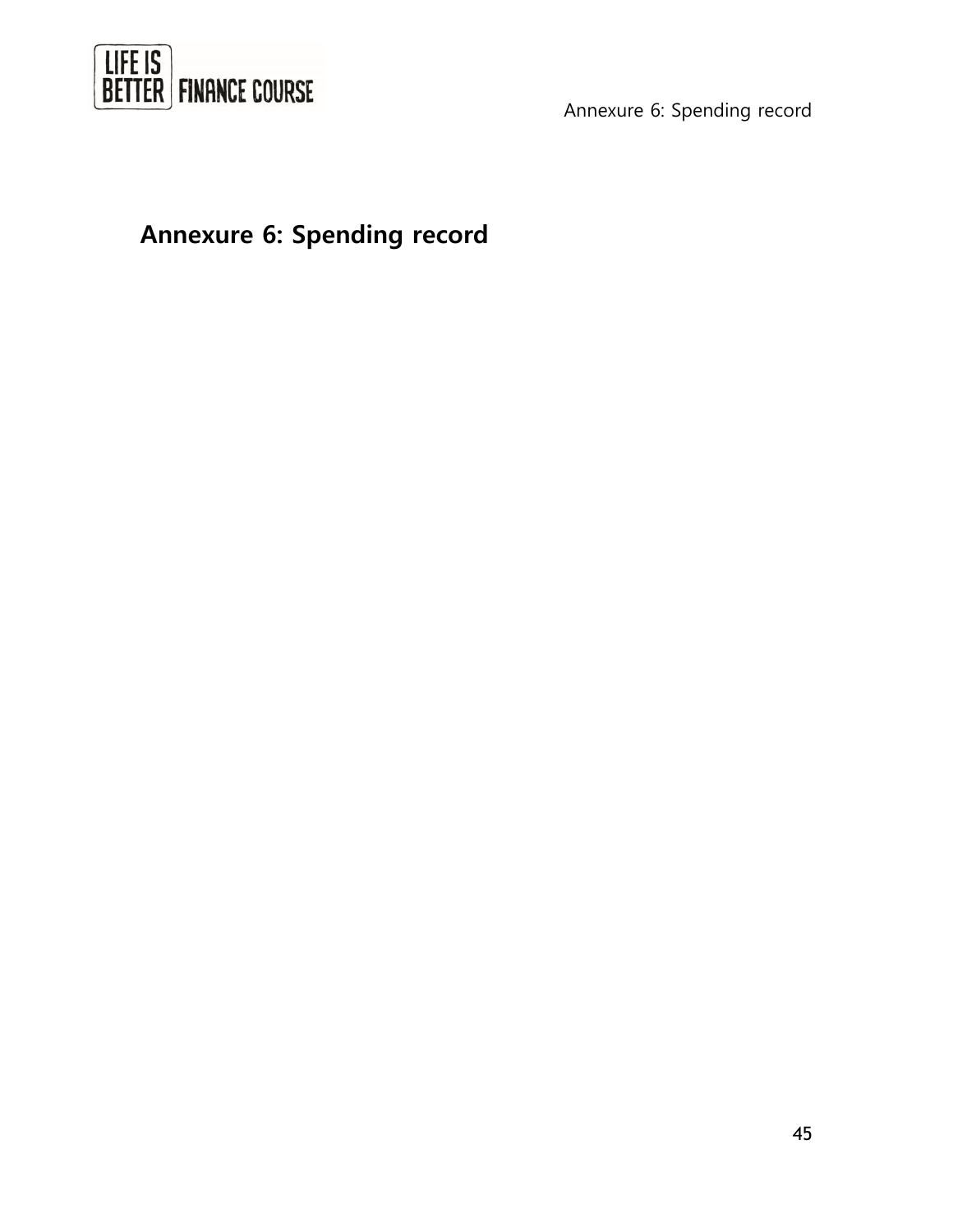

References

# **References**

Andre, E., 1997. *Living the Responsible Life (A Sane Approach toward Biblically-based Stewardship).* Unpublished.

Morris, R. 2002. *The Blessed Life***.** Regal Books.

Stanley, A. 2008. Take it to the Limit DVD. *Financial Margin*.

Willow Creek Association, 2001. *Good Sense*. Willow Creek Association.

# **Useful websites**

[www.generousgiving.og](http://www.generousgiving.og/) [www.generouslife.info](http://www.generouslife.info/) [www.crown.org](http://www.crown.org/) [www.daveramsey.com](http://www.daveramsey.com/) [http://www.goodsenseministry.com/resources/curriculum\\_budget\\_course.asp](http://www.goodsenseministry.com/resources/curriculum_budget_course.asp)